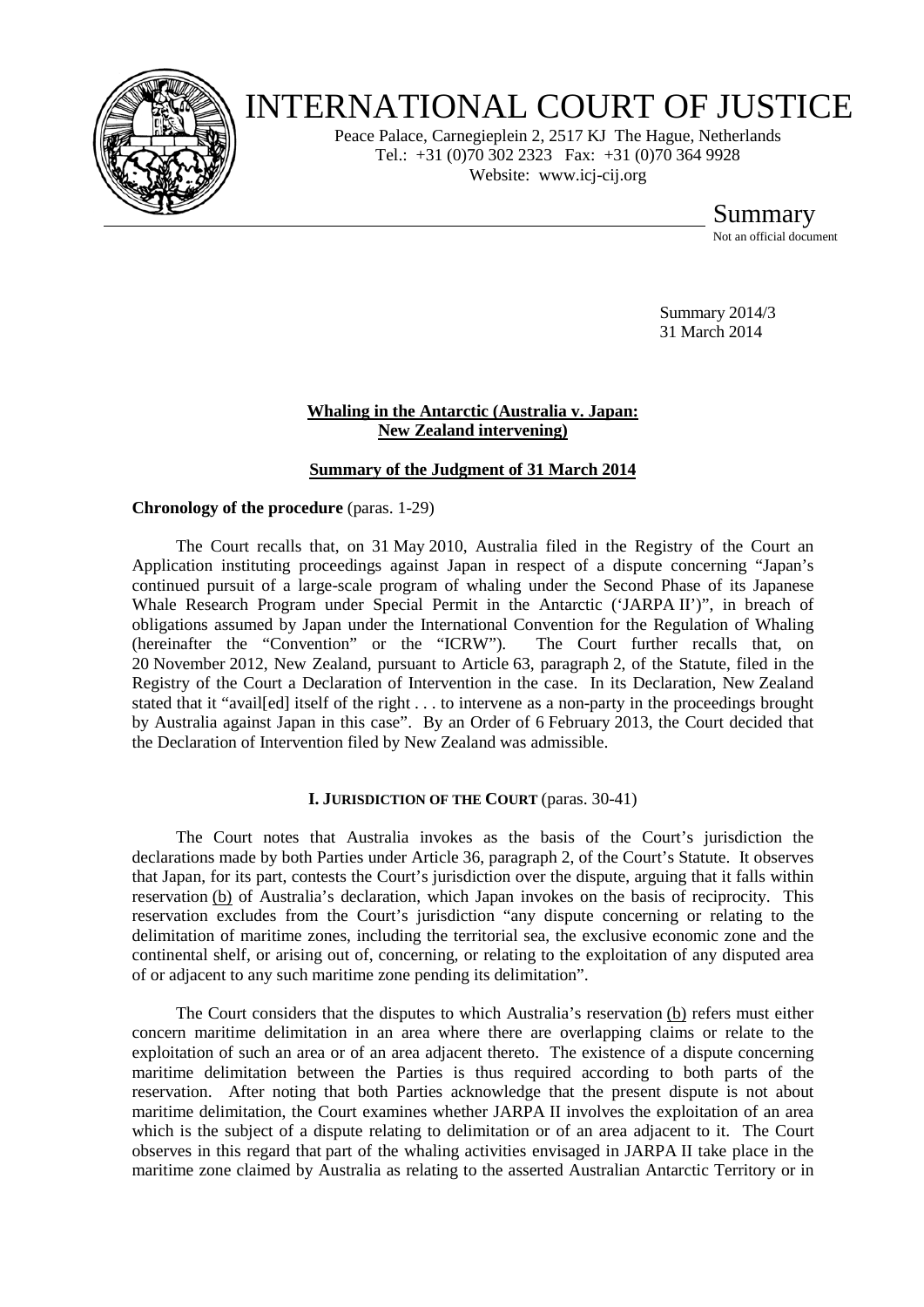an adjacent area, and the taking of whales, especially in considerable numbers, could be viewed as a form of exploitation of a maritime area even if this occurs according to a programme for scientific research. However, while Japan has contested Australia's maritime claims generated by the asserted Australian Antarctic Territory, it does not claim to have any sovereign rights in those areas. The fact that Japan questions those maritime entitlements does not render the delimitation of these maritime areas under dispute as between the Parties. The Parties to the present proceedings have no overlapping claims to maritime areas which may render reservation (b) applicable. Moreover, the Court considers that the nature and extent of the claimed maritime zones are immaterial to the present dispute, which is about whether or not Japan's activities are compatible with its obligations under the ICRW. The Court therefore concludes that Japan's objection to the Court's jurisdiction cannot be upheld.

#### **II. ALLEGED VIOLATIONS OF INTERNATIONAL OBLIGATIONS UNDER THE CONVENTION** (paras. 42-243)

#### **1. Introduction** (paras. 42-50)

The Court notes that the ICRW was preceded by the 1931 Convention for the Regulation of Whaling (which prohibited the killing of certain categories of whales and required whaling operations by vessels of States parties to be licensed, but failed to address the increase in overall catch levels) and the 1937 International Agreement for the Regulation of Whaling (which, inter alia, prohibited the taking of certain categories of whales, designated seasons for different types of whaling, closed certain geographic areas to whaling and imposed further regulations on the industry; it also provided for the issuance by Contracting Governments of special permits to their nationals authorizing them to kill, take and treat whales for purposes of scientific research). Adopted on 2 December 1946, the ICRW entered into force for Australia on 10 November 1948 and for Japan on 21 April 1951; New Zealand deposited its instrument of ratification on 2 August 1949, but gave notice of withdrawal on 3 October 1968; it adhered again to the Convention with effect from 15 June 1976.

The Court notes that, in contrast to its predecessors, the ICRW does not contain substantive provisions regulating the conservation of whale stocks or the management of the whaling industry. These are to be found in the Schedule, which forms an integral part of the Convention and which is subject to amendments, to be adopted by the International Whaling Commission (the "IWC" or the "Commission"). An amendment becomes binding on a State party unless it presents an objection. In 1950, the Commission established a Scientific Committee which, according to paragraph 30 of the Schedule, inter alia, reviews and comments on special permits before they are issued by States parties to their nationals for purposes of scientific research under Article VIII, paragraph 1, of the Convention. Since the mid-1980s, the Scientific Committee has conducted its review of special permits on the basis of "Guidelines" issued or endorsed by the Commission. At the time that JARPA II was proposed in 2005, the applicable Guidelines had been collected in a document entitled "Annex Y: Guidelines for the Review of Scientific Permit Proposals" ("Annex Y"). The current Guidelines are set forth in a document entitled "Annex P: Process for the Review of Special Permit Proposals and Research Results from Existing and Completed Permits" ("Annex P").

The Court then proceeds with a presentation of the claims by Australia and responses by Japan. It recalls, in this regard, that Australia alleges that because JARPA II is not a programme for purposes of scientific research within the meaning of Article VIII of the Convention, Japan has breached and continues to breach three substantive obligations under the Schedule: the obligation to respect the moratorium setting zero catch limits for the killing of whales from all stocks for commercial purposes (para. 10 (e)), the obligation not to undertake commercial whaling of fin whales in the Southern Ocean Sanctuary (para. 7 (b)), and the obligation to observe the moratorium on the taking, killing or treating of whales, except minke whales, by factory ships or whale catchers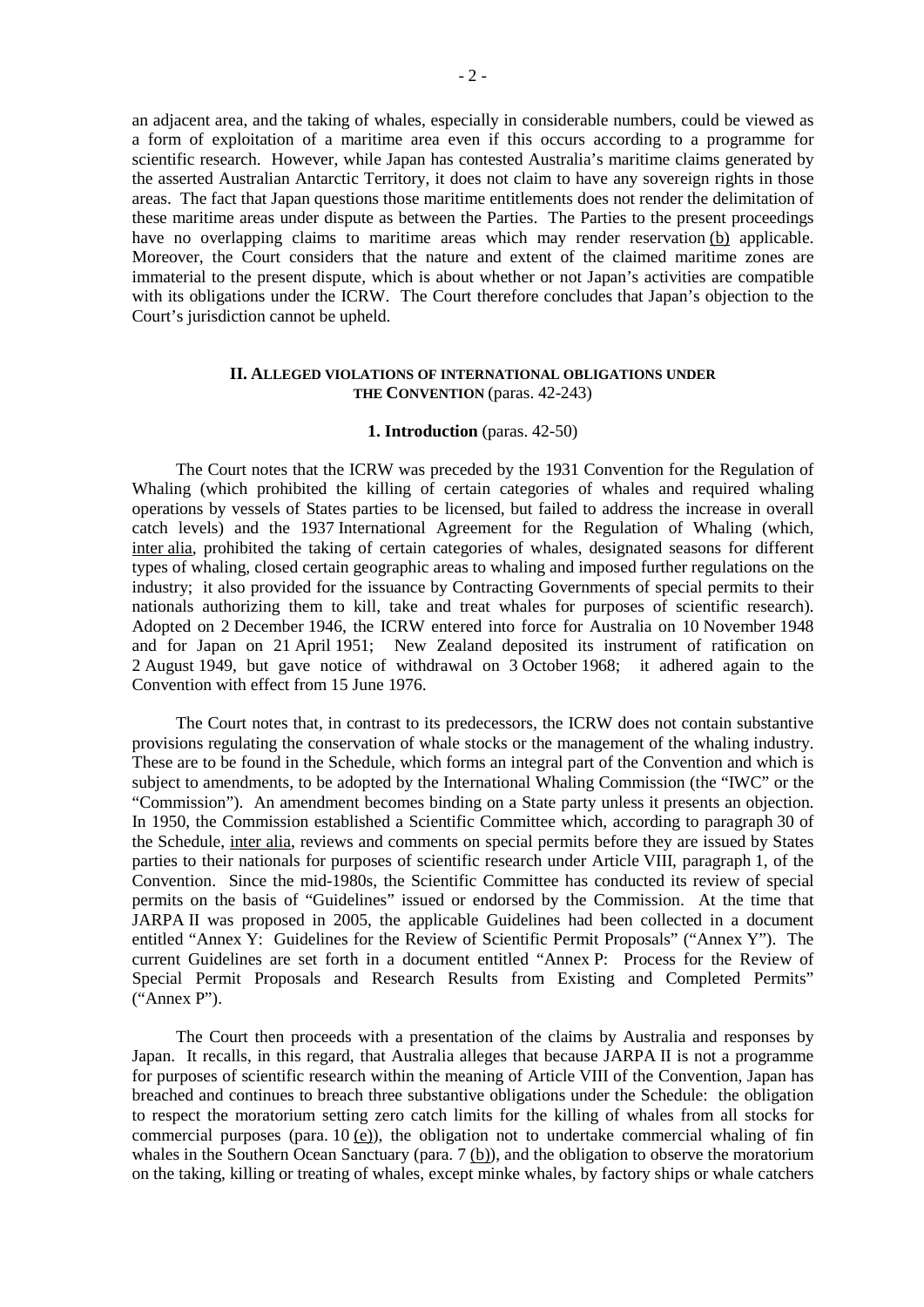attached to factory ships (para.  $10$  (d)). Australia further alleges that Japan has violated procedural requirements for proposed scientific permits set out in paragraph 30 of the Schedule. Japan contests all of these allegations. With regard to the substantive obligations, it argues that none of the provisions invoked by Australia applies to JARPA II, as this programme has been undertaken for purposes of scientific research and is therefore covered by the exemption provided for in Article VIII, paragraph 1, of the Convention. Japan also contests any breach of the procedural requirements stated in paragraph 30 of the Schedule.

## **2. Interpretation of Article VIII, paragraph 1, of the Convention** (paras. 51-97)

The Court then turns to its interpretation of Article VIII, paragraph 1, of the Convention, which reads as follows:

"Notwithstanding anything contained in this Convention any Contracting Government may grant to any of its nationals a special permit authorizing that national to kill, take and treat whales for purposes of scientific research subject to such restrictions as to number and subject to such other conditions as the Contracting Government thinks fit, and the killing, taking, and treating of whales in accordance with the provisions of this Article shall be exempt from the operation of this Convention. Each Contracting Government shall report at once to the Commission all such authorizations which it has granted. Each Contracting Government may at any time revoke any such special permit which it has granted."

The Court first examines the function of this provision. It notes that Article VIII is an integral part of the Convention and, therefore, has to be interpreted in light of its object and purpose and taking into account its other provisions, including the Schedule. The Court considers, however, that since Article VIII, paragraph 1, specifies that "the killing, taking, and treating of whales in accordance with the provisions of this Article shall be exempt from the operation of this Convention", whaling conducted under a special permit which meets the conditions of Article VIII is not subject to the obligations under the above-mentioned paragraphs 10 (e), 7 (b), and 10 (d) of the Schedule.

The Court then analyses the relationship between Article VIII and the object and purpose of the Convention. Taking into account the preamble and other relevant provisions of the Convention referred to above, the Court observes that neither a restrictive nor an expansive interpretation of Article VIII is justified. The Court notes that programmes for purposes of scientific research should foster scientific knowledge; they may pursue an aim other than either conservation or sustainable exploitation of whale stocks. This is also reflected in the Guidelines issued by the IWC for the review of scientific permit proposals by the Scientific Committee. In particular, the Guidelines initially applicable to JARPA II, Annex Y, referred not only to programmes that "contribute information essential for rational management of the stock" or those that are relevant for "conduct[ing] the comprehensive assessment" of the moratorium on commercial whaling, but also those responding to "other critically important research needs". The current Guidelines, Annex P, list three broad categories of objectives. Besides programmes aimed at "improv[ing] the conservation and management of whale stocks", they envisage programmes which have as an objective to "improve the conservation and management of other living marine resources or the ecosystem of which the whale stocks are an integral part" and those directed at "test[ing] hypotheses not directly related to the management of living marine resources".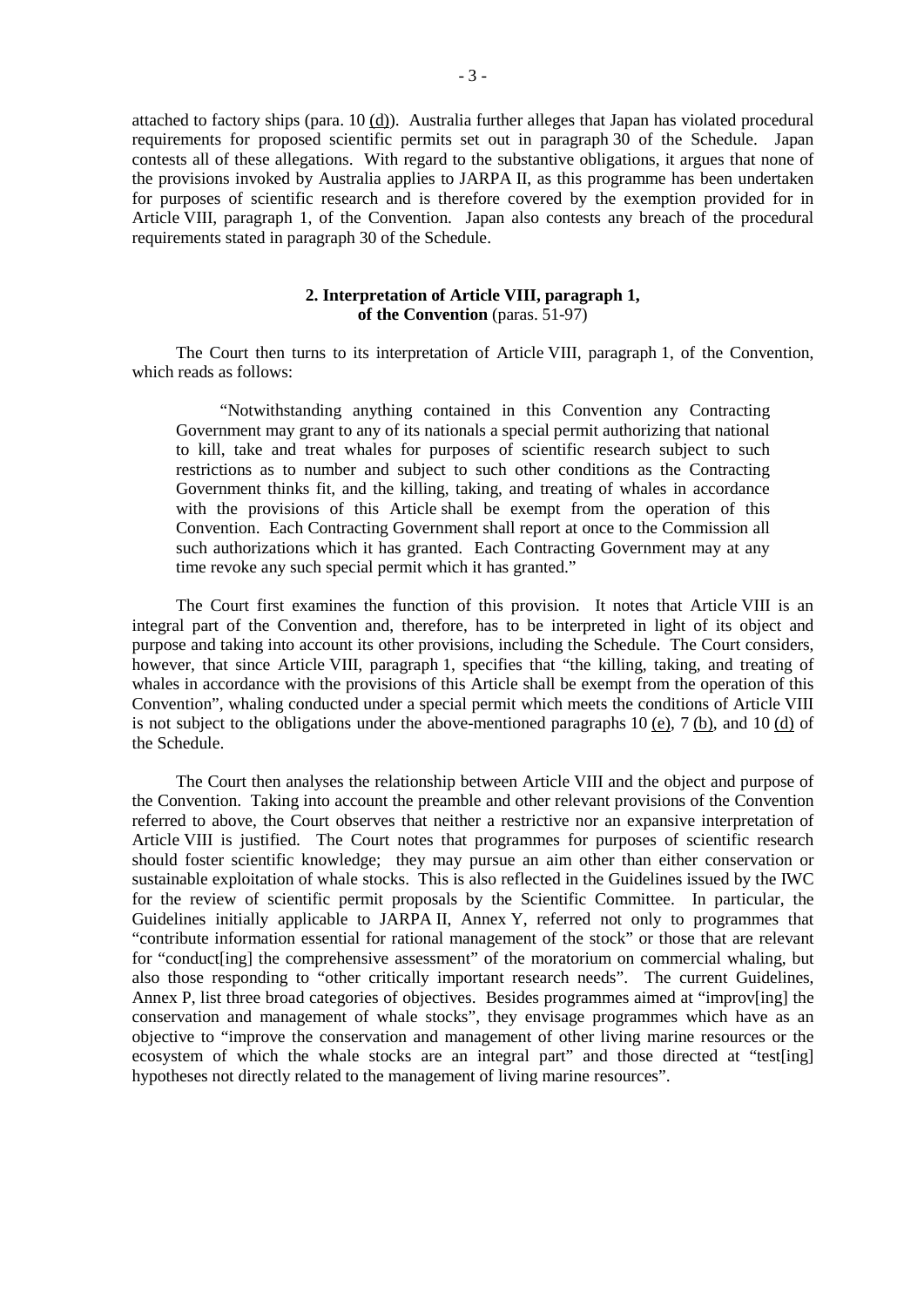The Court next discusses the power of the State issuing a special permit and considers that Article VIII gives discretion to a State party to the ICRW to reject the request for a special permit or to specify the conditions under which a permit will be granted, but that the question whether the killing, taking and treating of whales pursuant to a requested special permit is for purposes of scientific research cannot depend simply on that State's perception.

The Court then sets out the standard of review it will apply when examining the grant of a special permit authorizing the killing, taking and treating of whales on the basis of Article VIII, paragraph 1, of the Convention: it will assess, first, whether the programme under which these activities occur involves scientific research, and secondly, whether, in the use of lethal methods, the programme's design and implementation are reasonable in relation to achieving its stated objectives.

The Court observes that, in applying the above standard of review, it is not called upon to resolve matters of scientific or whaling policy. The Court is aware that members of the international community hold divergent views about the appropriate policy towards whales and whaling, but it is not for the Court to settle these differences. The Court's task is only to ascertain whether the special permits granted in relation to JARPA II fall within the scope of Article VIII, paragraph 1, of the ICRW.

With regard to the meaning of the phrase "for purposes of scientific research" the Court considers that the two elements of that phrase — "scientific research" and "for purposes of" — are cumulative. As a result, even if a whaling programme involves scientific research, the killing, taking and treating of whales pursuant to such a programme does not fall within Article VIII unless these activities are "for purposes of" scientific research. The Court notes that the term "scientific research" is not defined by the Convention and that Australia, relying primarily on the views of one of the scientific experts that it called, maintains that scientific research (in the context of the Convention) has four essential characteristics: defined and achievable objectives (questions or hypotheses) that aim to contribute to knowledge important to the conservation and management of stocks; "appropriate methods", including the use of lethal methods only where the objectives of the research cannot be achieved by any other means; peer review; and the avoidance of adverse effects on stock. The Court is not persuaded that activities must satisfy the four criteria advanced by Australia in order to constitute "scientific research" in the context of Article VIII. The Court states that these criteria appear largely to reflect what one of the experts called by Australia regarded as well-conceived scientific research, rather than serving as an interpretation of the term as used in the Convention. Nor does the Court consider it necessary to devise alternative criteria or to offer a general definition of "scientific research".

Turning next to the meaning of the term "for purposes of", the Court observes that even if the stated research objectives of a programme are the foundation of a programme's design, it does not need to pass judgment on the scientific merit or importance of those objectives in order to assess the purpose of the killing of whales under such a programme, nor is it for the Court to decide whether the design and implementation of a programme are the best possible means of achieving its stated objectives. The Court reiterates that in order to ascertain whether a programme's use of lethal methods is for purposes of scientific research, it will consider whether the elements of a programme's design and implementation are reasonable in relation to its stated scientific objectives. Such elements may include: decisions regarding the use of lethal methods; the scale of the programme's use of lethal sampling; the methodology used to select sample sizes; a comparison of the target sample sizes and the actual take; the time frame associated with a programme; the programme's scientific output; and the degree to which a programme co-ordinates its activities with related research projects.

The Court notes that, as the Parties and the intervening State accept, Article VIII, paragraph 2, permits the processing and sale of whale meat incidental to the killing of whales pursuant to the grant of a special permit under Article VIII, paragraph 1. In the Court's view, the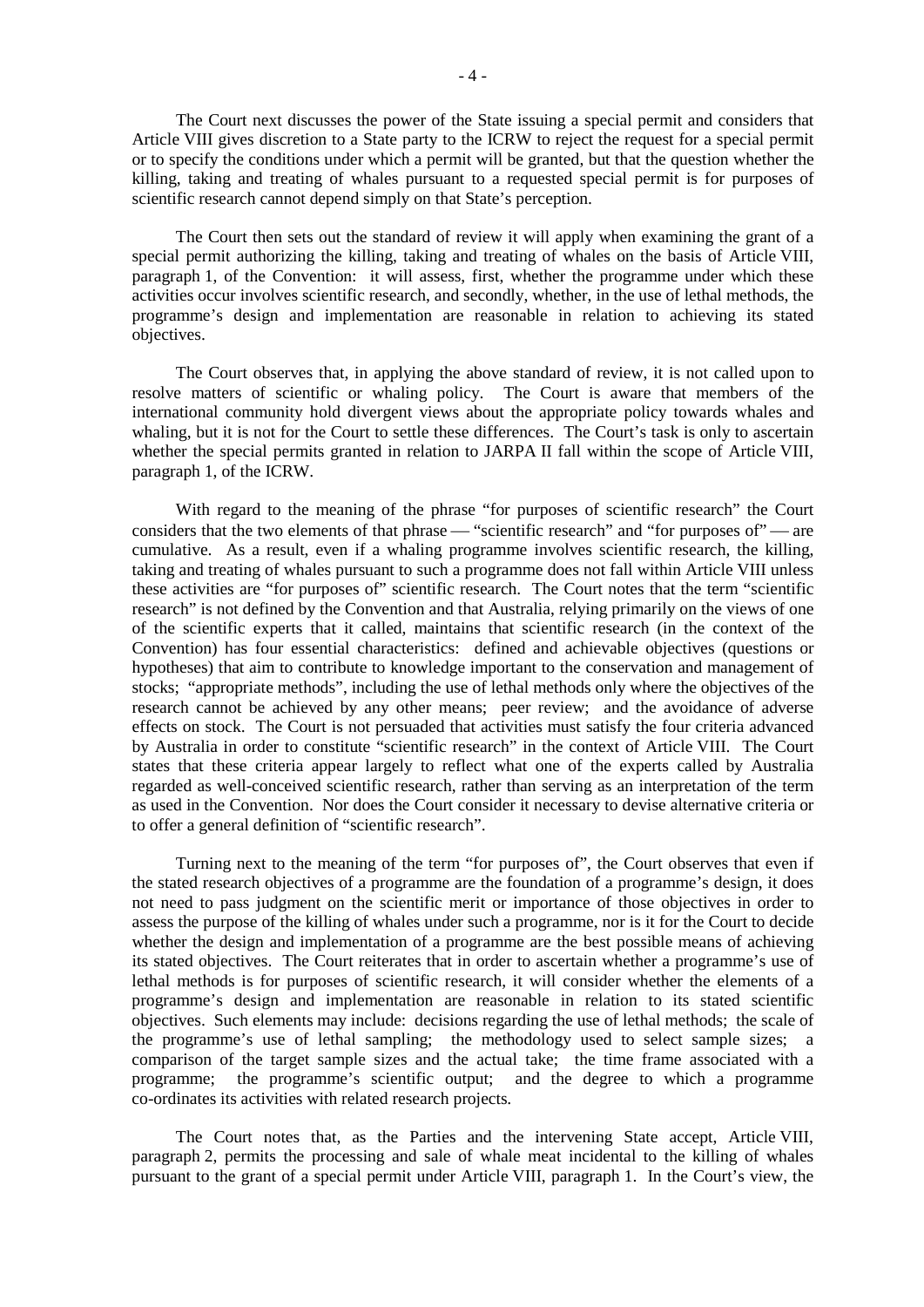fact that a programme involves the sale of whale meat and the use of proceeds to fund research is not sufficient, taken alone, to cause a special permit to fall outside Article VIII. Other elements would have to be examined, such as the scale of a programme's use of lethal sampling, which might suggest that the whaling is for purposes other than scientific research. In particular, a State party may not, in order to fund the research for which a special permit has been granted, use lethal sampling on a greater scale than is otherwise reasonable in relation to achieving the programme's stated objectives.

The Court observes that a State often seeks to accomplish more than one goal when it pursues a particular policy. Moreover, an objective test of whether a programme is for purposes of scientific research does not turn on the intentions of individual government officials, but rather on whether the design and implementation of a programme are reasonable in relation to achieving the stated research objectives. Accordingly, the Court considers that whether particular government officials may have motivations that go beyond scientific research does not preclude a conclusion that a programme is for purposes of scientific research within the meaning of Article VIII. At the same time, such motivations cannot justify the granting of a special permit for a programme that uses lethal sampling on a larger scale than is reasonable in relation to achieving the programme's stated research objectives. The research objectives alone must be sufficient to justify the programme as designed and implemented.

## **3. JARPA II in light of Article VIII of the Convention** (paras. 98-227)

The Court then describes JARPA II and its predecessor, JARPA, before examining whether the design and implementation of JARPA II are reasonable in relation to achieving the programme's stated research objectives.

## **A. Description of the programmes** (paras. 100-126)

The Court recalls that in 1982, the IWC amended the Schedule of the Convention to adopt a moratorium on commercial whaling. Japan made a timely objection to the amendment, which it withdrew in 1986. The following season, it began the JARPA programme, for which it issued special permits pursuant to Article VIII, paragraph 1, of the Convention. The 1987 JARPA Research Plan described JARPA as, inter alia, "a program for research on the southern hemisphere minke whale and for preliminary research on the marine ecosystem in the Antarctic", which was "designed to estimate the stock size" of southern hemisphere minke whales in order to provide a "scientific basis for resolving problems facing the IWC" relating to "the divergent views on the moratorium". To those ends, it proposed annual lethal sample sizes of 825 Antarctic minke whales and 50 sperm whales from two "management areas" in the Southern Ocean. Later, the proposal to sample sperm whales by lethal methods was dropped from the programme and the sample size for Antarctic minke whales was reduced to 300 for JARPA's first seven seasons. Japan explains that the decision to reduce the sample size from 825 to 300 resulted in the extension of the research period, which made it possible to obtain accurate results with smaller sample sizes. Beginning in the 1995-1996 season, the maximum annual sample size for Antarctic minke whales was increased to 400, plus or minus 10 per cent. In total, more than 6,700 Antarctic minke whales were killed over the course of JARPA's 18-year history.

In March 2005, Japan submitted the JARPA II Research Plan to the Scientific Committee and launched the new programme in November 2005, prior to the December 2006 final review of JARPA by the Scientific Committee. As was the case under JARPA, the special permits for JARPA II are issued by Japan to the Institute of Cetacean Research, a foundation established in 1987 as a "public-benefit corporation" under Japan's Civil Code. JARPA II contemplates the lethal sampling of three whale species (Antarctic minke whales, fin whales and humpback whales)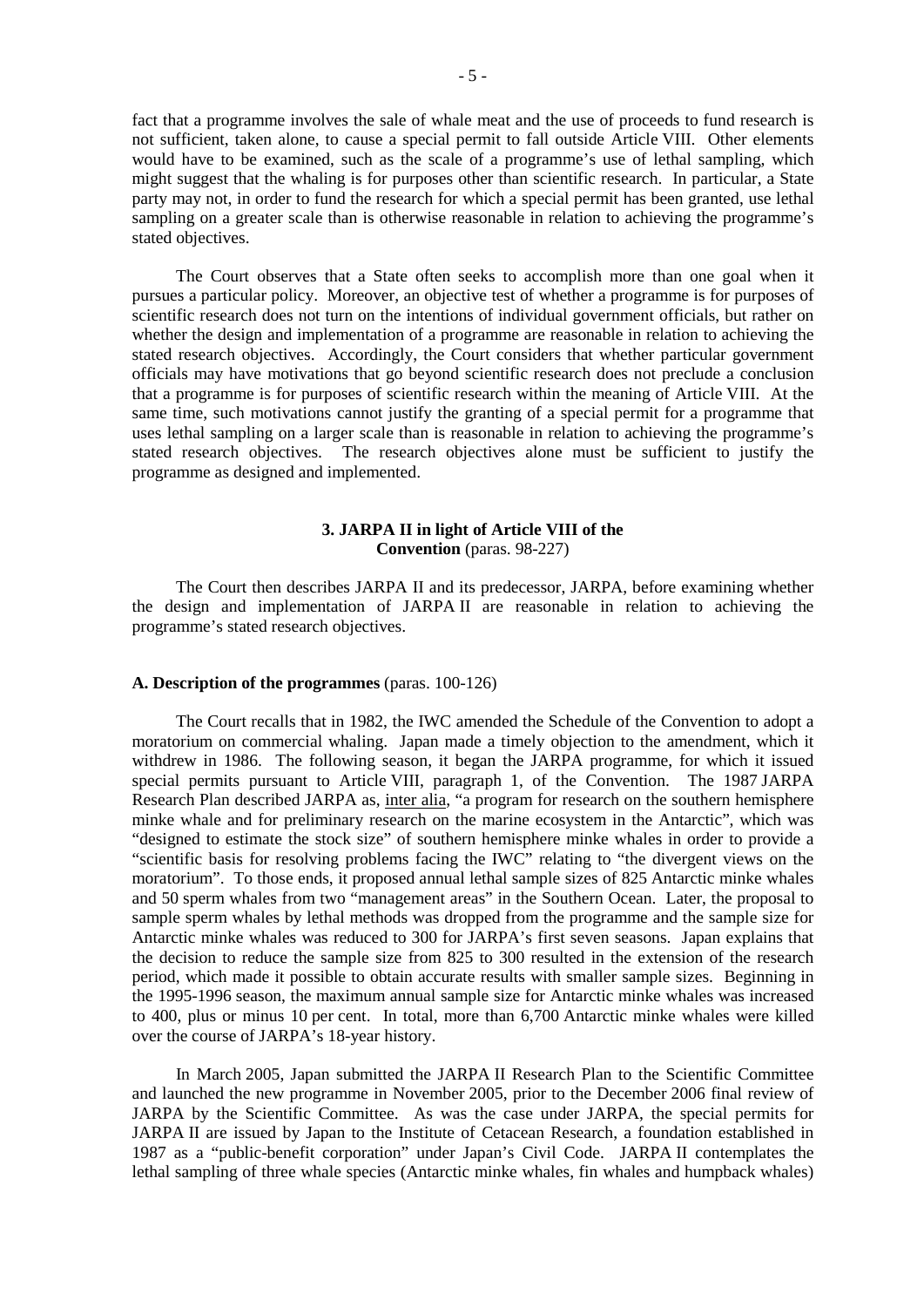and its Research Plan describes the key elements of the programme's design, including: (i) its four research objectives (monitoring of the Antarctic ecosystem, modelling competition among whale species and future management objectives, elucidation of temporal and spatial changes in stock structure, and improving the management procedure for Antarctic minke whale stocks); (ii) its research period and area (structured in six-year phases, JARPA II is a long-term research programme without a specified termination date, which operates in an area that is located within the Southern Ocean Sanctuary established in paragraph 7 (b) of the Schedule); (iii) its research methods and sample sizes (a mixture of lethal sampling of 850 Antarctic minke whales, 50 fin whales and 50 humpback whales, as well as non-lethal methods, namely biopsy sampling, satellite tagging and whale sighting surveys); and (iv) the expected effect on whale stocks (the Research Plan states that, based on current abundance estimates, the planned take of each species is too small to have any negative effect).

## **B. Whether the design and implementation of JARPA II are reasonable in relation to achieving the programme's stated research objectives** (paras. 127-227)

In light of the applicable standard of review, the Court then examines whether the design and implementation of JARPA II are reasonable in relation to achieving the programme's stated objectives.

## **(a) Japan's decisions regarding the use of lethal methods** (paras. 128-144)

The Court considers that the evidence shows that, at least for some of the data sought by JARPA II researchers, non-lethal methods are not feasible. On this basis, and given that the value and reliability of data collected are a matter of scientific opinion, the Court finds no basis to conclude that the use of lethal methods is per se unreasonable in the context of JARPA II. Instead, it looks more closely at the details of Japan's decisions regarding the use of lethal methods in JARPA II and the scale of their use in the programme. In this regard, the Court mentions three reasons why the JARPA II Research Plan should have included some analysis of the feasibility of non-lethal methods as a means of reducing the planned scale of lethal sampling in the programme: (i) IWC resolutions and Guidelines call upon States parties to take into account whether research objectives can be achieved using non-lethal methods; (ii) Japan states that, for reasons of scientific policy, "[i]t does not . . . use lethal means more than it considers necessary" and that non-lethal alternatives are not practical or feasible in all cases; and (iii) the two experts called by Australia referred to significant advances in a wide range of non-lethal research techniques over the past 20 years and described some of those developments and their potential application with regard to JARPA II's stated objectives.

The Court finds no evidence of studies by Japan of the feasibility or practicability of non-lethal methods, either in setting the JARPA II sample sizes or in later years in which the programme has maintained the same sample size targets, or of any examination by Japan whether it would be feasible to combine a smaller lethal take and an increase in non-lethal sampling as a means to achieve JARPA II's research objectives.

## **(b) The scale of the use of lethal methods in JARPA II** (paras. 145-212)

The Court then examines the scale of the use of lethal methods in JARPA II. Comparing JARPA II and JARPA sample sizes, the Court recalls that the JARPA II sample size for minke whales (850 plus or minus 10 per cent) is approximately double the minke whale sample size for the last years of JARPA, and that JARPA II sets sample sizes for two additional species – fin and humpback whales — that were not the target of lethal sampling under JARPA. The Court notes however that the comparison of the two research plans also reveals considerable overlap between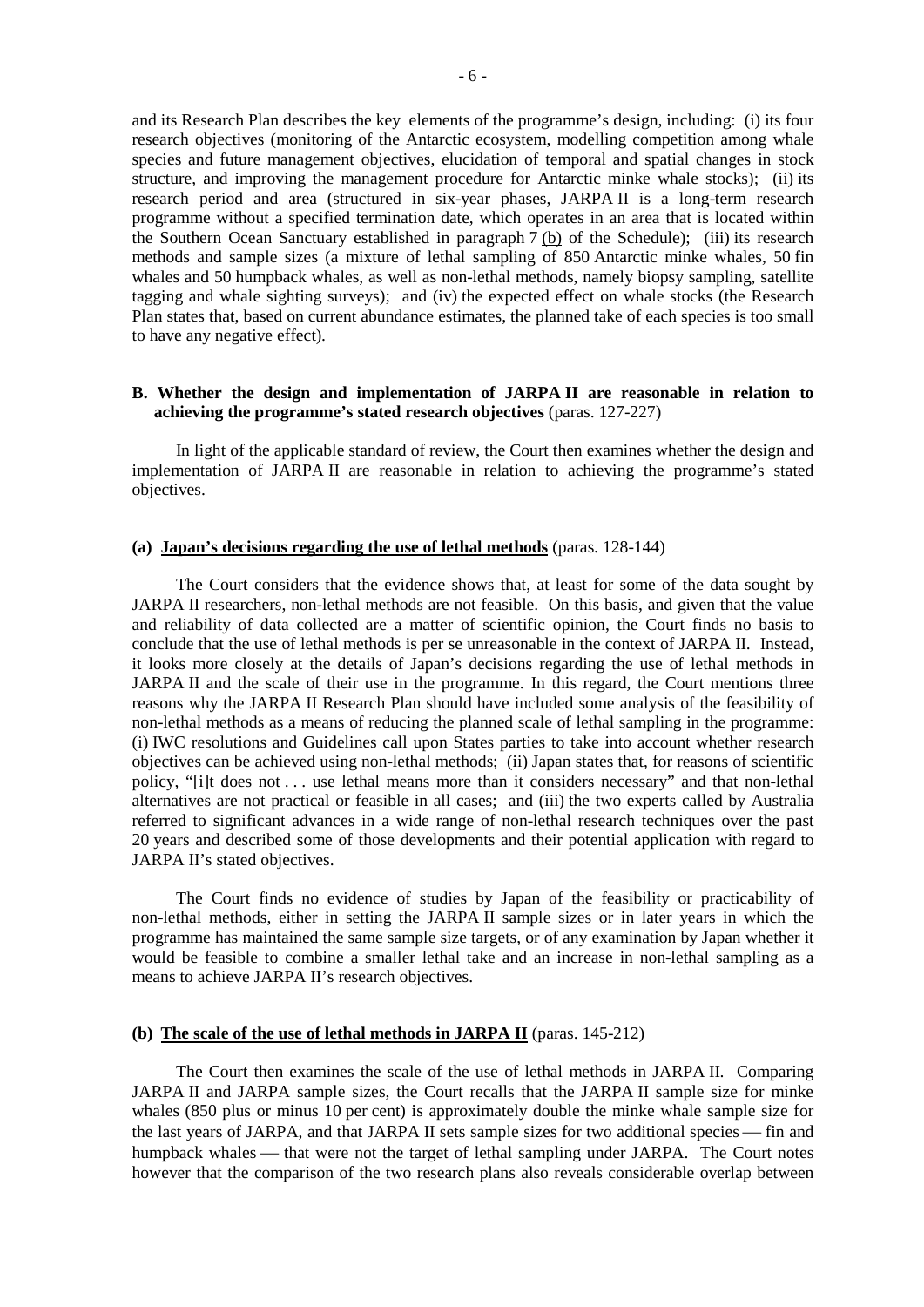the subjects, objectives, and methods of the two programmes. The Court considers that these similarities cast doubt on Japan's argument that the JARPA II objectives relating to ecosystem monitoring and multi-species competition are distinguishing features of the latter programme that call for a significant increase in the minke whale sample size and the lethal sampling of two additional species. The Court also refers to Japan's emphasis on the need for continuity between the two programmes as a justification for launching JARPA II without waiting for the results of the Scientific Committee's final review of JARPA, noting that weaknesses in Japan's explanation for the decision to proceed with the JARPA II sample sizes prior to the final review of JARPA lend support to the view that those sample sizes and the launch date for JARPA II were not driven by strictly scientific considerations.

Regarding the determination of species-specific sample sizes, the Court examines the five steps in the process of sample size determination, noting those steps that give rise to disagreement between the Parties. In this regard, it reiterates that it does not seek to pass judgment on the scientific merit of the JARPA II objectives and that the activities of JARPA II can broadly be characterized as "scientific research". With regard to the setting of sample sizes, the Court indicates also that it is not in a position to conclude whether a particular value for a given variable has scientific advantages over another; it rather seeks only to evaluate whether the evidence supports a conclusion that the sample sizes are reasonable in relation to achieving JARPA II's stated objectives. The Court concludes that, taken together, the evidence relating to the determination of species-specific sample sizes provides scant analysis and justification for the underlying decisions that generate the overall sample size.

Comparing the sample size and actual take, the Court notes a significant gap between the JARPA II target sample sizes and the actual number of whales that have been killed in the implementation of the programme: a total of 18 fin whales have been killed over the first seven seasons of JARPA II, including ten fin whales during the programme's first year when the feasibility of taking larger whales was under study. In subsequent years, zero to three fin whales have been taken annually. No humpback whales have been killed under JARPA II. Japan recounts that after deciding initially not to sample humpback whales during the first two years of JARPA II, it "suspended" the sampling of humpback whales as of 2007. The Court observes, however, that the permits issued for JARPA II since 2007 continue to authorize the take of humpback whales. Concerning minke whales, notwithstanding the target sample size of 850, the actual take under JARPA II has fluctuated from year to year: 853 minke whales during the 2005-2006 season, approximately 450 in the several seasons following, 170 in the 2010-2011 season and 103 in the 2012-2013 season.

Analysing Australia's contention that the gap between the target sample sizes and the actual take undermines Japan's position that JARPA II is a programme for purposes of scientific research, the Court observes that, despite the number of years in which the implementation of JARPA II has differed significantly from the design of the programme, Japan has not made any changes to the JARPA II objectives and target sample sizes, which are reproduced in the special permits granted annually. In the Court's view, Japan's continued reliance on the first two JARPA II objectives to justify the target sample sizes, despite the discrepancy between the actual take and those targets, coupled with its statement that JARPA II can obtain meaningful scientific results based on a far more limited actual take, cast further doubt on the characterization of JARPA II as a programme for purposes of scientific research. This evidence suggests, in fact, that the target sample sizes are larger than are reasonable in relation to achieving JARPA II's stated objectives. The fact that the actual take of fin and humpback whales is largely, if not entirely, a function of political and logistical considerations, further weakens the purported relationship between JARPA II's research objectives and the specific sample size targets for each species — in particular, the decision to engage in the lethal sampling of minke whales on a relatively large scale.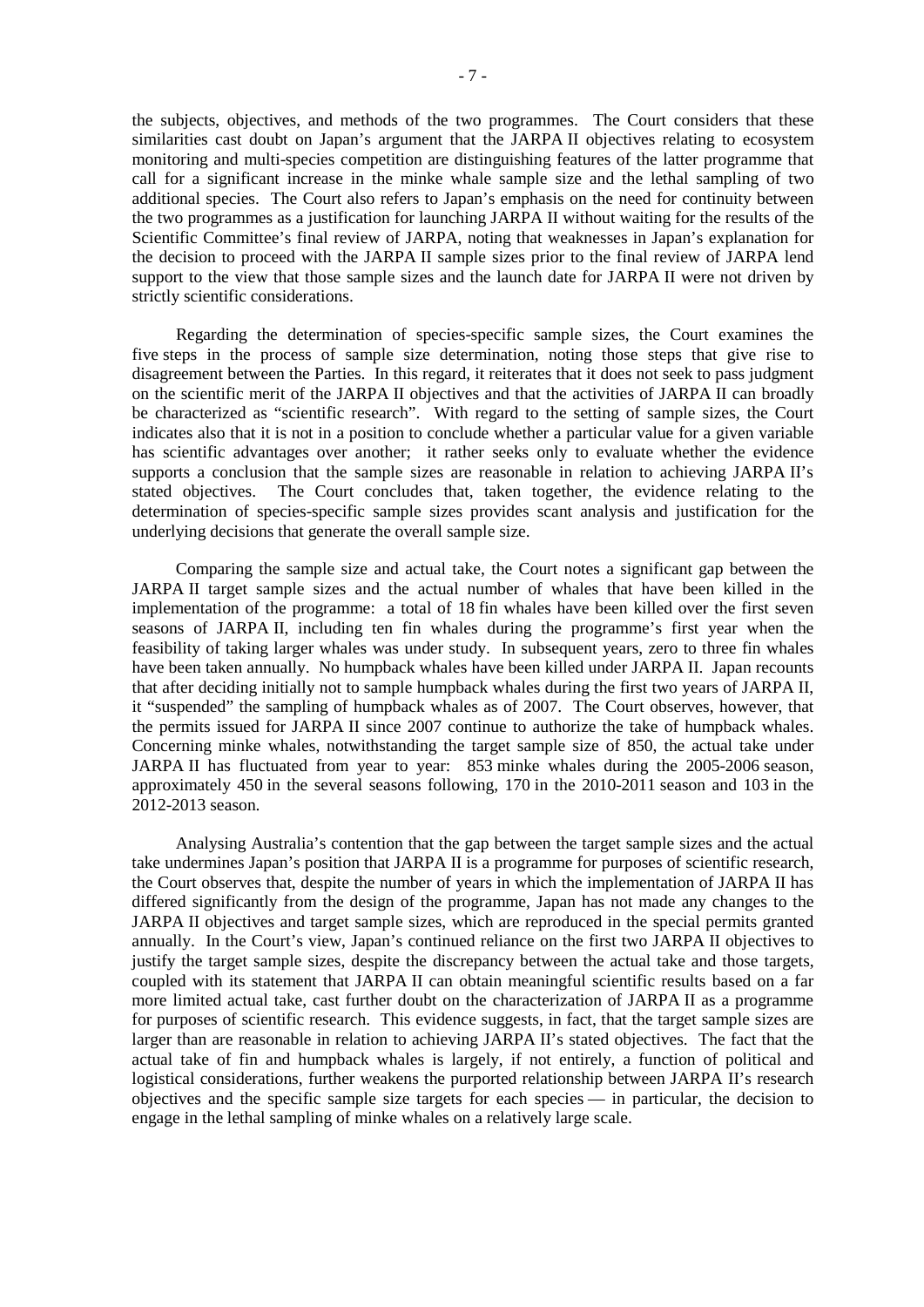## **(c) Additional aspects of the design and implementation of JARPA II** (paras. 213-222)

The Court then turns to several additional aspects of JARPA II to which the Parties called attention. With respect to the open-ended time frame of JARPA II, the Court observes that with regard to a programme for purposes of scientific research, as Annex P indicates, a "time frame with intermediary targets" would have been more appropriate. Examining the limited scientific output of JARPA II to date, the Court observes that although the first research phase of JARPA II (2005-2006 to 2010-2011) has already been completed, Japan points to only two peer-reviewed papers that have resulted from the programme to date. Furthermore, the Court notes that these papers do not relate to the JARPA II objectives and rely on data collected from minke whales caught during the JARPA II feasibility study. In light of the fact that JARPA II has been going on since 2005 and has involved the killing of about 3,600 minke whales, the Court considers that the scientific output to date is limited. Concerning co-operation with other research institutions, the Court observes that some further evidence of co-operation between JARPA II and other domestic and international research institutions could have been expected in light of the programme's focus on the Antarctic ecosystem and environmental changes in the region.

# **(d) Conclusion regarding the application of Article VIII, paragraph 1, to JARPA II** (paras. 223-227)

The Court finds that the use of lethal sampling per se is not unreasonable in relation to the research objectives of JARPA II. However, as compared to JARPA, the scale of lethal sampling in JARPA II is far more extensive with regard to Antarctic minke whales, and the programme includes the lethal sampling of two additional whale species. The Court thus considers that the target sample sizes in JARPA II are not reasonable in relation to achieving the programme's objectives. First, the broad objectives of JARPA and JARPA II overlap considerably. To the extent that the objectives are different, the evidence does not reveal how those differences lead to the considerable increase in the scale of lethal sampling in the JARPA II Research Plan. Secondly, the sample sizes for fin and humpback whales are too small to provide the information that is necessary to pursue the JARPA II research objectives based on Japan's own calculations, and the programme's design appears to prevent random sampling of fin whales. Thirdly, the process used to determine the sample size for minke whales lacks transparency, as the experts called by each of the Parties agreed. Fourthly, some evidence suggests that the programme could have been adjusted to achieve a far smaller sample size, and Japan does not explain why this was not done. The evidence before the Court further suggests that little attention was given to the possibility of using non-lethal research methods more extensively to achieve the JARPA II objectives and that funding considerations, rather than strictly scientific criteria, played a role in the programme's design.

The Court states that these problems with the design of JARPA II must also be considered in light of its implementation. First, no humpback whales have been taken, and Japan cites non-scientific reasons for this. Secondly, the take of fin whales is only a small fraction of the number that the JARPA II Research Plan prescribes. Thirdly, the actual take of minke whales has also been far lower than the annual target sample size in all but one season. Despite these gaps between the Research Plan and the programme's implementation, Japan has maintained its reliance on the JARPA II research objectives — most notably, ecosystem research and the goal of constructing a model of multi-species competition — to justify both the use and extent of lethal sampling prescribed by the JARPA II Research Plan for all three species. Neither JARPA II's objectives nor its methods have been revised or adapted to take account of the actual number of whales taken. Nor has Japan explained how those research objectives remain viable given the decision to use six-year and 12-year research periods for different species, coupled with the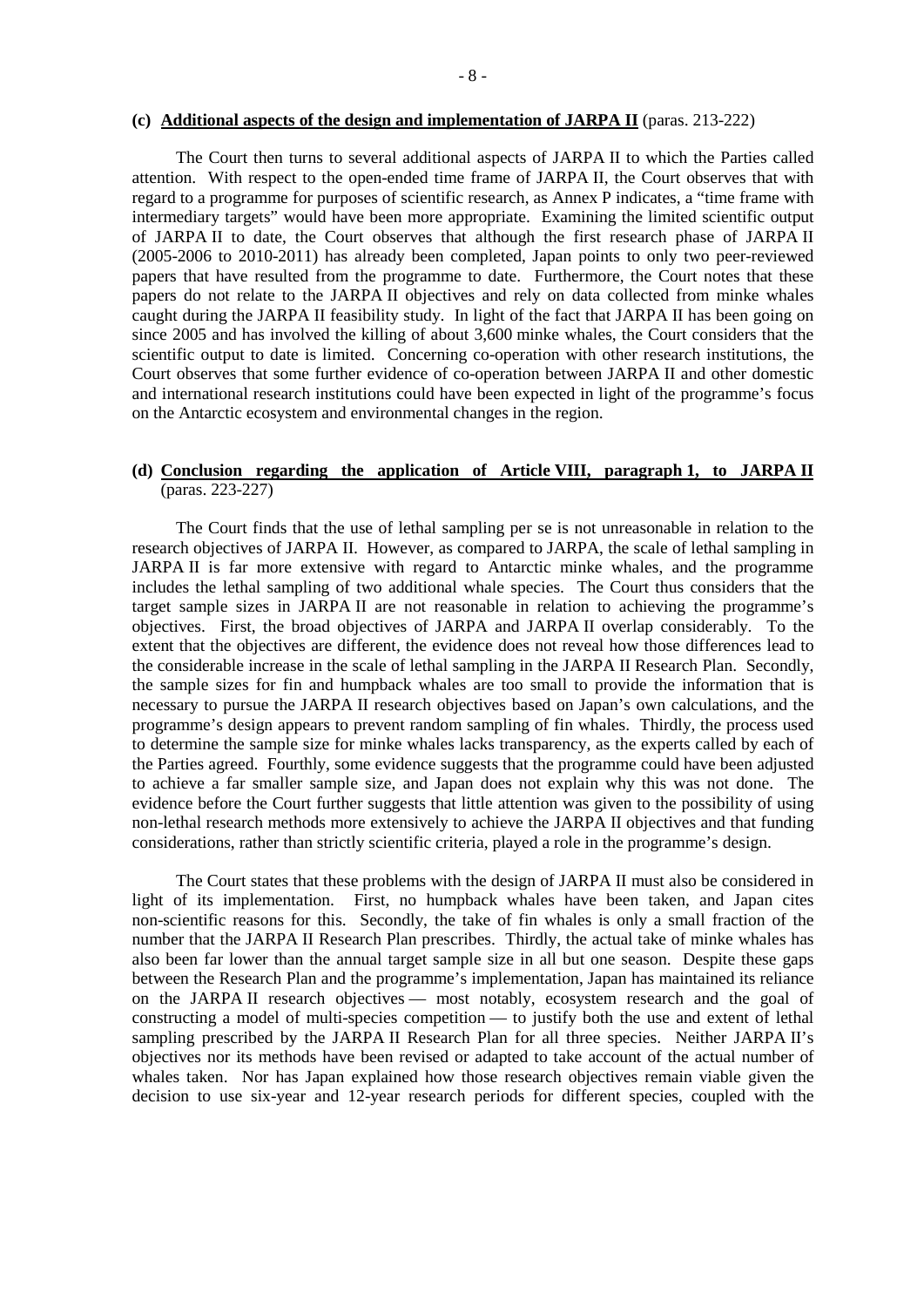apparent decision to abandon the lethal sampling of humpback whales entirely and to take very few fin whales. Other aspects of JARPA II also cast doubt on its characterization as a programme for purposes of scientific research, such as its open-ended time frame, its limited scientific output to date, and the absence of significant co-operation between JARPA II and other related research projects.

Taken as a whole, the Court considers that JARPA II involves activities that can broadly be characterized as scientific research, but that the evidence does not establish that the programme's design and implementation are reasonable in relation to achieving its stated objectives. The Court therefore concludes that the special permits granted by Japan for the killing, taking and treating of whales in connection with JARPA II are not "for purposes of scientific research" pursuant to Article VIII, paragraph 1, of the Convention.

## **4. Conclusions regarding alleged violations of the Schedule** (paras. 228-233)

The Court turns next to the implications of the above conclusion, in light of Australia's contention that Japan has breached three provisions of the Schedule that set forth restrictions on the killing, taking and treating of whales: the obligation to respect zero catch limits for the killing for commercial purposes of whales from all stocks (para.  $10(e)$ ); the factory ship moratorium (para. 10 (d)); and the prohibition on commercial whaling in the Southern Ocean Sanctuary (para. 7 (b)).

The Court observes that the precise formulations of the three Schedule provisions invoked by Australia differ from each other. The "factory ship moratorium" makes no explicit reference to commercial whaling, whereas the requirement to observe zero catch limits and the provision establishing the Southern Ocean Sanctuary express their prohibitions with reference to "commercial" whaling. In the view of the Court, despite these differences in wording, the three Schedule provisions are clearly intended to cover all killing, taking and treating of whales that is neither "for purposes of scientific research" under Article VIII, paragraph 1, of the Convention, nor aboriginal subsistence whaling under paragraph 13 of the Schedule, which is not germane to this case. The reference to "commercial" whaling in paragraphs 7 (b) and 10 (e) of the Schedule can be explained by the fact that in nearly all cases this would be the most appropriate characterization of the whaling activity concerned. The language of the two provisions cannot be taken as implying that there exist categories of whaling which do not come within the provisions of either Article VIII, paragraph 1, of the Convention or paragraph 13 of the Schedule but which nevertheless fall outside the scope of the prohibitions in paragraphs 7 (b) and 10 (e) of the Schedule. Any such interpretation would leave certain undefined categories of whaling activity beyond the scope of the Convention and thus would undermine its object and purpose. It may also be observed that at no point in the present proceedings did the Parties and the intervening State suggest that such additional categories exist.

Proceeding therefore on the basis that whaling that falls outside Article VIII, paragraph 1, other than aboriginal subsistence whaling, is subject to the three Schedule provisions invoked by Australia, the Court reaches the following conclusions.

(i) Concerning the moratorium on commercial whaling contained in paragraph 10 (e) of the Schedule, the Court observes that, from 2005 to the present, Japan, through the issuance of JARPA II permits, has set catch limits above zero for three species — 850 for minke whales, 50 for fin whales and 50 for humpback whales. The Court concludes therefore that Japan has not acted in conformity with its obligations under paragraph 10 (e) in each of the years in which it has granted permits for JARPA II (2005 to the present) because those permits have set catch limits higher than zero.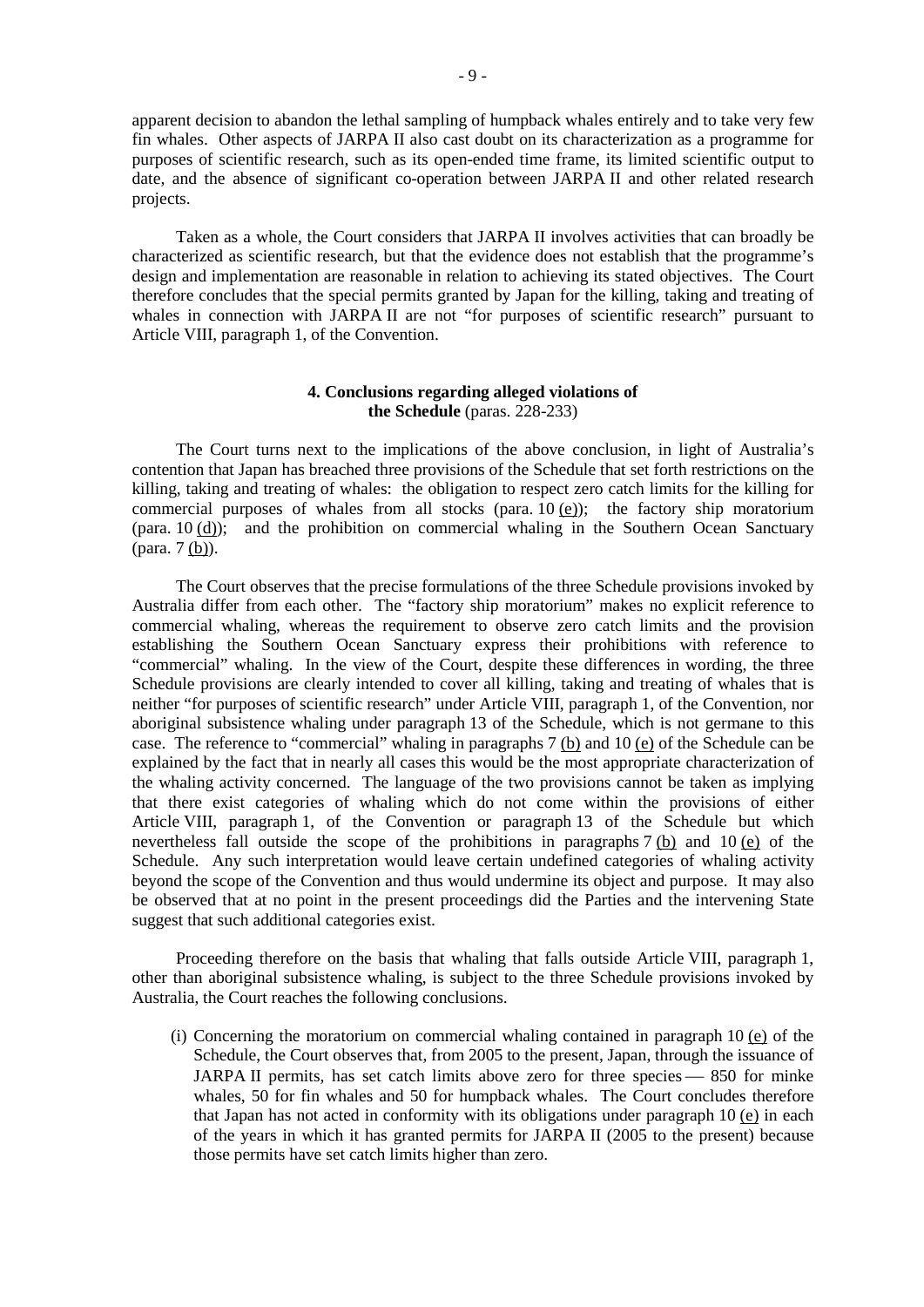- (ii) Regarding the factory ship moratorium contained in paragraph  $10$  (d) of the Schedule, the Court considers that by using the factory ship Nisshin Maru, as well as other vessels which have served as whale catchers, for the purpose of hunting, taking, towing, holding on to, or scouting for whales, Japan has not acted in conformity with its obligations under paragraph 10 (d) in each of the seasons during which fin whales were taken, killed and treated in JARPA II.
- (iii) With respect to the Southern Ocean Sanctuary established by paragraph 7 (b) of the Schedule, the Court observes that this provision does not apply to minke whales in relation to Japan (as a consequence of Japan's objection to the paragraph). It further observes that JARPA II operates within the Southern Ocean Sanctuary and concludes that Japan has not acted in conformity with its obligations under paragraph 7 (b) in each of the seasons of JARPA II during which fin whales have been taken.

## **5. Alleged non-compliance by Japan with its obligations under paragraph 30 of the Schedule** (paras. 234-242)

The Court recalls that Australia further asks it to adjudge and declare that Japan violated its obligation to comply with paragraph 30 of the Schedule. This provision requires Contracting Governments to make proposed permits available to the IWC Secretary before they are issued, in sufficient time to permit review and comment by the Scientific Committee, and sets out a list of items that is to be included in proposed permits.

As regards the question of timing, the Court observes that Japan submitted the JARPA II Research Plan for review by the Scientific Committee in advance of granting the first permit for the programme, and that subsequent permits that have been granted on the basis of that proposal must be submitted to the Commission pursuant to Article VIII, paragraph 1, of the Convention. The Court notes that Australia does not contest that Japan has done so with regard to each permit that has been granted for JARPA II. As regards the substantive requirements of paragraph 30, the Court finds that the JARPA II Research Plan, which constitutes the proposal for the grant of special permits, sets forth the information specified by that provision, as was recognized by the Scientific Committee in 2005 in its review of the JARPA II Research Plan. The Court is of the view that the lack of detail in the permits themselves is consistent with the fact that the programme is a multi-year programme, as described in the JARPA II Research Plan. Japan's approach thus accords with the practice of the Scientific Committee, and the Court concludes that Japan has met the requirements of paragraph 30 as far as JARPA II is concerned.

# **III. REMEDIES** (paras. 244-246)

In addition to requesting the Court to find that the killing, taking and treating of whales under special permits granted for JARPA II is not for purposes of scientific research within the meaning of Article VIII and that Japan thus has violated three paragraphs of the Schedule, Australia asks the Court to adjudge and declare that Japan shall: "(a) refrain from authorizing or implementing any special permit whaling which is not for purposes of scientific research within the meaning of Article VIII; (b) cease with immediate effect the implementation of JARPA II; and (c) revoke any authorization, permit or licence that allows the implementation of JARPA II."The Court observes that, because JARPA II is an ongoing programme, measures that go beyond declaratory relief are warranted. The Court therefore orders that Japan shall revoke any extant authorization, permit or licence to kill, take or treat whales in relation to JARPA II, and refrain from granting any further permits under Article VIII, paragraph 1, of the Convention, in pursuance of that programme.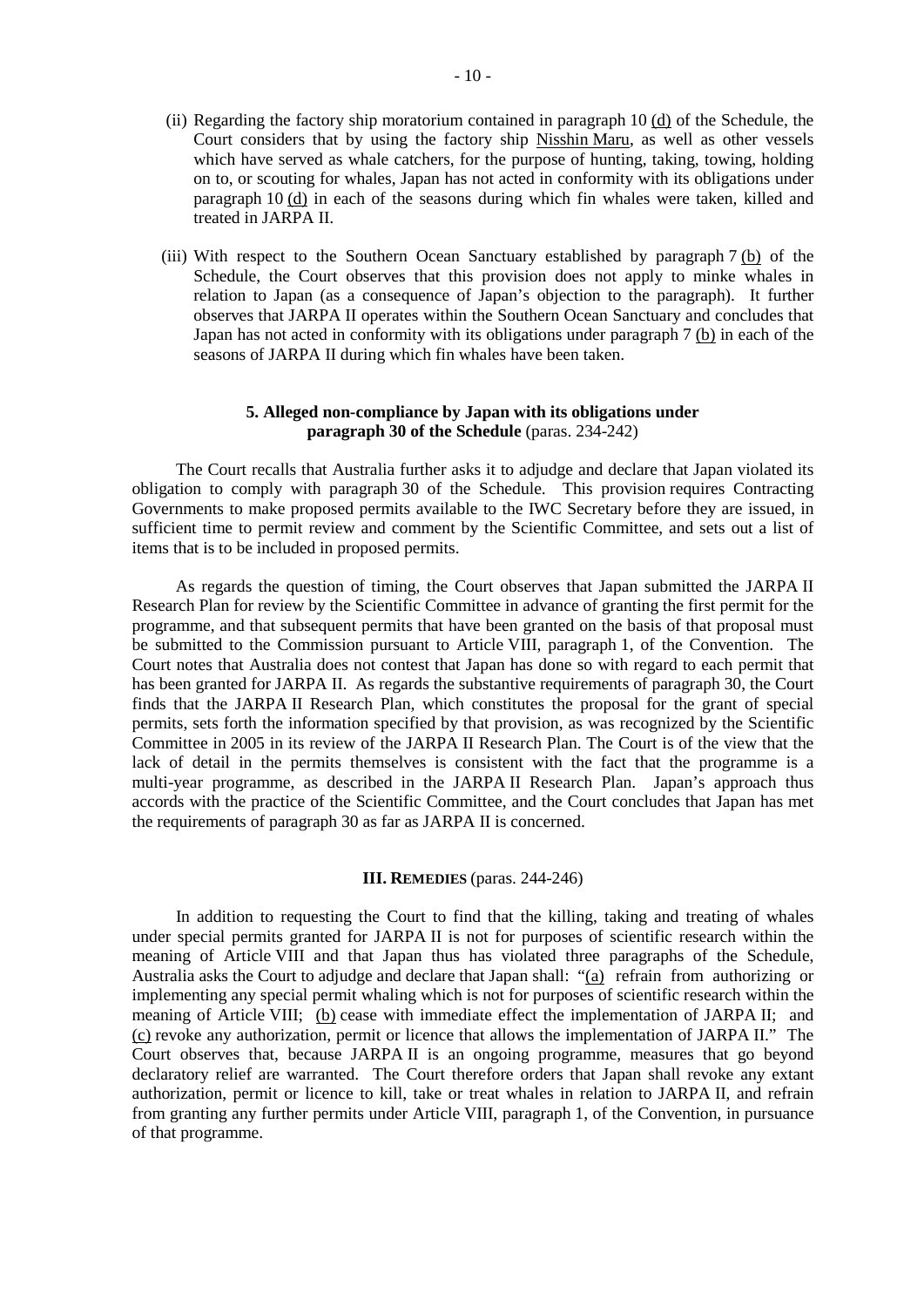The Court sees no need to order the additional remedy requested by Australia, which would require Japan to refrain from authorizing or implementing any special permit whaling which is not for purposes of scientific research within the meaning of Article VIII. In the view of the Court, as that obligation already applies to all States parties, it is to be expected that Japan will take account of the reasoning and conclusions contained in this Judgment as it evaluates the possibility of granting any future permits under Article VIII, paragraph 1, of the Convention.

#### **IV. OPERATIVE CLAUSE** (para. 247)

THE COURT,

(1) Unanimously,

Finds that it has jurisdiction to entertain the Application filed by Australia on 31 May 2010;

(2) By twelve votes to four,

Finds that the special permits granted by Japan in connection with JARPA II do not fall within the provisions of Article VIII, paragraph 1, of the International Convention for the Regulation of Whaling;

- IN FAVOUR: President Tomka; Vice-President Sepúlveda-Amor; Judges Keith, Skotnikov, Cançado Trindade, Greenwood, Xue, Donoghue, Gaja, Sebutinde, Bhandari; Judge ad hoc Charlesworth;
- AGAINST: Judges Owada, Abraham, Bennouna, Yusuf;
- (3) By twelve votes to four,

Finds that Japan, by granting special permits to kill, take and treat fin, humpback and Antarctic minke whales in pursuance of JARPA II, has not acted in conformity with its obligations under paragraph 10 (e) of the Schedule to the International Convention for the Regulation of Whaling;

- IN FAVOUR: President Tomka; Vice-President Sepúlveda-Amor; Judges Keith, Skotnikov, Cançado Trindade, Greenwood, Xue, Donoghue, Gaja, Sebutinde, Bhandari; Judge ad hoc Charlesworth;
- AGAINST: Judges Owada, Abraham, Bennouna, Yusuf;
- (4) By twelve votes to four,

Finds that Japan has not acted in conformity with its obligations under paragraph 10 (d) of the Schedule to the International Convention for the Regulation of Whaling in relation to the killing, taking and treating of fin whales in pursuance of JARPA II;

IN FAVOUR: President Tomka; Vice-President Sepúlveda-Amor; Judges Keith, Skotnikov, Cançado Trindade, Greenwood, Xue, Donoghue, Gaja, Sebutinde, Bhandari; Judge ad hoc Charlesworth;

AGAINST: Judges Owada, Abraham, Bennouna, Yusuf;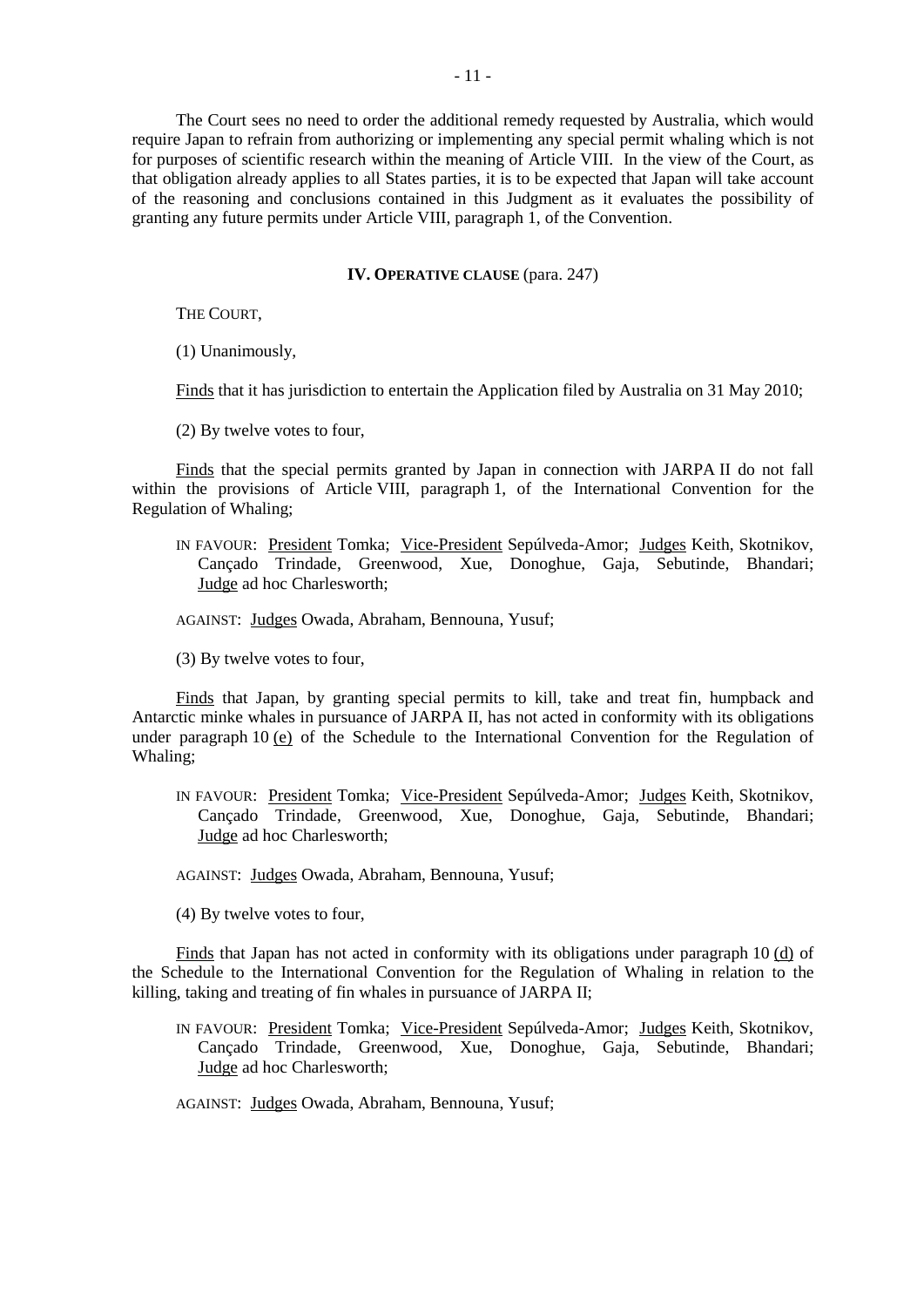(5) By twelve votes to four,

Finds that Japan has not acted in conformity with its obligations under paragraph  $7 \underline{b}$  of the Schedule to the International Convention for the Regulation of Whaling in relation to the killing, taking and treating of fin whales in the "Southern Ocean Sanctuary" in pursuance of JARPA II;

- IN FAVOUR: President Tomka; Vice-President Sepúlveda-Amor; Judges Keith, Skotnikov, Cançado Trindade, Greenwood, Xue, Donoghue, Gaja, Sebutinde, Bhandari; Judge ad hoc Charlesworth;
- AGAINST: Judges Owada, Abraham, Bennouna, Yusuf;
- (6) By thirteen votes to three,

Finds that Japan has complied with its obligations under paragraph 30 of the Schedule to the International Convention for the Regulation of Whaling with regard to JARPA II;

- IN FAVOUR: President Tomka; Vice-President Sepúlveda-Amor; Judges Owada, Abraham, Keith, Bennouna, Skotnikov, Cançado Trindade, Yusuf, Greenwood, Xue, Donoghue, Gaja;
- AGAINST: Judges Sebutinde, Bhandari; Judge ad hoc Charlesworth;
- (7) By twelve votes to four,

Decides that Japan shall revoke any extant authorization, permit or licence granted in relation to JARPA II, and refrain from granting any further permits in pursuance of that programme.

- IN FAVOUR: President Tomka; Vice-President Sepúlveda-Amor; Judges Keith, Skotnikov, Cançado Trindade, Greenwood, Xue, Donoghue, Gaja, Sebutinde, Bhandari; Judge ad hoc Charlesworth;
- AGAINST: Judges Owada, Abraham, Bennouna, Yusuf.

Judges OWADA and ABRAHAM append dissenting opinions to the Judgment of the Court; Judge KEITH appends a declaration to the Judgment of the Court; Judge BENNOUNA appends a dissenting opinion to the Judgment of the Court; Judge CANÇADO TRINDADE appends a separate opinion to the Judgment of the Court; Judge YUSUF appends a dissenting opinion to the Judgment of the Court; Judges GREENWOOD, XUE, SEBUTINDE and BHANDARI append separate opinions to the Judgment of the Court; Judge ad hoc CHARLESWORTH appends a separate opinion to the Judgment of the Court.

\_\_\_\_\_\_\_\_\_\_\_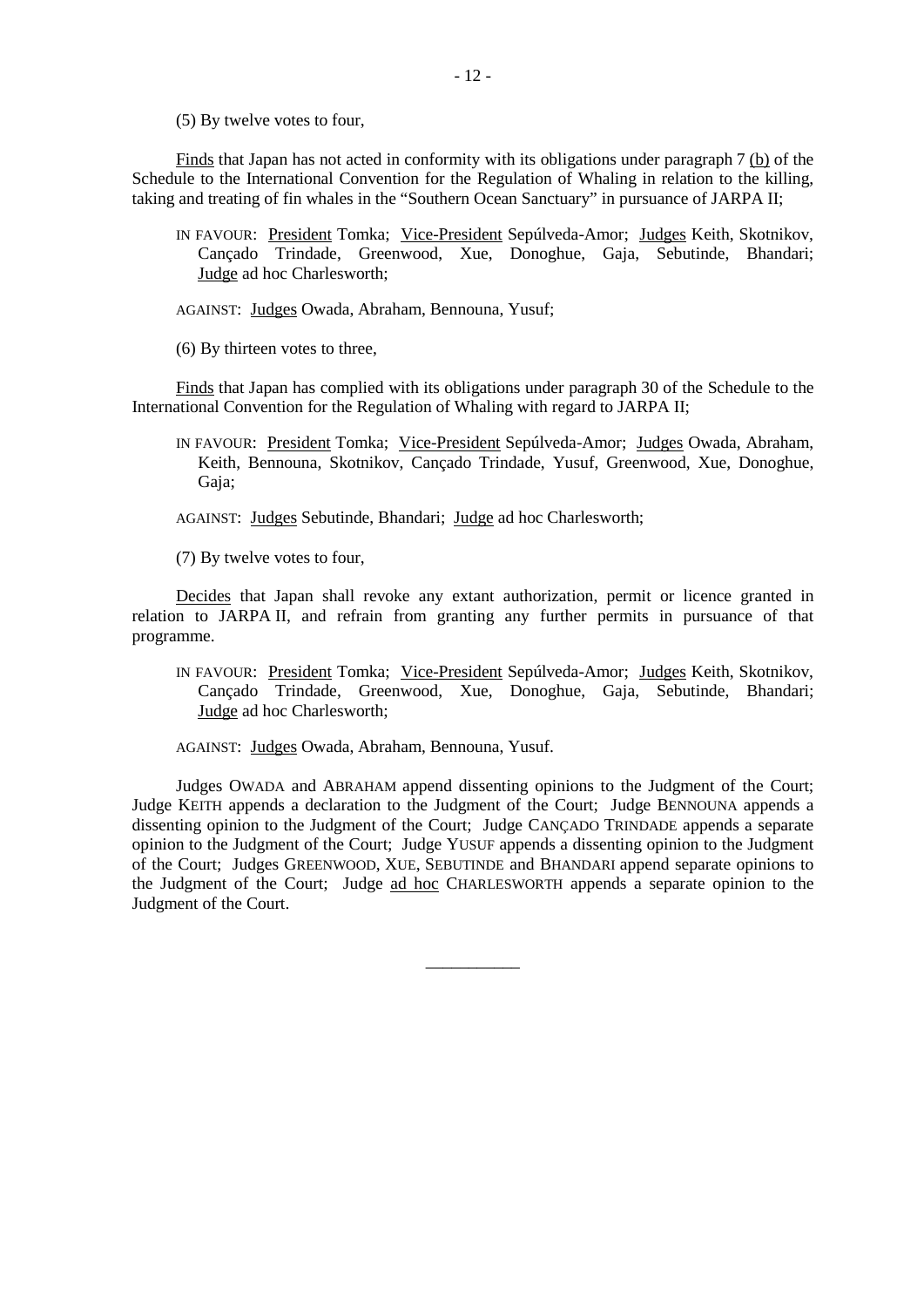#### **Dissenting opinion of Judge Owada**

In his dissenting opinion, Judge Owada states that, to his greatest regret, he cannot associate himself with the Judgment in terms of the conclusions stated in paragraphs 2, 3, 5 and 7 of its operative part, as well as the reasoning stated in the reasoning part. Judge Owada writes that his disagreement lies with the understanding of the Judgment on the basic character of the International Convention for the Regulation of Whaling ("the Convention"), with the methodology the Judgment employs for interpreting and applying the provisions of the Convention, and thus with a number of conclusions that it reaches.

#### **I. Jurisdiction**

Judge Owada begins his dissenting opinion by noting that, on the issue of the Court's jurisdiction, he retains certain reservations on some aspects of the reasoning of the Judgment, but concurs with the Judgment's conclusion that the Court has jurisdiction. He also places on record his reservation that under the somewhat unfortunate procedural circumstances, the Parties were not provided in the proceedings with ample opportunities to develop their respective arguments on the issue of jurisdiction.

## **II. The object and purpose of the Convention**

Judge Owada next looks at the object and purpose of the Convention. He remarks that there are two opposing views regarding the Convention. According to the first view, there has been an evolution in the economic-social vista of the world surrounding whales and whaling over the years since 1946, and this is to be reflected in the interpretation and the application of the Convention. According to the second view, the juridico-institutional basis of the Convention has not changed since it was drafted, based as it was on the well-established principles of international law relating to the conservation and management of fishing resources, including whales, and this basic character of the Convention should essentially be maintained. This, according to Judge Owada, is the fundamental divide that separates the legal positions of Australia and New Zealand, on the one hand, and Japan, on the other.

In examining the object and purpose of the Convention, Judge Owada notes that it was created in the face of a history of unchecked whaling and weak regulation that came to threaten the sustainability of whale stocks and thus the viability of the whaling industry, and should be understood in the context of this situation. Judge Owada further observes that the object and purpose of the Convention is clearly enunciated in its Preamble. According to Judge Owada, it is clear that the object and purpose of the Convention is to pursue the goal of achieving the twin purposes of the sustainability of the maximum sustainable yield of the stocks in question and the viability of the whaling industry. Nowhere in the Convention is to be found the idea of a total permanent ban on the catch of whales. Judge Owada also points out that this is confirmed by the Verbatim Record of the International Whaling Commission which voted for the moratorium on whaling.

According to Judge Owada, it is of cardinal importance that the Court understands this object and purpose of the Convention in its proper perspective, which defines the essential characteristics of the régime established under the Convention. In Judge Owada's view, the Judgment has failed to engage in analysing the essential characteristics of the régime of the Convention. The Judgment's laconic statement that "[t]he functions conferred on the [International Whaling]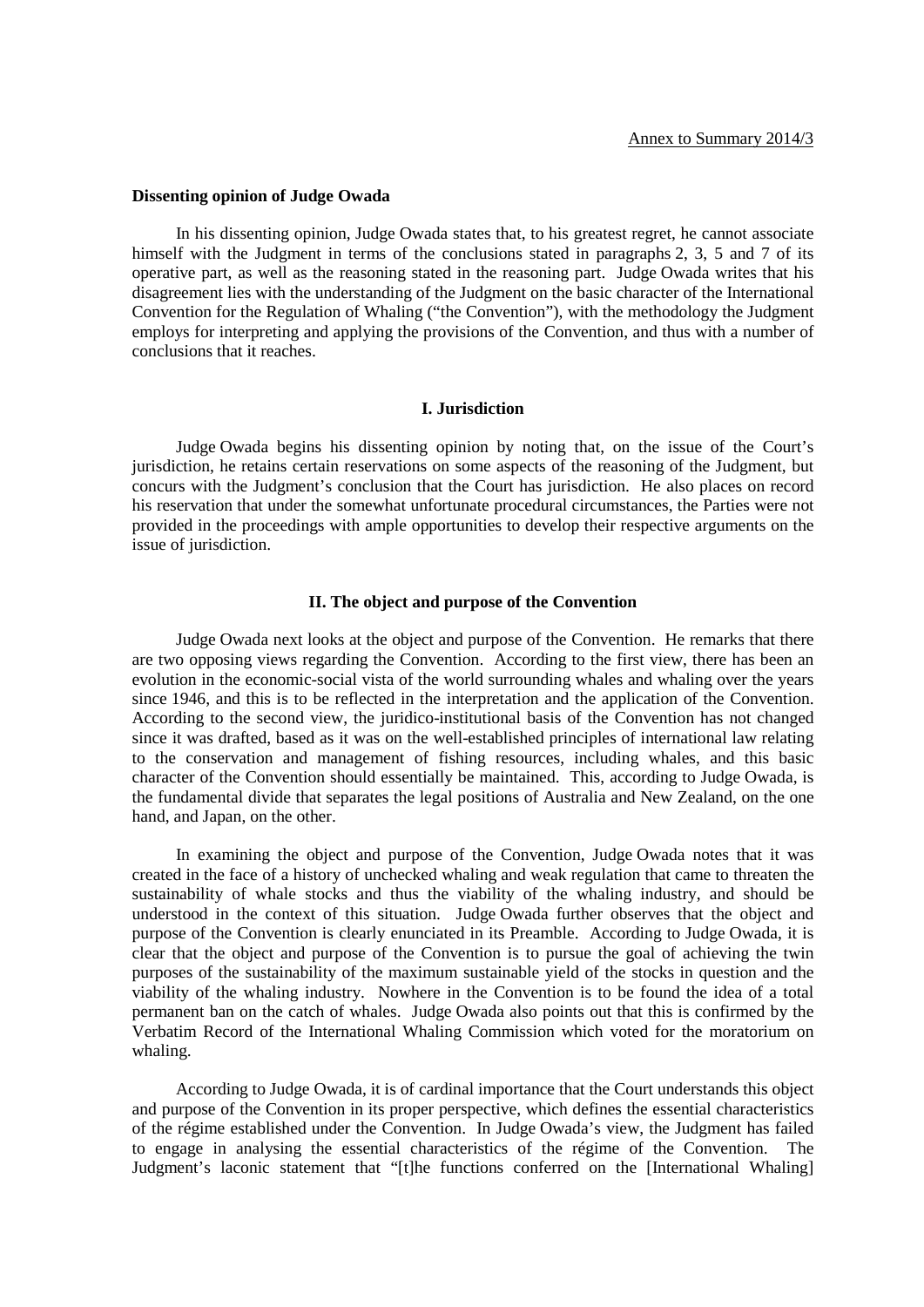Commission have made the Convention an evolving instrument" does not specify what this implies. Judge Owada finds that the Convention is not malleable as such in the legal sense, according to the changes in the surrounding socio-economic environments.

## **III. The essential characteristics of the regulatory régime under the Convention**

Judge Owada states that, for the purpose of understanding the essential characteristics of the régime established under the Convention, the structure of the Convention has to be analysed in some detail. In this vein, Judge Owada observes that (1) the Contracting Governments have created an International Whaling Commission ("IWC") as executive organ, which can take a decision by a three-fourths majority, if action is required in pursuance of Article V; (2) under Article V, the IWC may amend provisions of the Schedule, which forms an integral part of the Convention, by adopting regulations with respect to the conservation and utilization of whale resources, subject to certain conditions; (3) the IWC may also make recommendations to any or all Contracting Governments on any matters which relate to whales or whaling and to the objectives and purposes of the Convention; and (4) notwithstanding anything contained in the Convention, a Contracting Government may grant to any of its nationals a special permit authorizing that national to kill, take and treat whales for purposes of scientific research, subject to such restrictions as to number, and subject to such other conditions as the Contracting Government thinks fit, and the killing, taking and treating of whales in accordance with the provisions of Article VIII shall be exempt from the operation of the Convention.

Judge Owada states that, based on what has been summarized above, it seems fair to conclude that the Convention has created a kind of self-contained regulatory régime on whales and whaling, although it goes without saying that such a system providing for the autonomy of the Parties is not free from the process of judicial review by the Court. Judge Owada further notes that, within this self-contained regulatory régime, no power of decision-making by a majority is given to the IWC automatically to bind the Contracting Parties, and no amendments to the Schedule will become effective in relation to a Contracting Party who objects to the amendments in question. Judge Owada recalls that, following the amendment to the Schedule to ban commercial whaling of all species beginning in the 1985/86 season, Japan did eventually exercise its right to raise objection under Article V, which it later withdrew under pressure from the United States.

According to Judge Owada, the argument advanced with regard to this situation by the Applicant, and developed further by the Intervener, that the Convention has gone through an evolution during these 60 years in accordance with the change in the environment surrounding whales and whaling, would seem to be an argument that would be tantamount to an attempt to change the rules of the game as provided for in the Convention and accepted by the Contracting Parties in 1946. Judge Owada observes that, according to the Respondent, faced with this new situation of the adoption of a moratorium on whaling for commercial purposes, it became necessary for the Respondent to advance a programme of activities for purposes of scientific research so that scientific evidence could be collected for the consideration of the IWC (or its Scientific Committee), with a view to enabling the IWC to lift or review the moratorium, which professedly was a measure adopted to be of not unlimited duration and subject to future review. According to Judge Owada, it would seem difficult to see anything wrong in the Respondent's course of action.

Judge Owada remarks that, given the language of Article V, paragraph 2, and Article VIII, paragraph 1, of the Convention, what the Respondent embarked upon under JARPA and JARPA II is prima facie to be regarded as being in conformity with the Convention and its revised Schedule. Thus, according to Judge Owada, the whole question of the legality of the whaling activities of Japan under JARPA, and JARPA II as its continuation, has come to hinge upon the question of whether these activities of the Respondent could fall under the heading of activities "for purposes of scientific research" within the meaning of Article VIII of the Convention.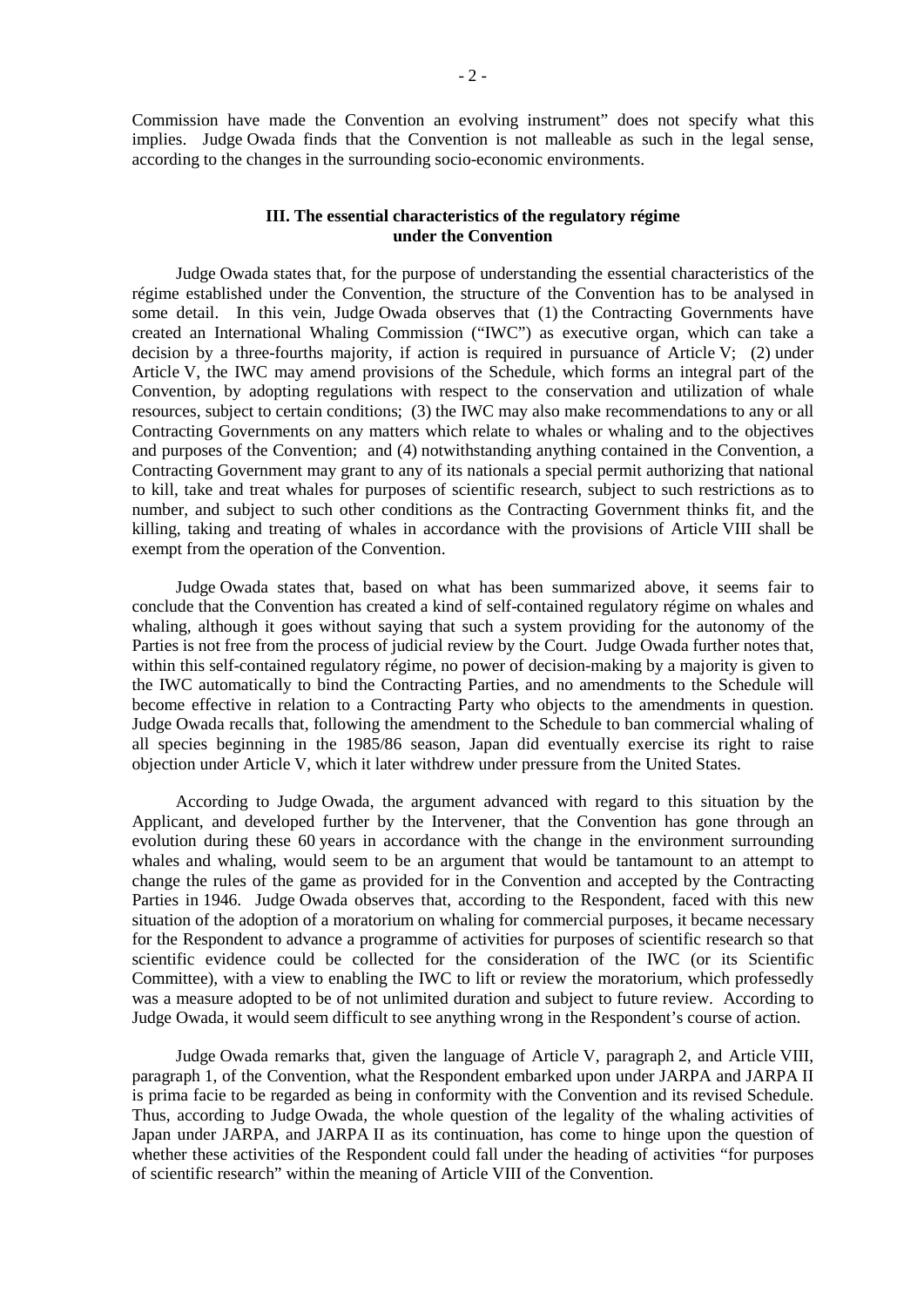According to Judge Owada, the essential character of the Convention as examined above lies in the fact that the Contracting Parties have created a self-contained regulatory régime for the regulation of whales and whaling. The prescription contained in Article VIII of the Convention, in Judge Owada's view, is one important component of this regulatory régime. Judge Owada states that it would be wrong in this sense to characterize the power recognized to a Contracting Party to grant to its nationals special permits "to kill, take and treat whales for purposes of scientific research" (Convention, Art. VIII, para. 1) as nothing else than an exception to the regulatory régime established by the Convention. Judge Owada states that the Contracting Party which is granted this prerogative under Article VIII is in effect carrying out an important function within this regulatory régime by collecting scientific materials and data required for the promotion of the objectives and purposes of the Convention. Judge Owada further notes that under this regulatory régime of the Convention the power to determine such questions as what should be the components of the scientific research, or how the scientific research should be designed and implemented in a given situation, is primarily left to the discretionary decision of the granting Government. According to Judge Owada, the Contracting Government is obligated to exercise this discretionary power only for purposes of scientific research in good faith and to be eventually accountable for its activities of scientific research before the executive organs of the Convention, the IWC and the Scientific Committee.

Judge Owada emphasizes that this does not mean that the Court, as the judicial institution entrusted with the task of interpreting and applying the provisions of the Convention, has no role to play in this process. Given the nature and the specific characteristics of the regulatory framework created by the Convention, however, this power of the Court has to be exercised with a certain degree of restraint, to the extent that what is involved is (a) related to the application of the regulatory framework of the Convention, and (b) concerned with the techno-scientific task of assessing the merits of scientific research assigned by the Convention to the Scientific Committee.

Regarding the problem relating to the application of the regulatory framework of the Convention (point (a) above), Judge Owada asserts that good faith on the part of the Contracting State has necessarily to be presumed. According to Judge Owada, the function of the Court in this respect is to see to it that the State in question is pursuing its activities in good faith and in accordance with the requirements of the regulatory régime for the purposes of scientific research that is conducive to scientific outcomes which would help promote the object and purpose of the Convention. Judge Owada states, however, that the programme's design and implementation should by its nature not be the proper subject of review by the Court. Judge Owada notes that Article VIII expressly grants to the Contracting Government the primary power to decide on this.

Judge Owada states that allegations made by the Applicant that the activities were designed and implemented for purposes other than scientific research under the cover of scientific research thus cannot be presumed, and will have to be established by hard conclusive evidence that could point to the existence of bad faith attributable to the State in question.

On the second aspect of the problem relating to the determination of what constitutes activities "for purposes of scientific research" (point (b) above), Judge Owada does not agree with the approach of the Judgment that distinguishes between "scientific research" as such and "[activities] for purposes of scientific research". To Judge Owada, such a distinction is so artificial that it loses any sense of reality when applied to a concrete situation. Instead, Judge Owada states that the Court should focus purely and simply on the issue of the scope of what constitutes activities "for purposes of scientific research" according to the plain and ordinary meaning of the phrase.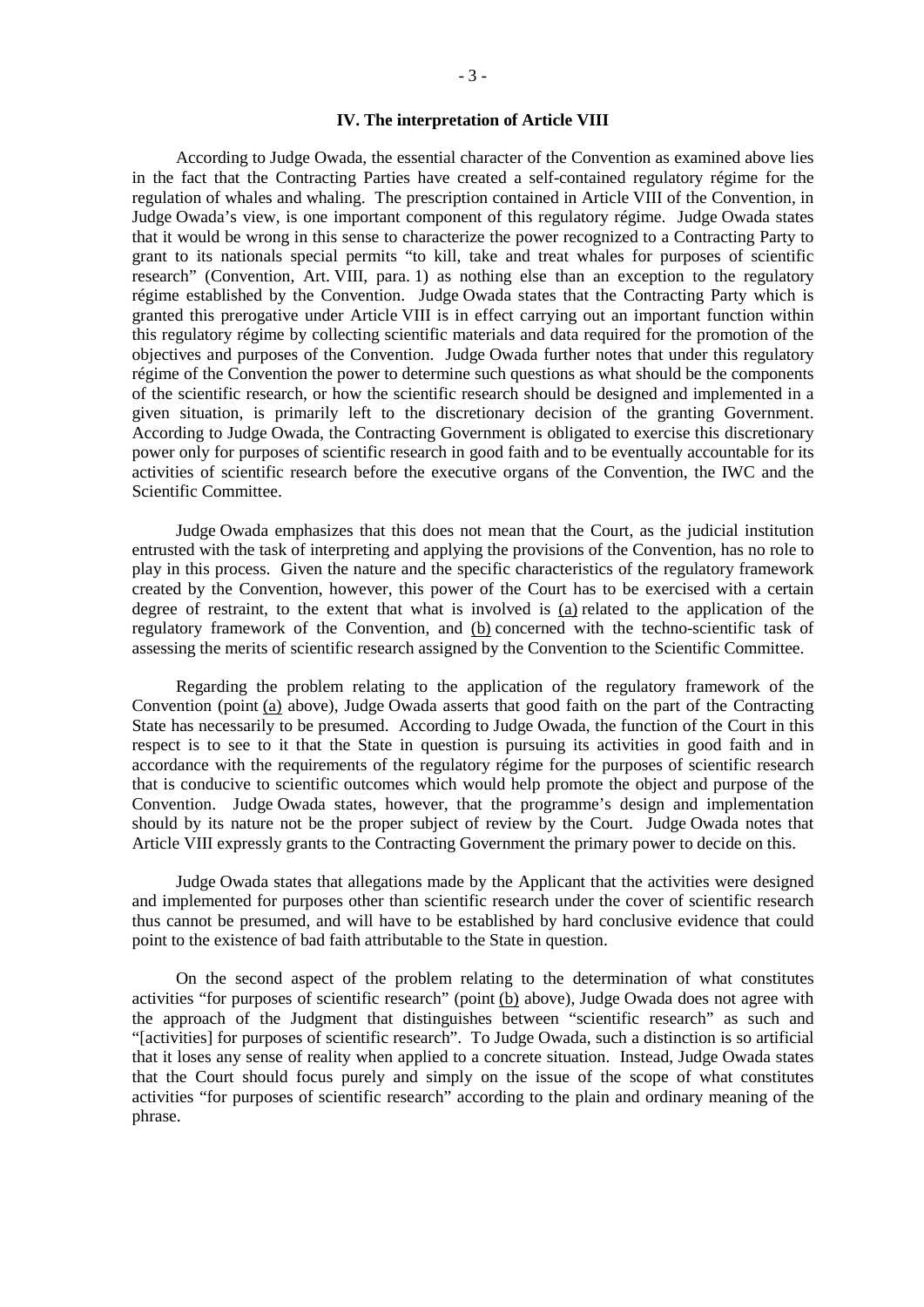Judge Owada further remarks that, on the question of what constitutes activities "for purposes of scientific research", this Court, as a court of law, is not professionally qualified to give a scientifically meaningful answer, and should not try to pretend that it can. Judge Owada argues that what is "scientific research" is a question on which qualified scientists often have a divergence of opinion and are not able to come to a consensus view. Nonetheless, Judge Owada observes that the Judgment does get into a "scientific assessment" on various substantive aspects of JARPA/JARPA II activities, in order to come to the conclusion that these activities cannot qualify as activities conducted "for purposes of scientific research" because they cannot be regarded as objectively reasonable, according to the Court's own scientific assessment. According to Judge Owada, the question that immediately arises is "in what context is this reasonableness to be judged?" If the Court is speaking of the legal context, Judge Owada argues that the answer is clear, as the Convention leaves this point primarily to the good faith appreciation of the party which undertakes the research in question. If we are speaking of the scientific context, it would be impossible for the Court to establish that certain activities are objectively reasonable or not without getting into a techno-scientific examination and assessment of the design and implementation of JARPA/JARPA II, a task which this Court could not and should not attempt to do.

## **V. The scope of review by the Court**

Judge Owada writes that the Contracting Parties to the Convention expressly recognize the need and the importance of scientific research for the purpose of supporting the "system of international regulation for the whale fisheries to ensure proper and effective conservation and development of whale stocks" (Preamble, para. 7). Judge Owada points out that the Conference which was convened for the conclusion of the Convention in 1946 stressed the critical importance of scientific research by scientific organizations engaged in research on whales. According to Judge Owada, the intention of the Contracting Parties, in agreeing on the language of Article VIII, was to provide for the right of a Contracting Government to grant to its nationals special permits to take whales for purposes of scientific research. Judge Owada argues that the Contracting Government may take this action without prior consultations with, or the approval of, the IWC or its Scientific Committee.

Judge Owada remarks that this is not to say that a Contracting Government has unlimited discretion in granting a special permit. According to Judge Owada, it is the role of the Court to examine from a legal point of view whether the procedures expressly prescribed by the regulatory régime of the Convention, including those in Article VIII, are scrupulously observed. Judge Owada notes that the Court can also review whether the activities in question can be regarded as meeting the generally accepted notion of "scientific research" (the substantive requirement for the Contracting Party under Article VIII). This process involves the determination of the standard of review to be applied by the Court.

#### **VI. The standard of review by the Court**

Judge Owada notes that, in determining the standard of review, the Judgment concludes as follows:

"When reviewing the grant of a special permit authorizing the killing, taking and treating of whales, the Court will assess, first, whether the programme under which these activities occur involves scientific research. Secondly, the Court will consider if the killing, taking and treating of whales is 'for purposes of' scientific research by examining whether, in the use of lethal methods, the programme's design and implementation are reasonable in relation to achieving its stated objectives. This standard of review is an objective one." (Judgment, paragraph 67.)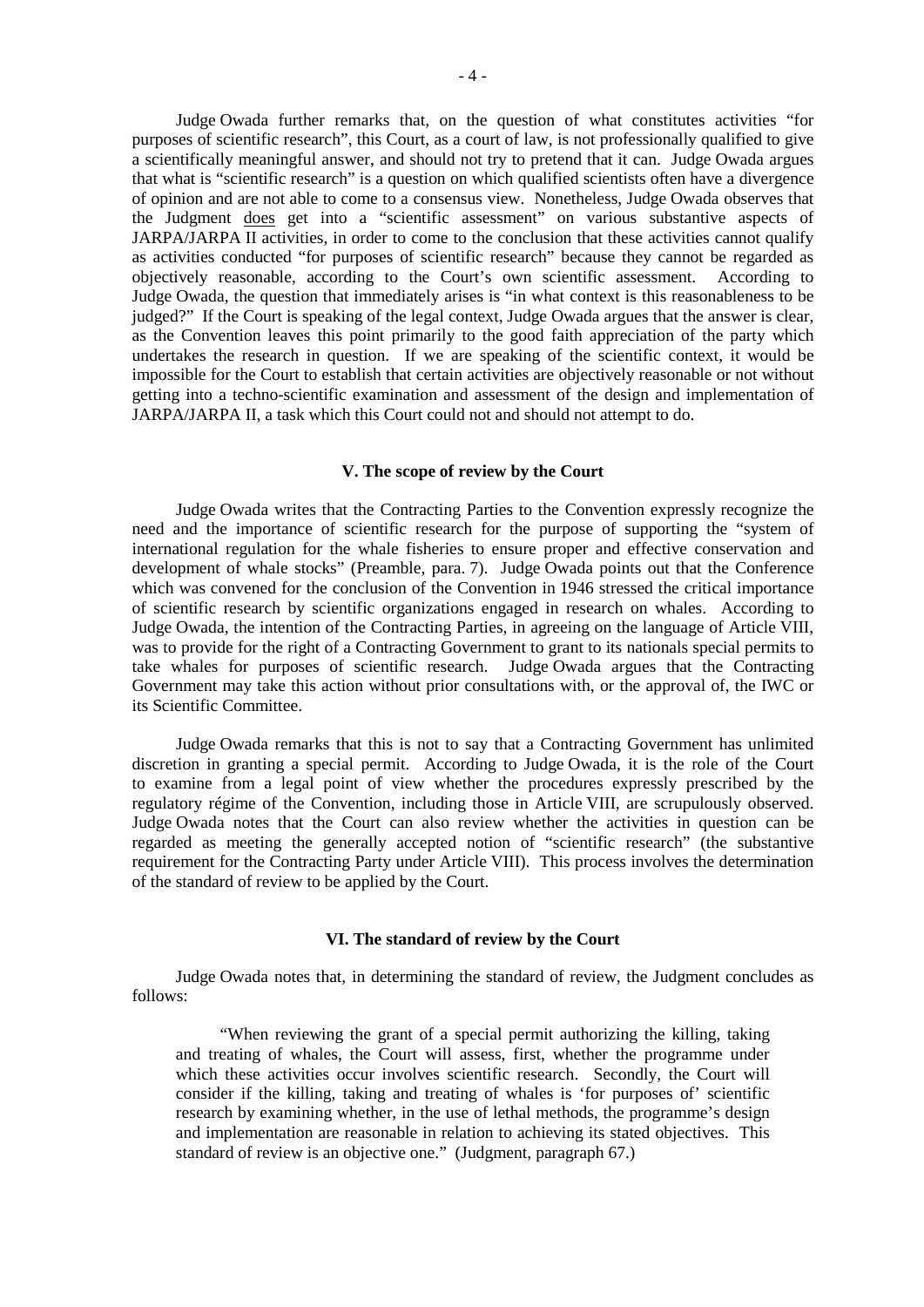In Judge Owada's view, the Judgment, in establishing this standard of review, ignores the difference in the positions taken by the Parties on this question and, without further explanation, seems to endorse the position of one of the Parties, namely that of the Applicant. According to Judge Owada, the language used by the Judgment suggests that the application of this standard of objective reasonableness had been accepted as the common ground among the Parties in relation to the overall scope of the review, whereas, in reality, there was a wide difference of position between the Parties, especially in relation to the scope of the review. Further, according to Judge Owada, the Judgment provides no explanation as to why it is legitimate or appropriate for the Court to expand the scope of the review by engaging in an examination of the "design and implementation" of the JARPA II programme.

Judge Owada observes that a careful examination of the arguments of the Parties reveals that the genesis of this standard of review would appear to derive its origin from the jurisprudence of the Appellate Body of the World Trade Organization ("WTO") in the United States — Continued Suspension of Obligations in the EC-Hormones Dispute case (hereinafter "EC-Hormones"). In Judge Owada's view, the Judgment takes this magic formula of objective reasonableness out of the context in which this standard was employed and applies it somewhat mechanically for our purposes, without giving proper consideration to the context in which this standard of review was applied.

Judge Owada notes that the Respondent stated the following with regard to the standard of review:

"Japan agrees with Australia and New Zealand in regarding the test as being whether a State's decision is objectively reasonable, or 'supported by coherent reasoning and respectable scientific evidence and ..., in this sense, objectively justifiable'." (Emphasis added).

According to Judge Owada, the Respondent is relying on a quotation, word-for-word, from the EC-Hormones case. It is for this reason important to examine the precise context in which this quoted passage appears, which is as follows:

"[S]o far as fact-finding by [the WTO] panels is concerned, the applicable standard is 'neither de novo review as such, nor 'total deference', but rather the 'objective assessment of facts' . . .

It is the WTO Member's task to perform the risk assessment. The panel's task is to review that risk assessment. Where a panel goes beyond this limited mandate and acts as a risk assessor, it would be substituting its own scientific judgment for that of the risk assessor and making a de novo review and, consequently, would exceed its functions under Article 11 of the [Dispute Settlement Understanding of the WTO]. Therefore, the review power of a panel is not to determine whether the risk assessment undertaken by a WTO Member is correct, but rather to determine whether that risk assessment is supported by coherent reasoning and respectable scientific evidence and is, in this sense, objectively justifiable." (Emphasis added.)

Judge Owada emphasizes that the WTO Appellate Body's decision states that the body would exceed its functions were it to act as a risk assessor and make a de novo review. In Judge Owada's view, therefore, the Judgment erred by taking this standard of objective reasonableness out of its context, and by mechanically applying it for the opposite purpose, that is, for the purpose of engaging the Court in making a de novo assessment of the activities of the Respondent, when that State is given the primary power under the Convention to grant special permits for purposes of scientific research.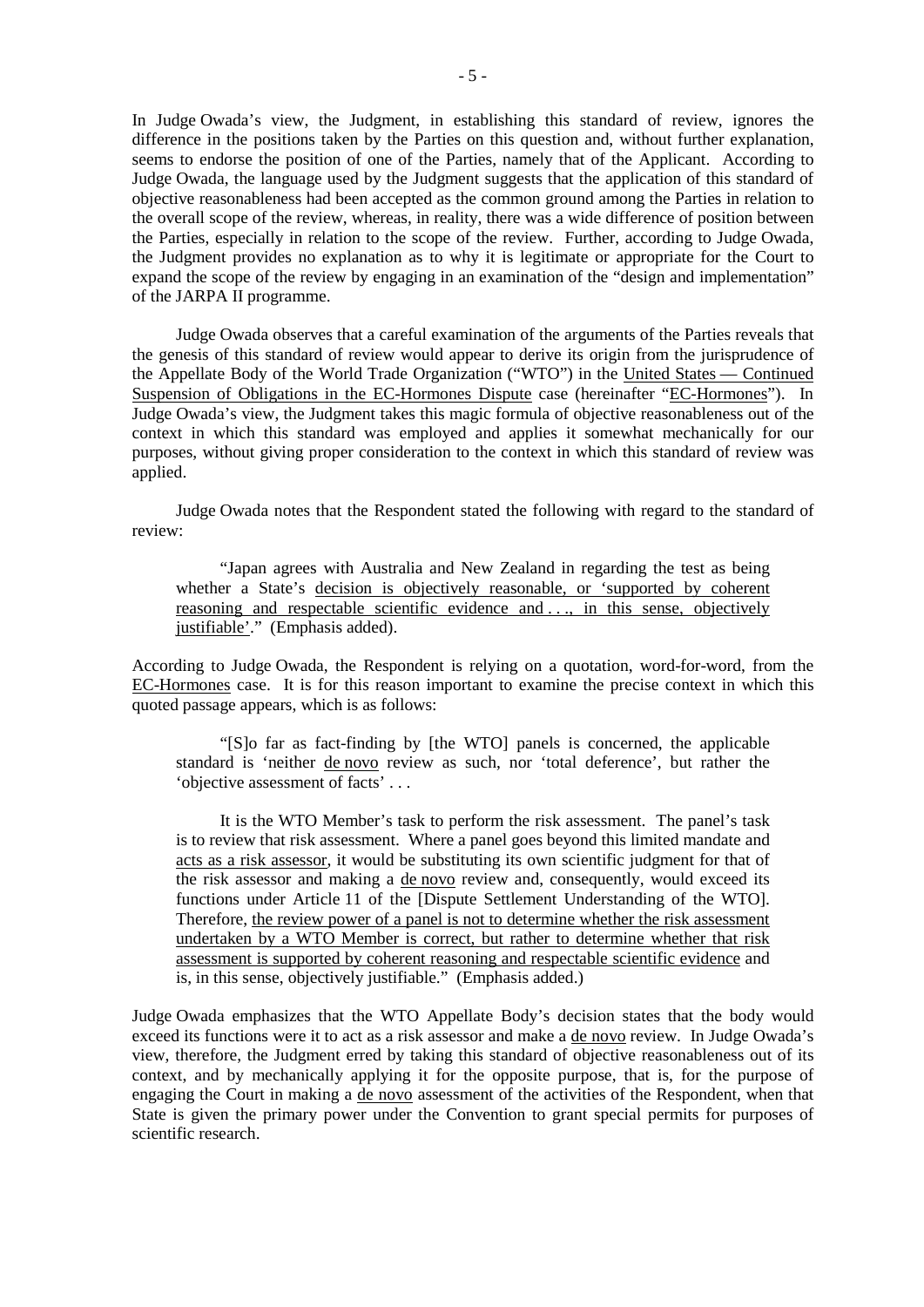Judge Owada also points out that in the Dispute regarding Navigational and Related Rights (Costa Rica v. Nicaragua), the Court referred to the contention of the Applicant (Costa Rica) which argued that the way the Respondent (Nicaragua) restricted Costa Rica's navigational rights on the San Juan river was "not reasonable". The Court stated that

"the regulator, in this case the State with sovereignty over the river, has the primary responsibility for assessing the need for regulation and for choosing, on the basis of its knowledge of the situation, the measure that it deems most appropriate to meet that need. It will not be enough in a challenge to a regulation simply to assert in a general way that it is unreasonable."

Judge Owada states that the position of the Respondent in the present case is analogous in law to that of the Respondent in the above-mentioned case. According to Judge Owada, the dictum of this Court in the latter case should be applicable to the situation in the present case.

#### **VII. Application of the standard of review in the present case**

Judge Owada states that he will refrain from engaging in the exercise of refuting the conclusions of the Judgment resulting from its substantive assessment of each of the concrete aspects of the design and implementation of the JARPA II programme, because to engage in this exercise would be doing precisely what the Court should not have done under the Convention. Judge Owada wishes, however, to critique the methodology that the Judgment employs in applying the standard of objective reasonableness when assessing the concrete activities of JARPA II. In Judge Owada's view, there is a strong, though rebuttable, presumption that the granting Government, in granting permits under Article VIII, has made this determination not only in good faith, but also in light of a careful consideration that the activities carried out are for purposes of scientific research. Judge Owada states that the function of the Court is to assess whether this determination of the Contracting Government is objectively reasonable, in the sense that the programme of research is based upon a coherent reasoning and supported by respectable opinions within the scientific community of specialists on whales, even if the programme of research may not necessarily command the support of a majority view within the scientific community involved.

In Judge Owada's view, the Judgment appears to be applying the standard of objective reasonableness in such a way that it is the granting Party that bears the burden of establishing that the scale and the size of the lethal take envisaged under the programme is reasonable in order for the programme to be qualified as a genuine programme "for purposes of scientific research". Judge Owada states that it should be the Applicant, rather than the Respondent, who has to establish by credible evidence that the activities of the Respondent under JARPA II cannot be regarded as "reasonable" scientific research activities for the purposes of Article VIII of the Convention. In Judge Owada's view, the Applicant has failed to make such a showing in this case.

Judge Owada states that, in his view, the activities carried out pursuant to JARPA II can be characterized as "reasonable" activities for purposes of scientific research. Judge Owada notes that evidence, including a statement of the Chair of the Scientific Committee, has clearly shown that JARPA II provides some useful scientific information with respect to minke whales that has been of substantial value to the Scientific Committee. Judge Owada further recalls that the IWC Intersessional Workshop Report expressed the view that the JARPA programme, which is in many respects substantively similar to JARPA II, can provide valuable statistical data which could result in a reconsideration of the allowed catch of minke whales under the Revised Management Procedure. Judge Owada states that what is referred to in this report is precisely the type of data that was envisioned as useful by the Convention, as evidenced by the language of Article VIII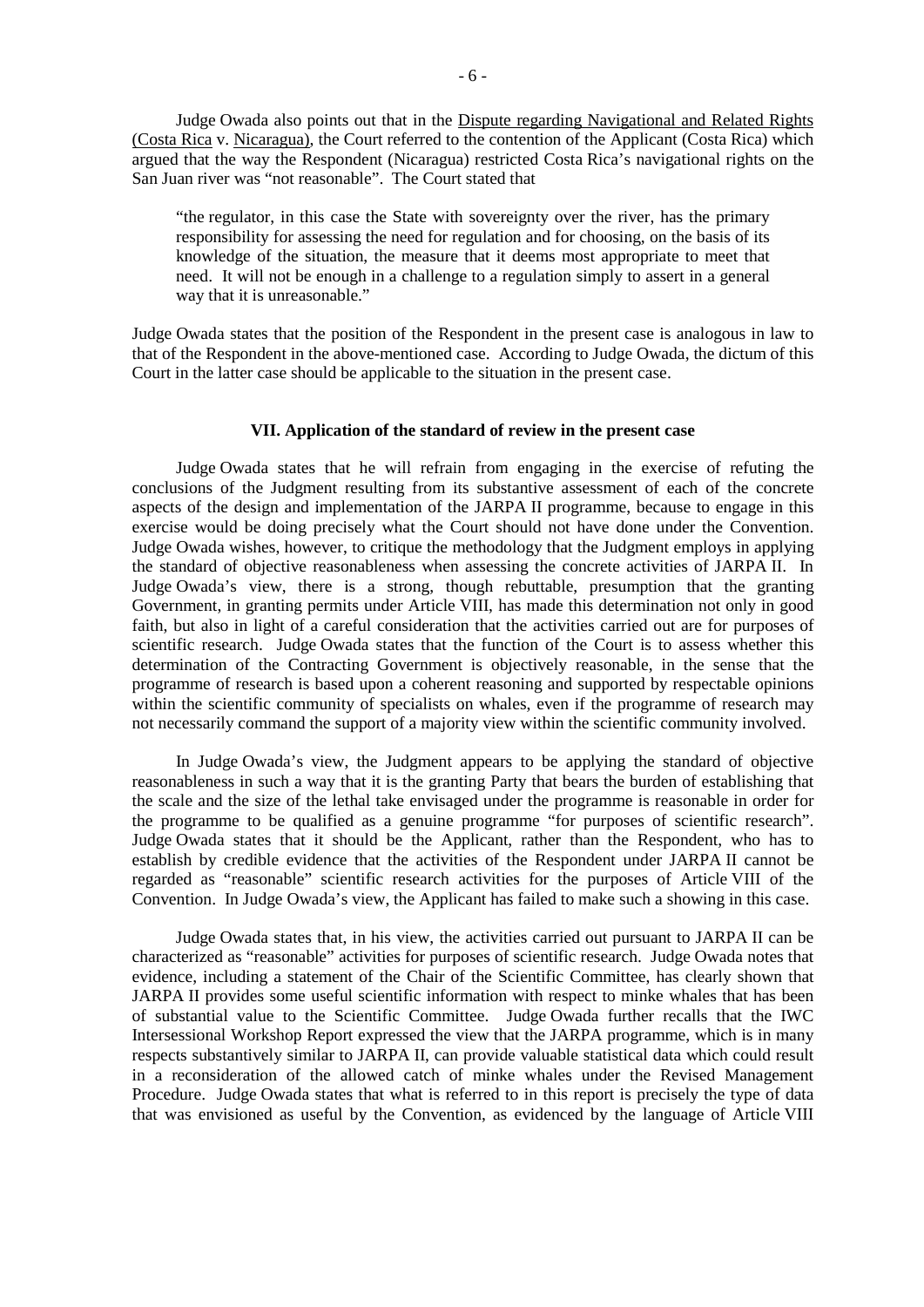stating that "continuous collection and analysis of biological data in connection with the operations of factory ships and land stations are indispensable to sound and constructive management of the whale fisheries". Judge Owada argues that, in light of this evidence, it is difficult to see how the activities of JARPA and its successor, JARPA II, could be considered "unreasonable".

## **VIII. Conclusion**

By way of conclusion, Judge Owada emphasizes that the sole and crucial issue at the centre of the present dispute is whether the activities under the programme of JARPA II are "for purposes of scientific research", and not whether JARPA II has attained a level of excellence as a project for scientific research for achieving the object and purpose of the Convention. Judge Owada states that it may be true that JARPA II is far from being perfect for attaining such objective. Even if JARPA II contains some defects, however, that fact in itself would not turn these activities into activities for commercial whaling. Judge Owada concludes that this certainly could not be the reason for this Court to rule that "Japan shall revoke any extant authorization, permit or licence granted in relation to JARPA II" (Judgment, paragraph 247 (7)).

#### **Dissenting opinion of Judge Abraham**

In his dissenting opinion, Judge Abraham states that, while he voted in favour of the point in the operative paragraph whereby the Court dismisses the objection to jurisdiction raised by Japan, he nonetheless disagrees with the reasoning followed by the Court in order to reach that conclusion. Indeed, while the Court was correct in rejecting Japan's literal interpretation of the second limb of the Australian reservation, which excludes from the Court's jurisdiction any dispute "arising out of, concerning, or relating to the exploitation of any disputed area of or adjacent to any such maritime zone pending its delimitation", its own interpretation of that limb of the reservation is highly debatable and unnecessarily restrictive.

In Judge Abraham's view, this second limb should be understood as intended to exclude from the jurisdiction of the Court disputes which, without being directly related to maritime delimitation, would require the Court to take a position — incidentally — on the nature and extent of Australia's maritime zones, since the subject-matter of such disputes would be the exploitation of a maritime area in respect of which there was a pending dispute as to whether it formed part of such a zone. When those conditions are satisfied, the reservation must therefore apply, even when the Parties do not have overlapping claims to the maritime areas concerned.

On the merits of the case, Judge Abraham fundamentally disagrees with the approach adopted by the Court.

\*

He disagrees, first, with the interpretation of the concept of a programme "for purposes of scientific research" in the sense of paragraph 1 of Article VIII of the International Convention for the Regulation of Whaling. In this regard, Judge Abraham accepts the proposition that Article VIII of the Convention should be interpreted neither restrictively nor expansively, and he agrees with the way in which the Court has addressed the notion of "scientific research", in particular by rejecting the definition proposed by an expert called by Australia. On the other hand, he criticizes the Court's choice of an "objective" test in seeking to determine whether a programme is "for purposes of" scientific research. In fact, the phrase "for purposes of" necessarily involves an examination of the aims pursued by the State responsible for the programme in question. In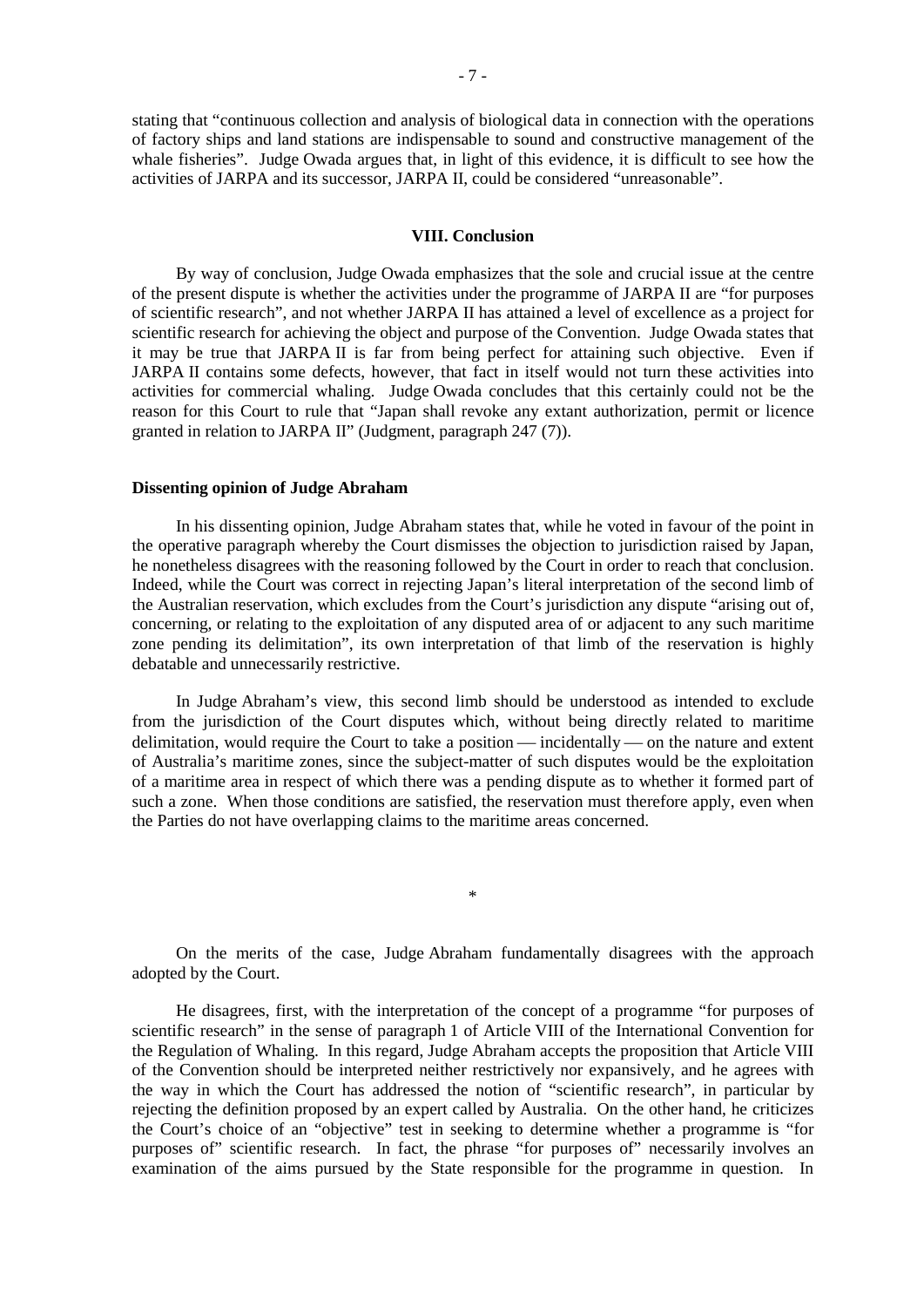seeking to determine whether the design and implementation of a scientific research programme reasonably correspond with its stated aims, the Court is assuming the status of a scientific committee rather than carrying out its function of ascertaining the nature of the activities in question. Judge Abraham further considers that, in a situation where a State relies on Article VIII to justify authorization of a whaling programme which includes scientific research activities, to find that the programme falls outside the terms of that Article necessarily implies that the good faith of the State concerned is being called into question; however, good faith must be presumed.

Judge Abraham also disagrees with the Court's assessment of the facts of the case, and with the unfavourable presumption which he considers that it has raised against Japan. The Court constantly requires Japan to provide explanations, demonstrations, justifications, regarding various aspects of the design and implementation of the JARPA II programme. It concludes, wrongly, from a combined examination of certain of these aspects, that the design and implementation of JARPA II are unreasonable in light of its stated aims. However, the examination conducted by the Court has merely raised what it admits are doubts, which cannot suffice to deny JARPA II the character of a programme conducted for purposes of scientific research. The Court should have found that there was no manifest mismatch between JARPA II's stated aims and the means used to achieve them, and that the sample sizes had not been set at a manifestly excessive level; and the Court should accordingly have accepted that JARPA II does have the character of a programme conducted for purposes of scientific research.

Judge Abraham thus voted against point 2 of the operative paragraph, which finds that the special permits granted by Japan in connection with JARPA II do not fall within the provisions of Article VIII, paragraph 1, of the Convention; and, in consequence, against points 3, 4, 5, and 7.

#### **Declaration of Judge Keith**

1. In his declaration, Judge Keith addresses three matters in support of the conclusion the Court has reached and its reasons. The first is the broader context in which the case is to be seen. Over the 65 years the Convention has been in force there have been massive changes in the whaling industry and in attitudes and policies towards whaling. At the outset, the Schedule to the International Whaling Convention allowed a take in southern waters of the equivalent of 16,000 blue whales. By 1965 there was a prohibition on their taking and by 1972, the year in which the Stockholm Conference on the Human Environment called for a ten-year moratorium on commercial whaling, the limit for Antarctic minke whales was set at 5,000. The Schedule now includes many zero catch limits. Has a system established to regulate an industry been used virtually to prohibit it? Judge Keith points out that Contracting Governments had a number of options open to them if they wished to avoid those constraints or that outcome. He concludes by recalling that an attempt, through The Future of the IWC Process, running from 2007 to 2010 to resolve through negotiation a range of matters, including the dispute before the Court, had failed.

2. The second matter Judge Keith considers is the essential interrelatedness of the power to grant a special permit under Article VIII (I) of the Convention and the extent of the power of the Court to review the grant. He identifies three features of the power to grant a special permit which indicate real limits on the power of a Contracting Government. He also sees as significant the extensive body of information in the record before the Court about the process which led to the decisions to establish the JARPA II programme and about its implementation. He states the standard of review in this way: is the Contracting Government's decision to award a special permit objectively justifiable in the sense that the decision is supported by coherent scientific reasoning? The test does not require that the programme be "justified", rather, that on the record, it is justifiable. Nor is it for the Court to decide on the scientific merit of the programme's objectives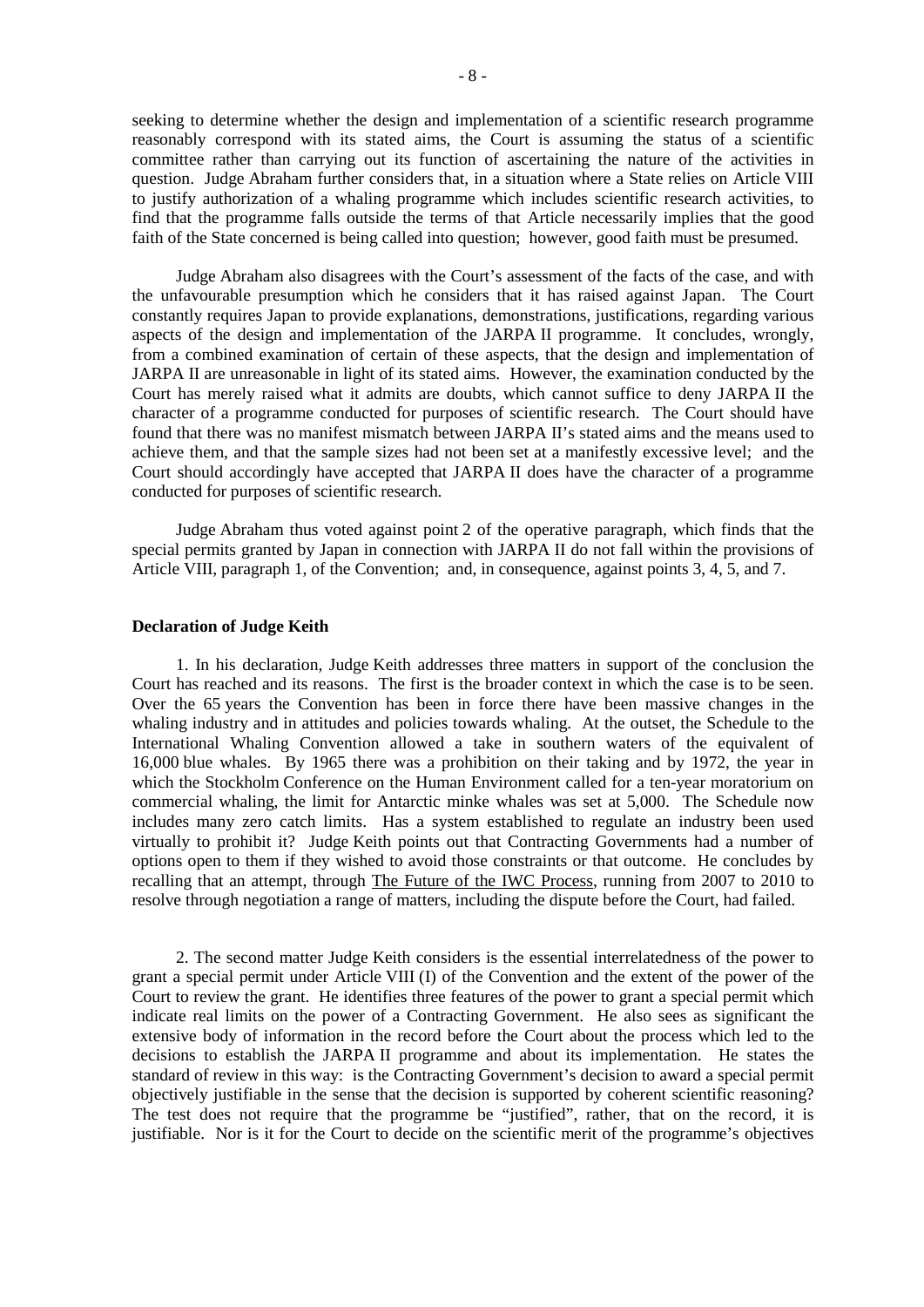nor whether its design and implementation are the best possible means of achieving those objectives. But the Court does have the role of determining, in the light of the identified features of the power mentioned earlier, whether the evidence before it demonstrates coherent scientific reasoning supporting central features of the programme.

3. In the third part of his declaration, Judge Keith emphasizes, by reference to that evidence, the failure of the Japanese authorities, in planning and implementing the programme, to give any real consideration or indeed any consideration at all to the central elements of the programme discussed in this declaration and more fully in the Judgment: the decisions regarding the use of lethal methods as opposed to non-lethal ones and the determination of the sample sizes; and the comparison of the sample size to the actual take. As indicated in the declaration, those decisions, including those relating to the implementation of the programme, were not supported by evidence of relevant studies, or by coherent scientific reasoning, or by relevant reporting and explanations to the International Whaling Commission or its Scientific Committee.

4. For those reasons and those given by the Court, Judge Keith concludes that the programme does not fall within Article VIII (I) of the Convention and, as a result, the actions taken under it for the killing, taking and treating of the whales, breach particular provisions of the Convention.

## **Dissenting opinion of Judge Bennouna**

Judge Bennouna has voted against points 2, 3, 4, 5 and 7 of the operative paragraph.

Judge Bennouna does not agree with the majority's interpretation of the relevant provisions of the International Convention for the Regulation of Whaling (hereinafter the "Convention").

Judge Bennouna notes that the issue of whaling carries a heavy emotional and cultural charge. He points out, however, that this must not interfere with the task of the Court, which is to do justice by applying international law, in accordance with its Statute.

Judge Bennouna considers that there is nothing to suggest that JARPA, the predecessor to JARPA II, which was launched in parallel with Japan's acceptance of the moratorium on commercial whaling, was a way of continuing commercial whaling under a different legal guise. On the contrary, Judge Bennouna emphasizes that the launch of JARPA was a means of making good the lack of scientific data, particularly as regards whales' diet, previously obtained under the commercial whaling programme.

Judge Bennouna deplores the fact that the Court undertook a detailed analysis of sample sizes, illustrated with tables and graphics, which ultimately resulted simply in a finding of concern as to the reasonableness of the design of JARPA II in light of its stated aims. In Judge Bennouna's view a comparison of sample sizes with actual catches was likewise irrelevant.

Judge Bennouna thus asks himself whether a series of concerns and queries is sufficient to justify a finding that JARPA II was not designed and implemented "for purposes of scientific research".

Judge Bennouna notes that the Court declined to consider the evidence relating to the issue of JARPA II's commercial character. However, in Judge Bennouna's view, the Court was not entitled to forego showing that JARPA II was a commercial operation, since the provisions of the Schedule whose breach had been alleged by Australia apply only to commercial whaling.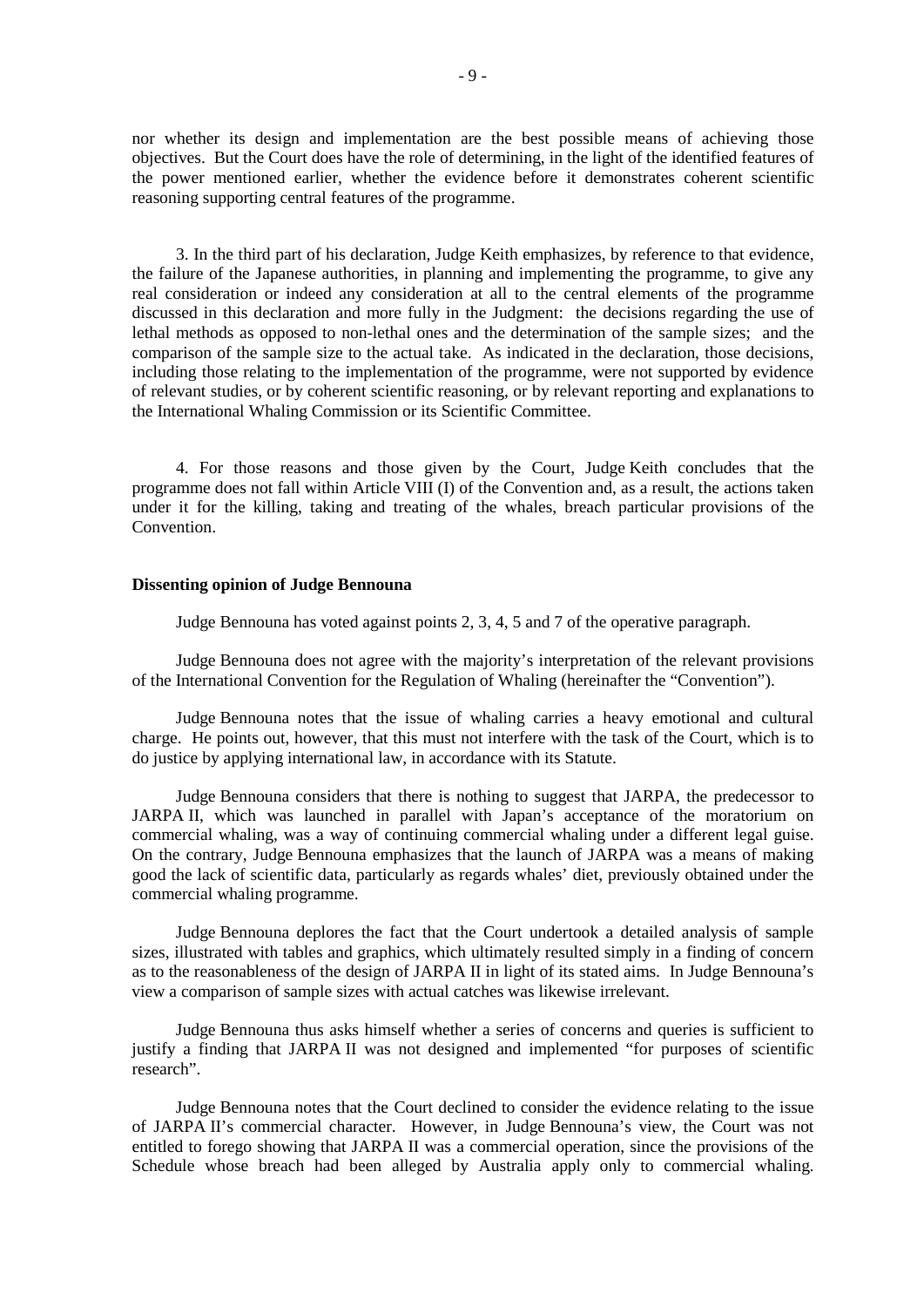Judge Bennouna considers that JARPA II could not be described as a commercial whaling programme, since it is not conducted with a view to profit.

Judge Bennouna considers that the position adopted by the majority of the Court has failed to take account of the spirit of the Convention, which is founded on co-operation between States parties, under the institutional framework established by the Convention. He considers that the Court, in engaging in an evaluation of JARPA II, has, in certain respects, substituted itself for the bodies created by the Convention, namely the International Whaling Commission and the Scientific Committee. In Judge Bennouna's view, it is preferable to rely on the institutional framework established by the Convention, since that is the best way of strengthening multilateral co-operation between States parties and of arriving at an authentic interpretation of the Convention.

## **Separate opinion of Judge Cançado Trindade**

1. Judge Cançado Trindade begins his Separate Opinion, composed of eleven parts, observing that, although he has voted in favour of the adoption of the present Judgment in the case Whaling in the Antarctic, he would have wished certain points to be further developed by the Court. He feels thus obliged to leave on the records, in the present Separate Opinion, the foundations of his personal position thereon. The first point he identifies pertains to the object and purpose of the International Convention on the Regulation of Whaling (ICRW Convention — Part I). The adoption of a Convention like the ICRW, endowed with a supervisory organ of its own, encompassing member States that do not practice whaling, speaks to the understanding that the ICRW Convention's object and purpose cannot be limited to the development of the whaling industry.

2. The goal of conservation integrates its object and purpose, certainly not limited to the development of the whaling industry. If the main goal of the ICRW Convention were only to protect and develop the whaling industry, the entire framework of the ICRW Convention would have been structured differently. Furthermore, the adoption of a moratorium on commercial whaling within the framework of the ICRW Convention also seems to indicate that the conservation of whale stocks is an important component of the object and purpose of the ICRW Convention (paras. 2-3). This is also reflected in the preamble of the Convention.

3. Pursuant to a teleological approach, the practice of the International Whaling Commission (IWC), conformed by its successive resolutions, seems to indicate that conservation of whale stocks is an important objective of the ICRW Convention (para. 5). The Schedule of regulations annexed to the ICRW Convention is an integral part of it, with equal legal force; amendments have regularly been made to the Schedule, so as to cope with international environmental developments. It has become a multilateral scheme, seeking to avoid unilateral action so as to foster conservation (para. 6).

4. Judge Cançado Trindade recalls that, in the response to a question he deemed it fit to put to it, the intervenor (New Zealand) recalled that, distinctly from the 1937 International Agreement for the Regulation of Whaling, the 1946 ICRW Convention counts on a permanent Commission (the IWC) endowed with a supervisory role, evidencing a "collective enterprise", and acknowledging that whale conservation "must be an international endeavour". In sum, in New Zealand's view, the object and purpose of the ICRW Convention ought to be approached in the light of the collective interest of States Parties in the conservation and management of whale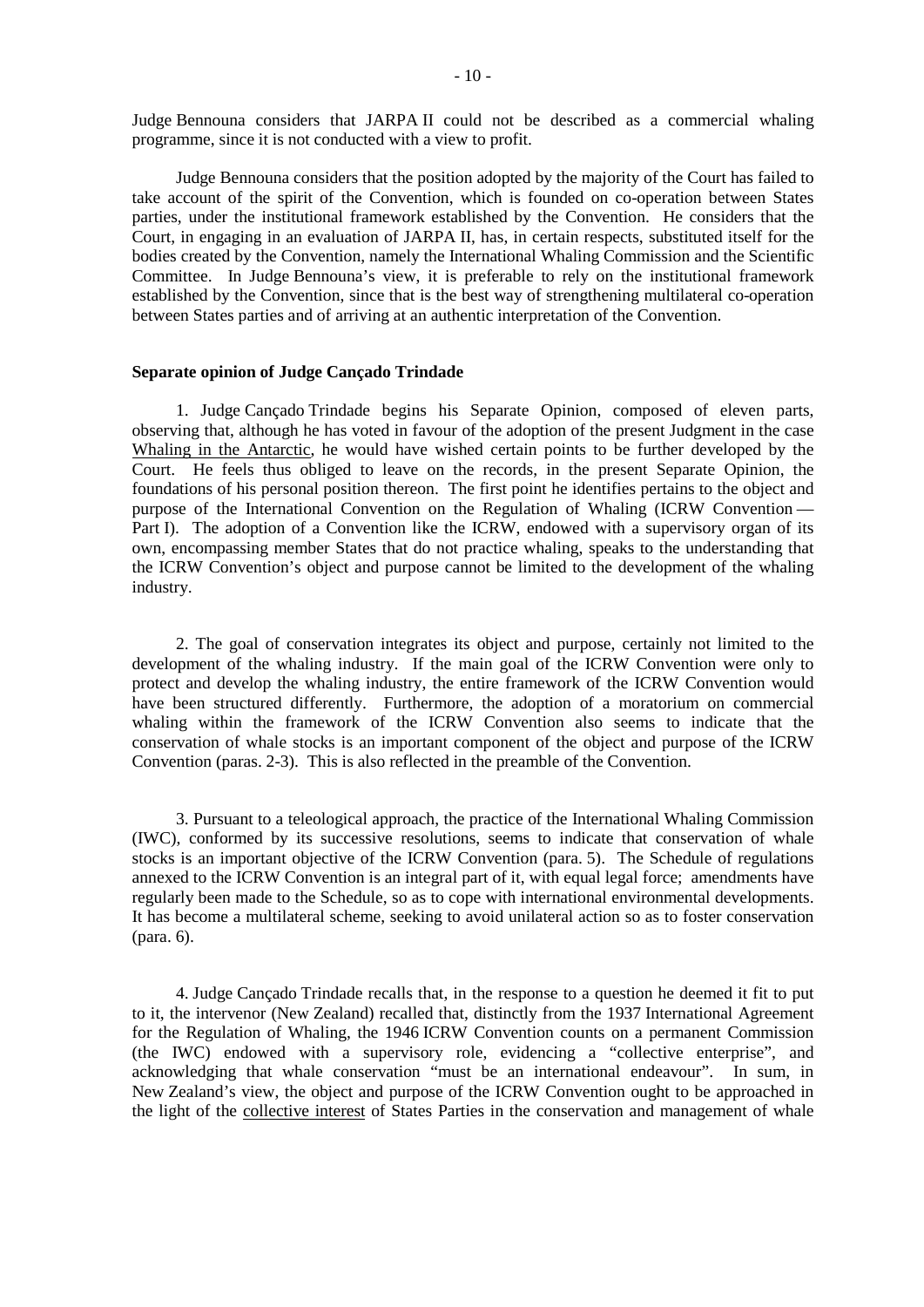stocks. This role of collective regulation of the IWC, was in the line of the U.N. Convention on the Law of the Sea, which requires States (Article 65) to cooperate with a view to the conservation of marine mammals and to work through the appropriate international organs. Such endeavours of conservation have become a "collective responsibility" (para. 9).

5. In Judge Cançado Trindade's understanding, the collective system established by the ICRW Convention (Part II) aims at replacing a system of unilateral unregulated whaling, with a system of collective guarantee and regulation, so as to provide for the interests of the States Parties in the proper conservation and management of whales. This collective regulation is achieved through a process of collective decision-making by the IWC, which adopts regulations and resolutions (paras. 10-11). Thus, the nature and structure of the ICRW Convention, the fact that it is a multilateral Convention (comprising both whaling and non-whaling States) with a supervisory organ of its own, which adopts resolutions and recommendations, highlights the collective decision-making process under the Convention and the collective guarantee (pursuant to collective regulation) provided thereunder (para. 12).

6. In fact, in numerous resolutions, the IWC has provided guidance to the Scientific Committee for its review of Special Permits under paragraph 30 of the Schedule. This is aimed at amending proposed special permit programmes that do not meet the conditions. The expectation ensues therefrom that, e.g., non-lethal methods will be used whenever possible, on the basis of successive resolutions of the IWC stressing the relevance of obtaining scientific information without needing to kill whales for "scientific research". In accordance with the IWC resolutions, the Scientific Committee has, for its part, elaborated a series of Guidelines to enable it to undertake its function of review of Special Permits (para. 13).

7. Successive IWC resolutions have consistently requested the States Parties concerned not to continue their activities whenever they do not satisfy the Scientific Committee's criteria (para. 14). Bearing the IWC resolutions in mind, the Scientific Committee's Guidelines have endeavoured to assist it in undertaking adequately its function of review of special permit proposals and of research results from existing and completed special permits. In recent years, the Guidelines have insisted on the use of non-lethal research methods. It is clear that there is here not much room for State unilateral action and free-will (para. 15).

8. It clearly appears, from paragraph 30 of the Schedule, that a State Party issuing a Special Permit is under the obligation to provide the IWC Secretary with proposed scientific permits before they are issued, and in sufficient time so as to allow the Scientific Committee to review and comment on them. States granting Special Permits do not have an unfettered freedom to issue such permits (paras. 16-17). There is thus a positive (procedural) obligation of the State willing to issue a special permit to cooperate with the IWC and the Scientific Committee (paras. 18-19). In the framework of the system of collective guarantee and collective regulation under the ICRW Convention, the Court has determined, on distinct points, that the respondent State has not acted in conformity with paragraph 10 (d) and (e), and paragraph 7 (b), of the Schedule to the ICRW Convention (resolutory points 3-5).

9. Judge Cançado Trindade then moves to what he identifies as the limited scope of Article VIII (1) of the ICRW Convention (Part III). Article VIII (1) appears as an exception to the normative framework of the ICRW Convention, to be thus interpreted restrictively. A State issuing a permit does not have carte blanche to dictate that a given programme is "for purposes of scientific research". It is not sufficient for a State Party to describe its whaling programme as "for purposes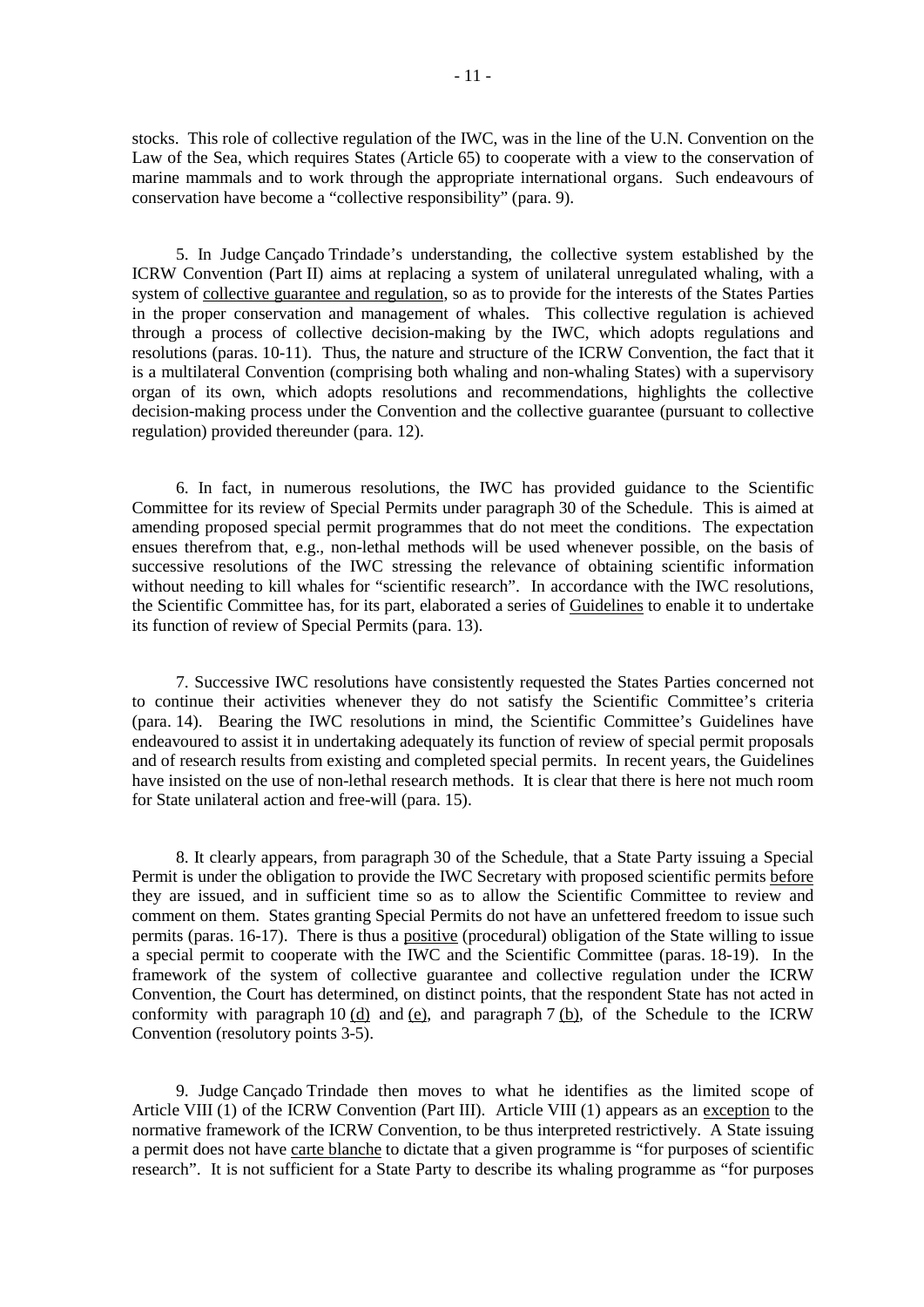of scientific research", without demonstrating it (paras. 21-22). The Court has determined that the Special Permits granted by Japan in connection with Jarpa-II "do not fall within the provisions of Article VIII (1)" of the ICRW Convention (resolutory point 2). In his perception,

"such an unfettered discretion would not be in line with the object and purpose of the ICRW Convention, nor with the idea of multilateral regulation. The State issuing a Special Permit should take into consideration the resolutions of the IWC which provide the views of other States Parties as to what constitutes 'scientific research'. There is no point in seeking to define 'scientific research' for all purposes. When deciding whether a programme is 'for purposes of scientific research' so as to issue a special permit under Article VIII (1), the State Party concerned has, in my understanding, a duty to abide by the principle of prevention and the precautionary principle" (para. 23).

10. Judge Cançado Trindade adds that Article VIII, part and parcel of the ICRW Convention as a whole, is to be interpreted taking into account its object and purpose, which "discards any pretence of devising in it a so-called 'self-contained' regime or system" (para. 24). He then concludes, on this particular point, that

"a State Party does not have an unfettered discretion to decide the meaning of 'scientific research' and whether a given whaling programme is 'for purposes of scientific research'. The interpretation and application of the ICRW Convention in recent decades bear witness of a gradual move away from unilateralism and towards multilateral conservation of living marine resources, thus clarifying the limited scope of Article VIII (1) of the ICRW Convention" (para. 24).

11. Judge Cançado Trindade then turns to the interactions between systems, in the evolving law relating to conservation (Part IV). He observes that, with the growth in recent decades of international instruments related to conservation, not one single of them is approached in isolation from the others: not surprisingly, the co-existence of international treaties of the kind has called for a systemic outlook, which has been pursued in recent years. Reference can here be made, e.g., to the 1973 Convention on International Trade in Endangered Species of Wild Fauna and Flora (CITES Convention), the 1979 Convention on Migratory Species of Wild Animals, the 1980 Convention on the Conservation of Antarctic Marine Living Resources, the 1982 U.N. Convention on the Law of the Sea, the 1992 U.N. Convention on Biological Diversity (CBD Convention) (paras. 25-26).

12. He adds that the interpretation and application of the aforementioned treaties, in the light of the systemic outlook, have been contributing to the gradual formation of an opinio juris communis in the present domain of contemporary international law (Part V). As the ICJ itself has put it (para. 45), the functions conferred upon the IWC have made the Convention an "evolving instrument". This is not the first time that the Court acknowledges that international treaties and conventions are "living instruments". The ICJ did so, e.g., in its célèbre Advisory Opinion (of 21.06.1971) on Namibia, and, more recently, in its Judgment (of 25.09.1997) in the case concerning the Gabčíkovo-Nagymaros Project (Hungary versus Slovakia) (paras. 27 and 29-30).

13. Judge Cançado Trindade further recalls that other contemporary international tribunals have pursued the same evolutionary interpretation, for example, the European Court of Human Rights, in its Judgment (of 25.04.1978) in the Tyrer versus United Kingdom case, and also in its Judgment (on preliminary objections, of 23.03.1995) in the case of Loizidou versus Turkey; and the Inter-American Court of Human Rights, in its Judgment (of 31.08.2001) in the case of the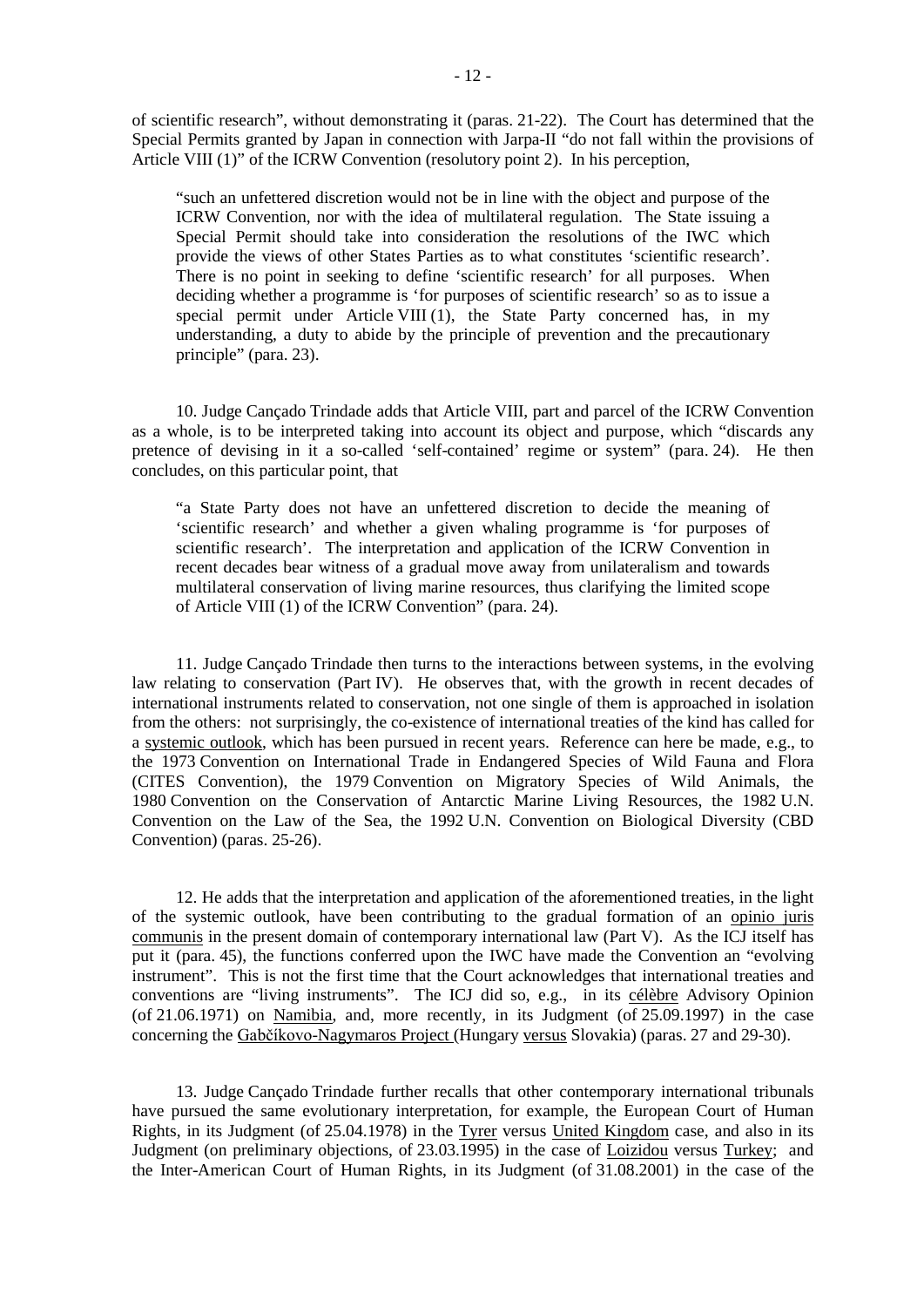Mayagna (Sumo) Awas Tingni Community versus Nicaragua, and also in its célèbre and ground-breaking Advisory Opinion (of 01.10.1999) on The Right to Information on Consular Assistance in the Framework of the Guarantees of the Due Process of Law (paras. 31-32). He then ponders that

"The experience of supervisory organs of various international treaties and conventions points to this direction as well. Not seldom they have been faced with new challenges, requiring new responses from them, which could never have been anticipated, not even imagined, by the draftsmen of the respective treaties and conventions. In sum, international treaties and conventions are a product of their time, being also living instruments. They evolve with time; otherwise, they fall into desuetude. The ICRW Convention is no exception to that. Those treaties endowed with supervisory organs of their own (like the ICRW Convention) disclose more aptitude to face changing circumstances.

Moreover, in distinct domains of international law, treaties endowed with a supervisory mechanism of their own have pursued a hermeneutics of their own, facing the corresponding treaties and conventions as living instruments. International treaties and conventions are product of their time, and their interpretation and application in time, with a temporal dimension, bears witness that they are indeed living instruments. This happens not only in the present domain of conservation and management of living marine resources, but likewise in other areas of international law" (paras. 33-34).

14. By the time of the adoption of the 1946 ICRW Convention, in the mid-XXth century, there did not yet exist an awareness that the living marine resources were not inexhaustible. Three and a half decades later, the adoption of the 1982 U.N. Convention on the Law of the Sea (UNCLOS) — a major international law achievement in the XXth century — contributed to the public order of the oceans, and to the growing awareness that their living resources were not inexhaustible. Unilateralism gradually yielded to collective regulation towards conservation, as illustrated by the 1982 general moratorium on commercial whaling under the 1946 ICRW Convention (para. 35).

15. Another example can be found in the establishment by the IWC of whale sanctuaries (under Article V (1) of the ICRW Convention). Judge Cançado Trindade recalls that the IWC has so far adopted three whale sanctuaries: first, the Southern Ocean Sanctuary (1948-1955); secondly, the Indian Ocean Sanctuary (1979, renewed in 1989, and indefinitely as from 1992); and thirdly, the new Southern Ocean Sanctuary (from 1994 onwards). Moreover, in its meetings of 2001-2004, the IWC was lodged with a proposal (revised in 2005) of a new sanctuary, the South Atlantic Sanctuary, so as to reassert the need of conservation of whales (para. 36).

16. Parallel to this, multilateral Conventions (such as UNCLOS and CBD) have established a framework for the conservation and management of living marine resources. The UNCLOS Convention contains a series of provisions to that effect; as to the CBD Convention, the Conference of the Parties held in Jakarta in 1995, for example, adopted the Jakarta Mandate on Coastal and Marine Biodiversity, reasserting the relevance of conservation and ecologically sustainable use of coastal and marine biodiversity, and, in particular, linking conservation, sustainable use of biodiversity, and fishing activities. Furthermore, in its meeting of 2002, the States Parties to the Convention on Migratory Species (CMS) pointed out the need to give greater protection to six species of whales (including the Antarctic minke whales) and their habitats, breeding grounds and migratory routes (paras. 38-39).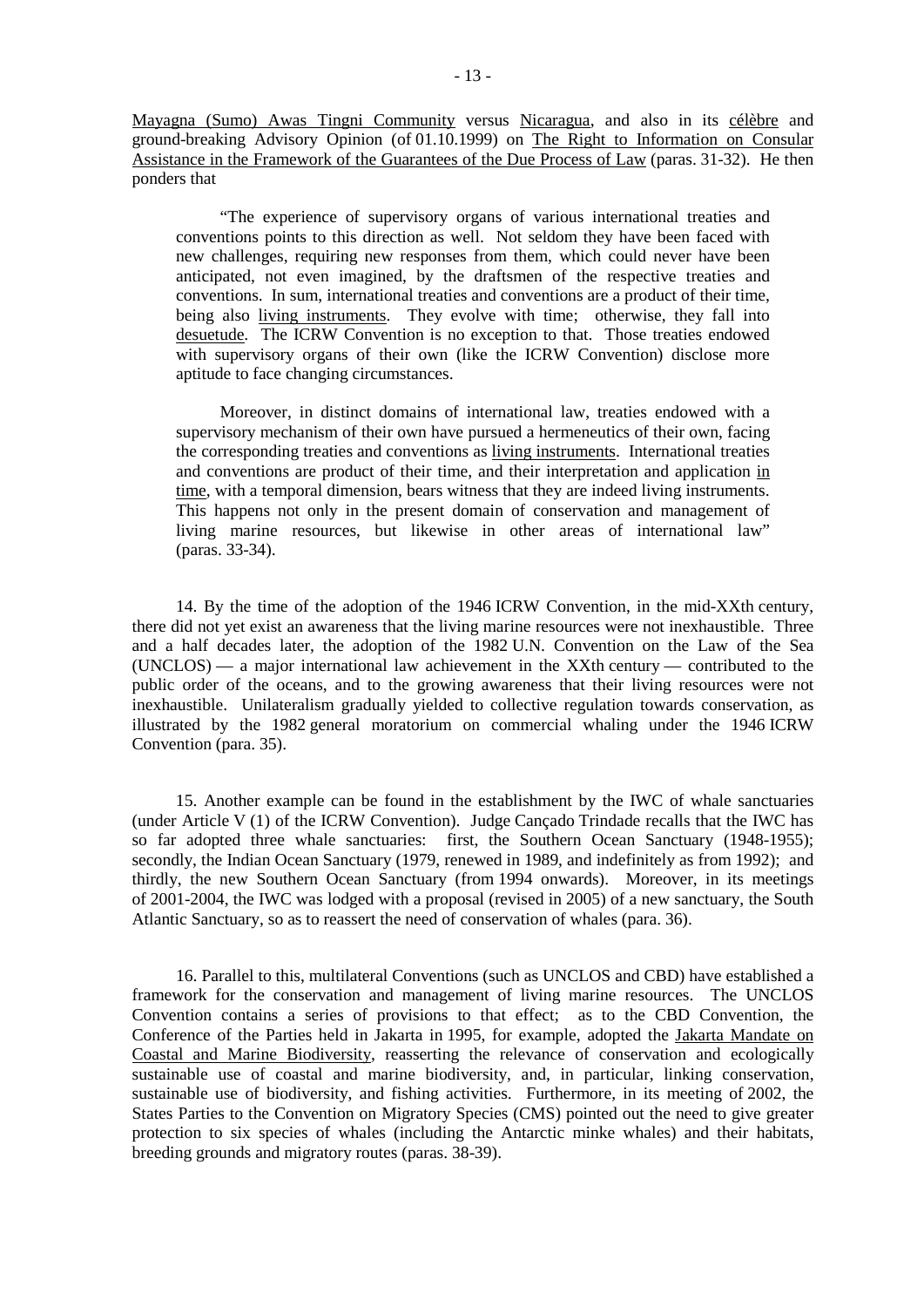17. These are, — Judge Cançado Trindade proceeds, — clear illustrations of the evolving opinio juris communis on the matter. In its 2010 meeting, held in Agadir, Morocco, the "Buenos Aires Group" reiterated support for the creation of a new South Atlantic Sanctuary for whales, and positioned itself in favour of conservation and non-lethal use of whales, and against so-called "scientific whaling" (in particular in case of endangered or severely depleted species). The "Buenos Aires Group" expressed its "strongest rejection" of the ongoing whale hunting (including species classified as endangered) in the Southern Ocean Sanctuary, called for non-lethal methods and the maintenance of the commercial moratorium in place since 1986, and stated that the ongoing whale hunting was in breach of "the spirit and the text" of the 1946 ICRW Convention, and failed to respect the "integrity of the whale sanctuaries" recognized by the IWC (paras. 39-40).

18. The next point examined by Judge Cançado Trindade is that of inter-generational equity (Part VI). He begins by pointing out that the 1946 ICRW Convention was "indeed pioneering", in acknowledging, in its preamble, "the interest of the nations of the world in safeguarding for future generations the great natural resources represented by the whale stocks". At that time, shortly after the II World War, its draftsmen could hardly have anticipated that this concern would achieve the dimension it did, in the international agenda and in international law-making (in particular in the domain of international environmental law) in the decades that followed. The conceptual construction of inter-generational equity (in the process of which he took part) was to take place, in international legal doctrine, four decades later, from the mid-eighties onwards (para. 41).

19. He then recalls (para. 42) his own considerations on the long-term temporal dimension, in relation to inter-generational equity, expressed in his Separate Opinion in the case of the Pulp Mills on the River Uruguay (Argentina versus Uruguay, Judgment of 20.04.2010). Although the factual context of the cas d'espèce is quite distinct from that of the Pulp Mills case, it cannot pass unnoticed that, significantly, in one and the other, inter-generational equity marks its presence in distinct international instruments of international environmental law, and in its domain as a whole (para. 43). He examines the point in the 1973 CITES Convention, in the 1979 Convention on the Conservation of Migratory Species of Wild Animals, in the 1992 CBD Convention (paras. 44-45), among others (paras. 46-47).

20. Turning to the conservation of living species, he then reviews the tension between conservation and exploitation in the arguments of the contending Parties in the course of the proceedings of the present case (Part VII), in both the written phase (paras. 48-51) and the oral phase. In respect of this latter, he reviews the responses of the contending Parties and the intervenor to the questions he put to them in the public sitting of the Court of 08.07.2013 (paras. 52-56). He then concludes that it

"has been made clear, in recent decades, that the international community has adopted a conservation-oriented approach in treaty regimes, including treaties covering marine mammals. The ICRW Convention is to be properly interpreted in this context (...). [T]he ICRW Convention should be read in the light of other international instruments that follow a conservation-oriented approach and the precautionary principle. The existence of the ICRW Convention in relation to Conventions aimed at conservation of living resources supports a narrow interpretation of Article VIII of the ICRW Convention" (paras. 57-58).

21. Judge Cançado Trindade dedicates Part VIII of his Separate Opinion to the principle of prevention and the precautionary principle, as from the arguments of the contending Parties and the intervenor. He begins by pointing out that, although the Court does not dwell upon the precautionary principle in the present Judgment in the case of Whaling in the Antarctic, in the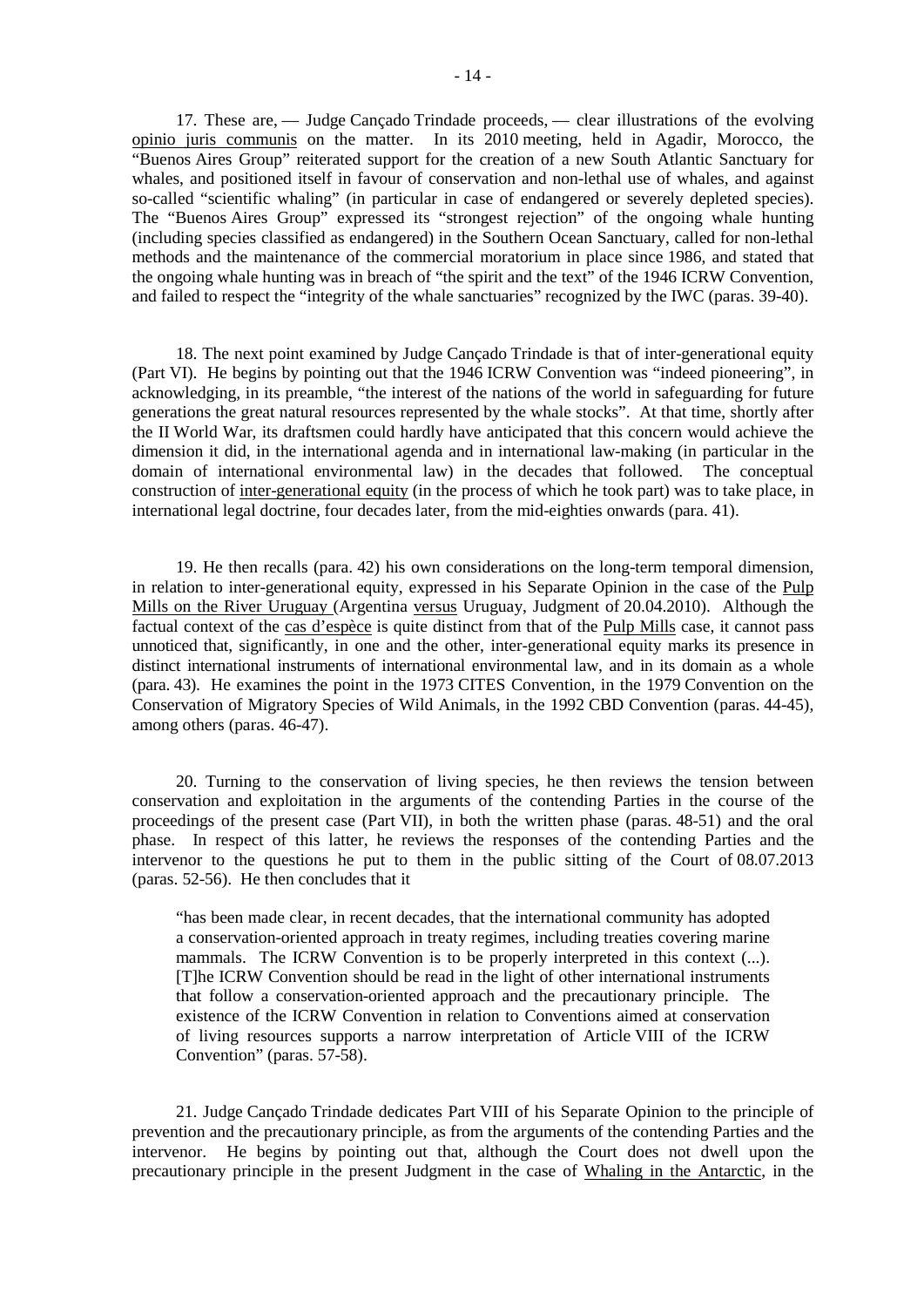course of the proceedings in the present case, the two contending Parties (Australia and Japan) as well as the intervenor (New Zealand) addressed the principle of prevention and the precautionary principle as related to the cas d'espèce (para. 60). After reviewing their arguments, he comments that those two principles, interrelated in the present case, "are to inform and conform any programmes under Special Permits within the limited scope of Article VIII of the ICRW Convention" (para. 70). And he concludes, on this point, that, in the domain of international environmental law in general, and in respect of the ICRW Convention in particular, "there has occurred, with the passing of time, a move towards conservation of living marine resources as a common interest, prevailing over State unilateral action in search of commercial profitability" (para 71).

22. Judge Cançado Trindade then moves on to a review of the responses from the experts (of Australia and Japan) to the several questions he put to them during the public sittings of the Court (Part IX). Despite their responses, there remained, in his perception, the impression of a lack of general criteria for the determination of the total whales to be killed, and for how long, for the purposes of so-called "scientific research" (para. 73). "Scientific research", — he continues, — is surrounded by uncertainties, and is undertaken on the basis of uncertainties. Suffice it here to recall, — he adds, — the legacy of Karl Popper (mainly his Conjectures and Refutations), who used to ponder wisely that

"scientific knowledge can only be uncertain or conjectural, while ignorance is infinite. Scientific research is a search for truth, amidst conjectures, and, given one's fallibility, one has to learn with mistakes incurred into. One can hope to be coming closer to truth, but without knowing for sure whether one is distant from, or near it. Without the ineluctable refutations, science would fall into stagnation, losing its empirical character. Conjectures and refutations are needed, for science to keep on advancing in its empirical path. As to the cas d'espèce, would this mean that whales could keep on being killed, and increasingly so, for 'scientific purposes' and amidst scientific uncertainty? I do not think so; there are also non-lethal methods, and, after all, living marine resources are not inexhaustible" (para. 74).

23. Judge Cançado Trindade then reviews the reiterated calls under the ICRW Convention for non-lethal use of cetaceans (Part X), on the part of the IWC in its resolutions (paras. 75-79). The way is then paved for the presentation of his concluding observations, on Jarpa-II programme and the requirements of the ICRW Convention and its Schedule (Part XI). There are a few characteristics of Jarpa-II which do not allow it to qualify under the exception of Article VIII, to be restrictively interpreted; in effect, the programme at issue does not seem to be genuinely and solely motivated by the purpose of conducting scientific research (para. 80).

24. In practice, the use of lethal methods by Jarpa-II in relation to what seems to be a large number of whales does not appear justifiable as "scientific research"; furthermore, the fact that Jarpa-II runs for an indefinite duration also militates against its professed purpose of "scientific research" (paras. 81-82). Jarpa-II, in the manner it is being currently conducted, can have adverse effects on whale stocks; commercial whaling, pure and simple, is not permissible under Article VIII (2) of the ICRW Convention (paras. 83-84). The Court has found, in the present Judgment in the Whaling in the Antarctic case, that Japan has not acted in conformity with paragraph 10 (d) and (e) (whaling moratorium, and assessment of effects of whale catches on stocks), and paragraph 7 (b) (prohibition of commercial whaling in the Southern Ocean Sanctuary), of the Schedule (resolutory points 3-5). The respondent State does not appear to have fulfilled this obligation to take into account comments, resolutions and recommendations of the IWC and the Scientific Committee (para. 85).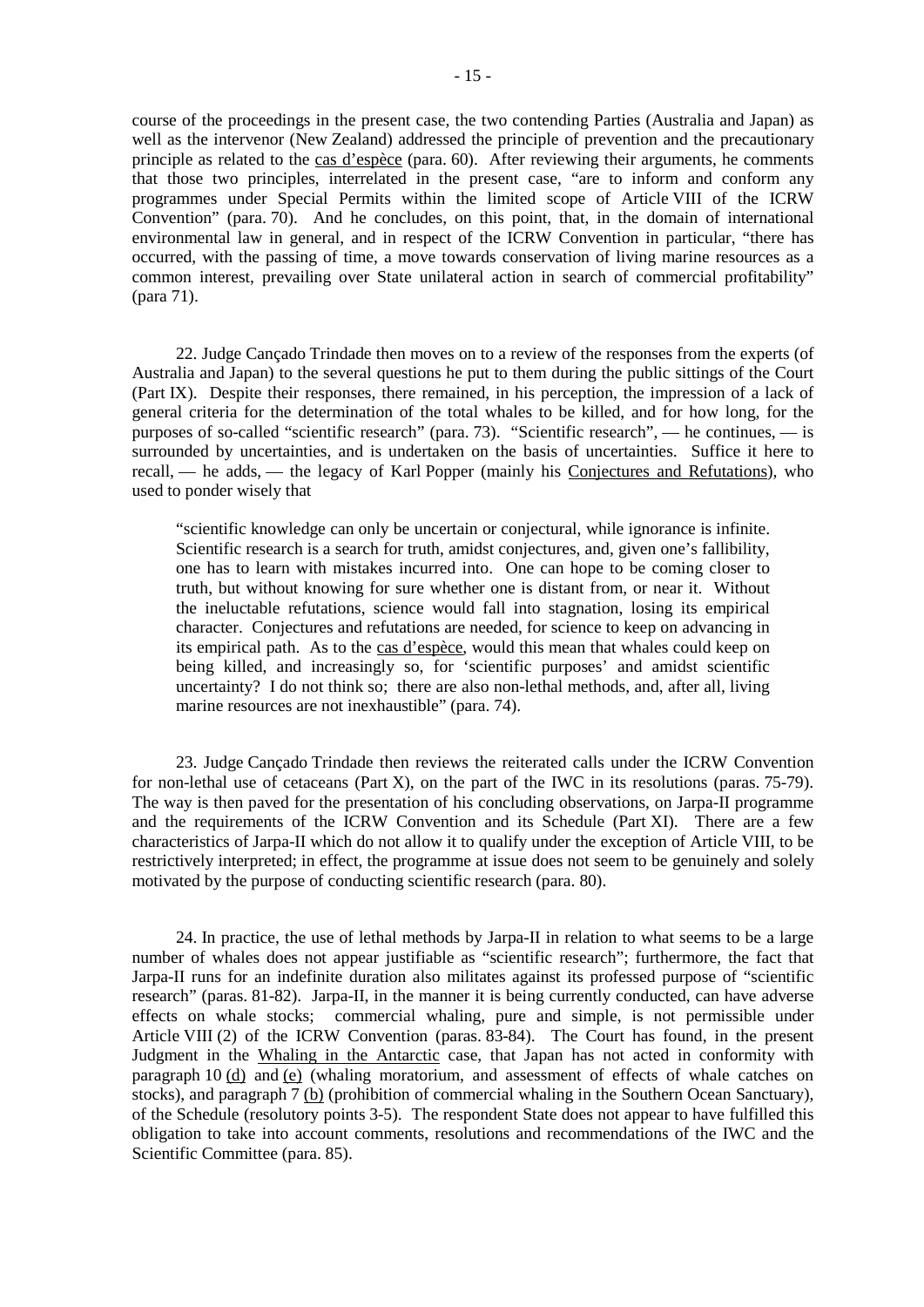25. Judge Cançado Trindade then observes that the present case has provided "a unique occasion for the Court to pronounce upon a system of collective regulation of the environment for the benefit of future generations". The Court's present Judgment in the Whaling in the Antarctic case "may have wider implications than solely the peaceful settlement of the present dispute between the contending Parties, to the benefit of all" (para. 87). Although international treaties and conventions are a product of their time, they have an aptitude to face changing conditions, and their interpretation and application in time bear witness that they are living instruments; the 1946 ICRW Convention is no exception to that, and, endowed with a mechanism of supervision of its own, it has proven to be a living instrument.

26. Moreover, in distinct domains of international law, treaties and conventions — especially those setting forth a mechanism of protection — "have required the pursuance of a hermeneutics of their own, as living instruments. This happens not only in the present domain of conservation and sustainable use of living marine resources, but likewise in other areas of international law" (para. 88). Judge Cançado Trindade then concludes that

"The present case on Whaling in the Antarctic has brought to the fore the evolving law on the conservation and sustainable use of living marine resources, which, in turn, has disclosed what I perceive as its contribution to the gradual formation of an opinio juris communis in the present domain of contemporary international law. Opinio juris, in my conception, becomes a key factor in the formation itself of international law (here, conservation and sustainable use of living marine resources); its incidence is no longer that of only one of the constitutive elements of one of its 'formal' sources. The formation of international law in domains of public or common interest, such as that of conservation and sustainable use of living marine resources, is a much wider process than the formulation of its 'formal sources', above all in seeking the legitimacy of norms to govern international life.

Opinio juris communis, in this way, comes to assume a considerably broader dimension than that of the subjective element constitutive of custom, and to exert a key role in the emergence and gradual evolution of international legal norms. After all, juridical conscience of what is necessary (jus necessarium) stands above the 'free-will' of individual States (jus voluntarium), rendering possible the evolution of international law governing conservation and sustainable use of living marine resources. In this domain, State voluntarism yields to the jus necessarium, and notably so in the present era of international tribunals, amidst increasing endeavours to secure the long-awaited primacy of the jus necessarium over the jus voluntarium. Ultimately, this becomes of key importance to the realization of the pursued common good" (paras. 89-90).

#### **Dissenting opinion of Judge Yusuf**

1. Judge Yusuf appends a dissenting opinion to the Judgment of the Court in which he expresses serious doubts as to the legal correctness of the Court's reasoning and its conclusions regarding the conformity to the ICRW of Japan's decision to authorize JARPA II, and the legal standards to be applied to assess such conformity.

2. According to Judge Yusuf, the dispute between the Parties concerns the interpretation and application of Article VIII of the ICRW. The issue before the Court is whether Japan lawfully employed the discretionary power granted to any Contracting Government to issue special permits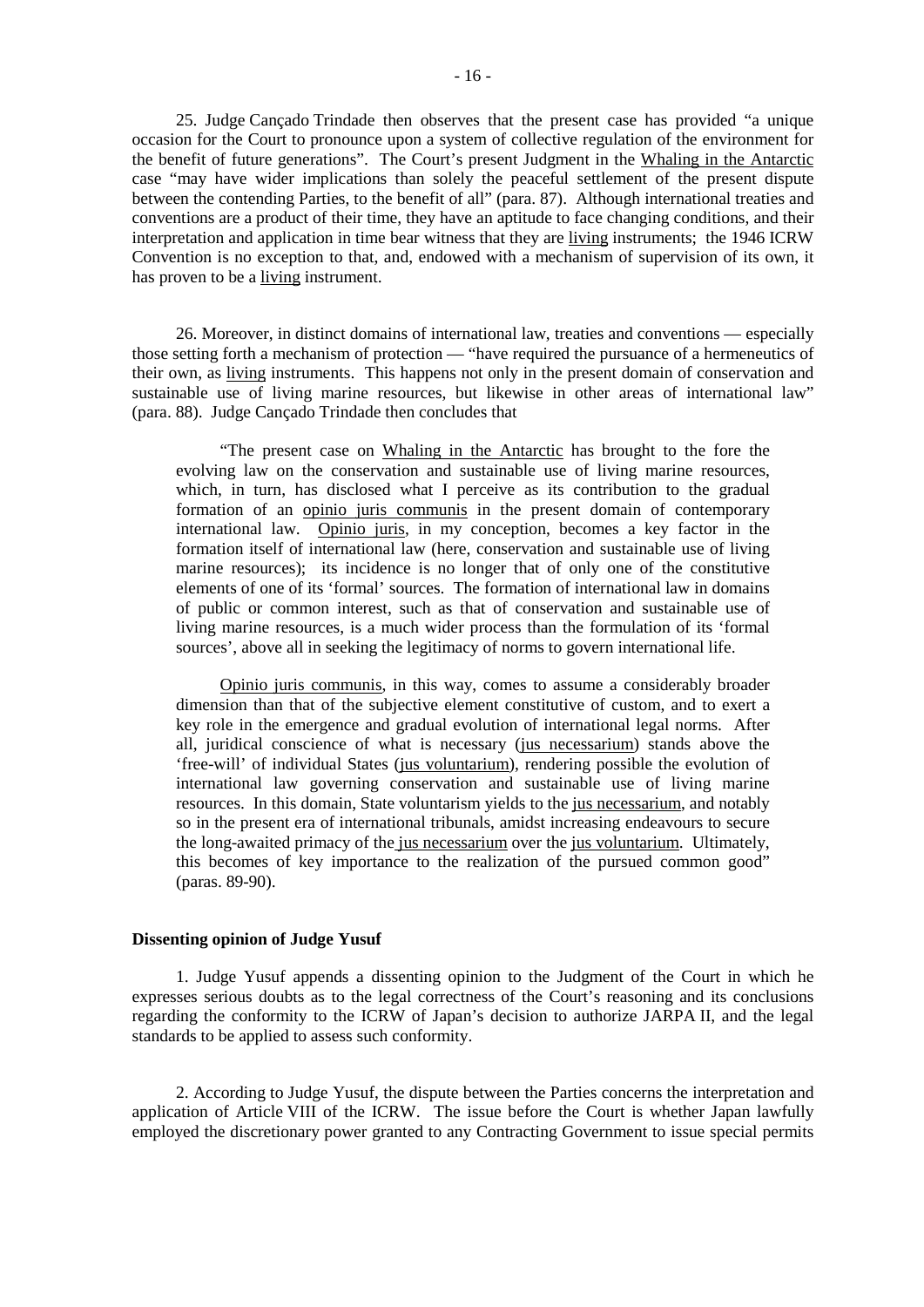to its nationals to kill whales for purposes of scientific research. It is not about the fit between the design and implementation of JARPA II and its stated objectives, as the analysis in the Judgment may suggest.

3. Judge Yusuf observes that the most relevant legal criteria to be considered in the assessment of the legality of Japan's actions in connection with JARPA II are those of Article VIII of the Convention, together with paragraph 30 of the Schedule and the guidelines for the application of Article VIII contained in "Annex P", which was adopted by consensus at the International Whaling Commission (IWC). For Judge Yusuf, this is the law applicable to the present case, on the basis of which the Court should have tried to resolve the dispute before it. The Court instead came up with a standard of review that is extraneous to the Convention (Judgment, paragraph 67) and then applied it directly to "the design and implementation of JARPA II" rather than to the legality of the conduct of Japan in issuing special permits for JARPA II. Thus, Judge Yusuf considers that the law applicable to the dispute between the Parties was set aside by the Court in favour of an obscure and debatable standard which cannot be found anywhere in the Convention, and which is based on the "reasonableness of the design and implementation of JARPA II in relation to the stated objectives of the programme". This, in the judge's view, is neither grounded in law nor in the practice of this Court.

4. The judge notes that while the Court recognizes the centrality of the interpretation and application of the applicable law in paragraph 50 of the Judgment, it quickly skates over their analysis to embark in an extremely detailed assessment of the fit between design and implementation of JARPA II and its stated objectives. According to the judge, reviewing the design and implementation of a scientific research programme is more properly the task of the Scientific Committee of the IWC, not of the Court. In any case, the reasonableness of the design and implementation of JARPA II in relation to its objectives is an arguable matter on which scientists may have genuine differences of opinion.

5. According to Judge Yusuf, Article VIII constitutes an exception to the regulatory régime established by the Convention for commercial whaling, but it is not outside the scope of the ICRW. Nor is the discretionary power granted to States parties to issue a special permit for purposes of scientific research unrestricted. It is to be lawfully used only for the achievement of the purposes laid down in the Convention.

6. The judge is however of the view that the evidence before the Court does not support the conclusion that the special permits for JARPA II have been issued by Japan for a purpose other than scientific research. Nor does such evidence establish that the special permits for JARPA II do not comply with the requirements and conditions laid down in the Convention. According to Judge Yusuf, the JARPA II programme was duly reviewed and commented by the Scientific Committee of the IWC in 2005 in accordance with Article VIII, paragraph 30, of the Schedule and the applicable guidelines (now Annex P) with regard to its methodology, design, and the effect of catches on the population concerned. In other instances, where the committee was of the view that a permit proposal did not meet its criteria, it specifically recommended that the permit should not be issued. This was not the case with regard to JARPA II.

7. Judge Yusuf also points to the fact that the Scientific Committee of the IWC in its Report of 2012 specifically recommended the use of data arising from both JARPA and JARPA II for catch-at-age based analysis for the minke whale dynamics model the committee is investigating; and in its 2013 Report the Committee referred to non-lethal sampling of humpback whales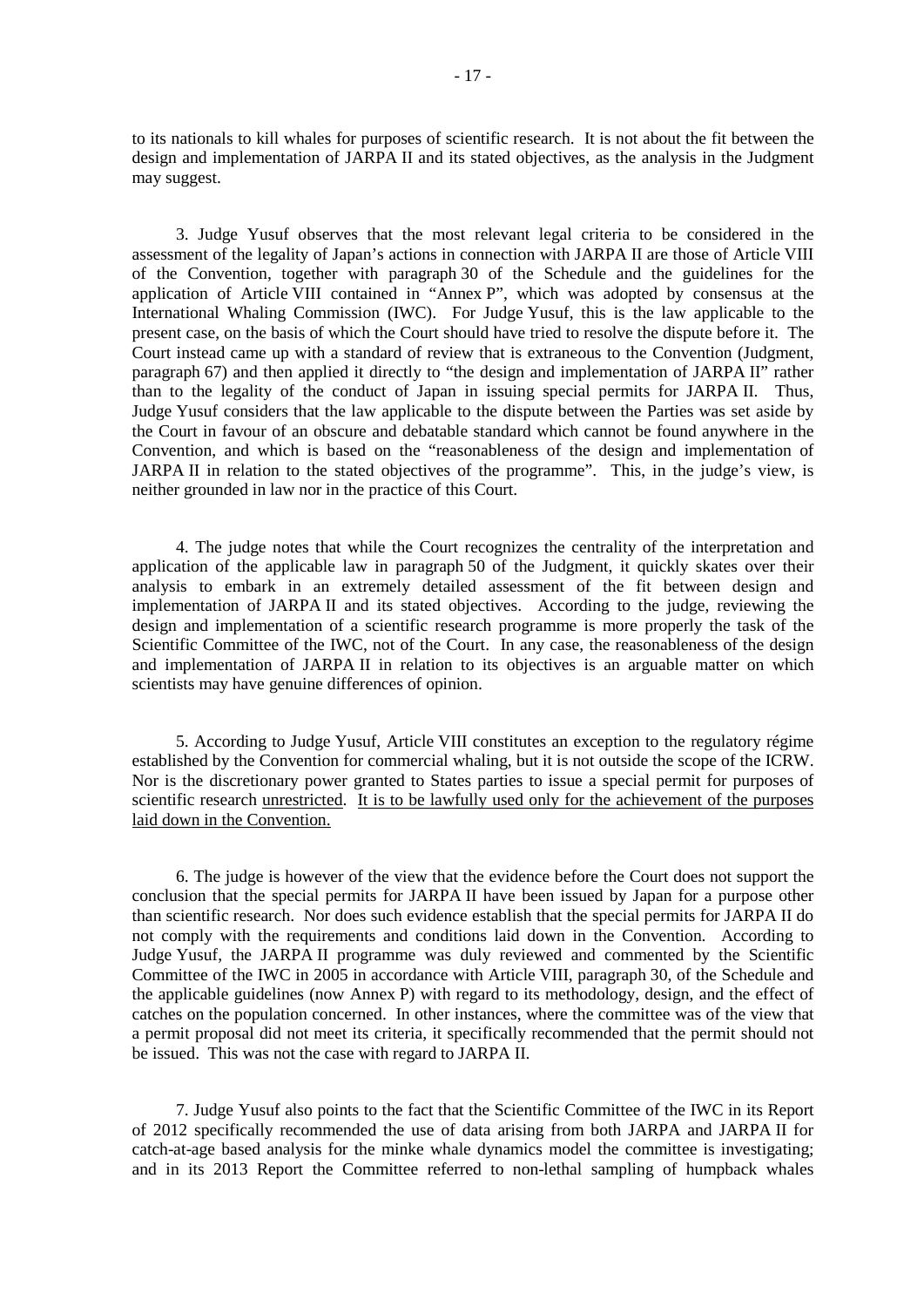occurring within JARPA/JARPA II programmes as useful in the assessment of certain breeding stocks of humpback whales. In light of these reports by the Scientific Committee of the IWC on the generation by JARPA II of data which is useful to the work of the Scientific Committee, Judge Yusuf finds unpersuasive the majority's conclusion that JARPA II is not for purposes of scientific research.

8. Judge Yusuf is also not persuaded that there is any legal basis for the Court's conclusion that JARPA II is in breach of the moratorium established in paragraph 10 (e) of the Schedule, the prohibition on whaling in the Southern Ocean Sanctuary (para. 7 (b) of the Schedule), or of the factory ship moratorium (para.  $7 \times (b)$ ). All of these provisions apply to commercial whaling, not to research whaling. In the judge's view, this conclusion by the Court is especially unwarranted in the absence of clear evidence that JARPA II is commercial whaling in disguise. The Court has not established that the preponderant purpose of the programme was commercial whaling. In effect, the Judgment entails a finding of bad faith by Japan which is not explicitly expressed.

9. In the view of Judge Yusuf, the Court should have assessed, on account of the developments that have taken place both in the ICRW and in international environmental law in general, whether the continued conduct of JARPA II, as a programme that uses lethal methods under Article VIII, constitutes an anomaly which may frustrate the object and purpose of the Convention in light of the recent amendments thereto, as well as the extent to which such amendments may have restricted the right to issue special permits.

10. For Judge Yusuf, the amendments made to the Schedule with respect to the regulatory framework for commercial whaling, and in particular the moratorium adopted in 1982, which is still in place, and the Schedule on the prohibition on commercial whaling in the Southern Ocean Sanctuary, cannot be considered to be devoid of influence on the interpretation and implementation of Article VIII of the Convention in so far as they reflect a shift in attitudes and societal values towards the use of lethal methods for whaling in general. Thus, the application of Article VIII in the context of JARPA II should have been interpreted through the prism of all these developments, and in light of their effect on the object and purpose of the Convention.

11. In the judge's view, an interpretation of Article VIII in light of the evolving regulatory framework of the Convention, in addition to anchoring the reasoning and conclusions of the Court on the law applicable to the dispute between the Parties, would have been of great value to the States parties to the Convention in view of the growing disconnect between Article VIII and the recent amendments to the Convention, and might have provided them with the tools necessary to restore an appropriate balance within the Convention.

## **Separate opinion of Judge Greenwood**

The Court is not concerned with the moral, ethical or environmental issues relating to Japan's whaling programmes in the present case but only with whether JARPA II is compatible with Japan's international legal obligations under the International Convention for the Regulation of Whaling ("the Convention"). The answer to that question turns on the interpretation of Article VIII of the Convention, which grants each State the power to issue special permits authorizing whaling for purposes of scientific research. There is no presumption that Article VIII should be interpreted either in a restrictive or an expansive way. While recommendations by the International Whaling Commission ("the Commission") constitute part of the subsequent practice of the parties to the Convention, they are not legally binding and offer guidance on the interpretation of the Convention only to the extent that they reflect agreement among the parties.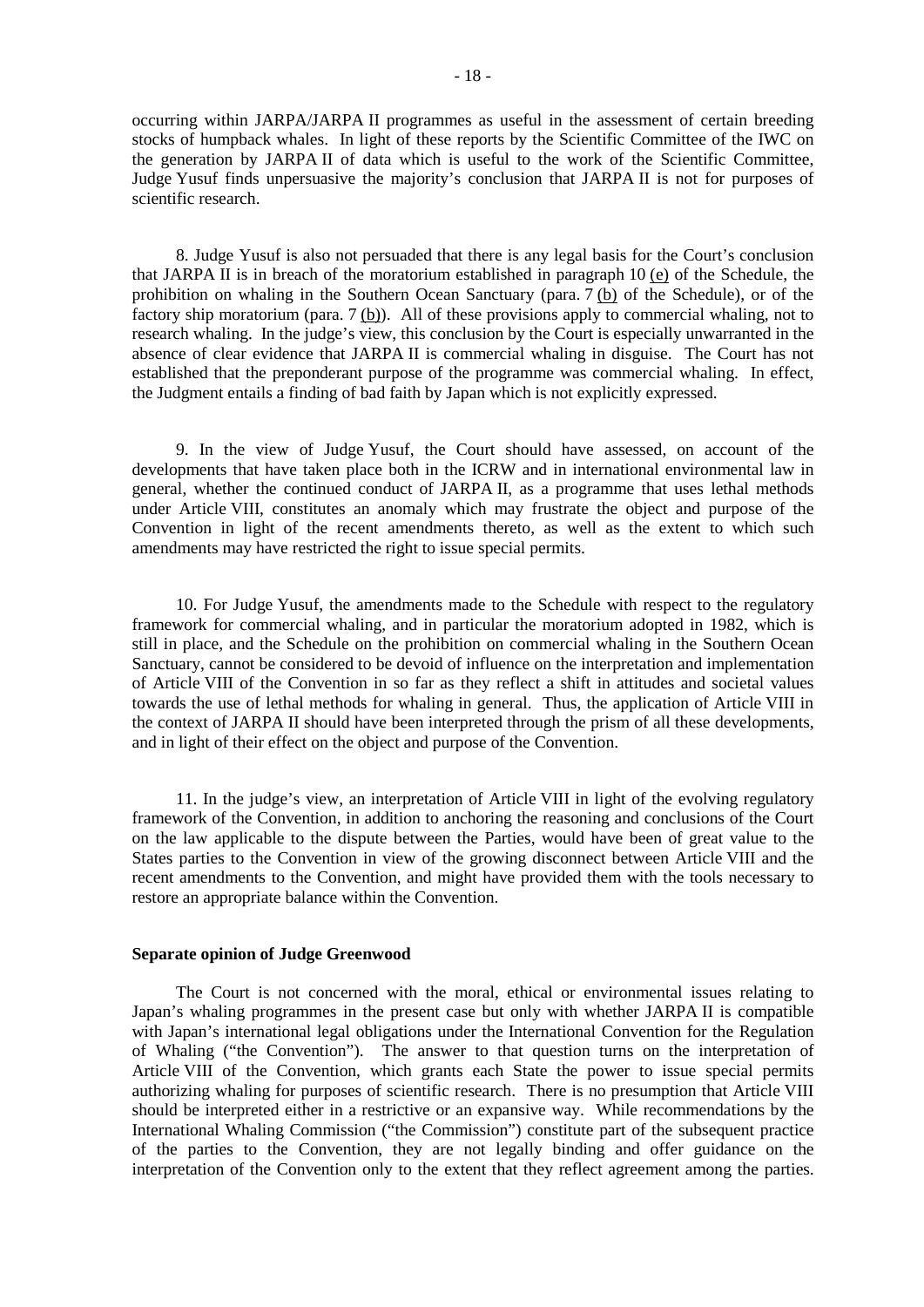Most of the recommendations which have been invoked in support of a narrow reading of Article VIII were adopted only by very narrow majorities and do not reflect such agreement.

If the killing, taking and treating of whales in the course of JARPA II is within Article VIII, then the effect is that this conduct cannot be contrary to the other provisions of the Convention and its Schedule. However, if they fall outside JARPA II, then they are contrary to the Schedule, specifically to paragraphs 7 (b) (prohibiting the taking of fin whales in the Southern Ocean Sanctuary), 10 (d) (prohibiting the taking of fin whales by factory ship) and 10 (e) (prohibiting the setting of limits above zero in respect of any species of whale for commercial purposes).

Judge Greenwood agrees with the reasoning in the Judgment that JARPA II whaling does not meet the requirements of Article VIII, paragraph 1, of the Convention. In order to fall within the exemption contained in Article VIII, paragraph 1, it is necessary that the numbers of whales to be killed under JARPA II are sufficiently related to the achievement of the objectives of the programme. The much higher numbers of whales to be taken under JARPA II, compared with JARPA, is not justified on this basis. A key difference between JARPA and JARPA II is the latter's objective of "modelling competition among whale species and future management objectives". That objective clearly requires research into more than one species of whale. Yet, from the outset Japan has taken no humpback whales, and the number of fin whales taken has been very small. Japan's independent expert stated that the fin whale sample size was unjustifiable and would not have yielded any useful data. While Japan is not to be criticized for not having killed more fin whales or for acceding to the request by the Chair of the Commission not to take humpback whales, there is no sign that Japan attempted to adapt the JARPA II sample size as a result of the changed circumstances. Japan has also not provided the Court with any answer as to why, since data in respect of other species could be obtained by the use of non-lethal methods, such methods were not employed in respect of minke whales. Further, if the objective of modelling competition between whale species is set aside, the dramatic increase in the number of minke whales to be taken under JARPA II as compared to those taken under JARPA is difficult to justify.

Japan has not breached its obligations under paragraph 30 of the Schedule, since it has provided the required information to the IWC Scientific Committee but Judge Greenwood questions whether Japan has fully complied with the duty of co-operation under the Convention.

The Court had been right not to order a second round of written argument in the present case.

#### **Separate opinion of Judge Xue**

Although Judge Xue concurs with the Court's finding that special permits granted under JARPA II do not fall within the meaning of Article VIII, paragraph 1, of the International Convention for the Regulation of Whaling (the Convention), she does not agree with certain reasonings of the majority decision.

## **I. Interpretation of Article VIII, paragraph 1, of the Convention**

Judge Xue takes the view that Article VIII, in setting up the special category of scientific whaling, allows a contracting party to specify the number of killings and other conditions as it "thinks fit", and exempts the killing, taking and treating of whales under special permits from restrictions imposed on commercial whaling under the Convention régime. By these terms the Convention thus confers a discretionary power on the contracting parties with regard to scientific whaling. What remains unclear is to what extent a contracting party may exercise such discretion.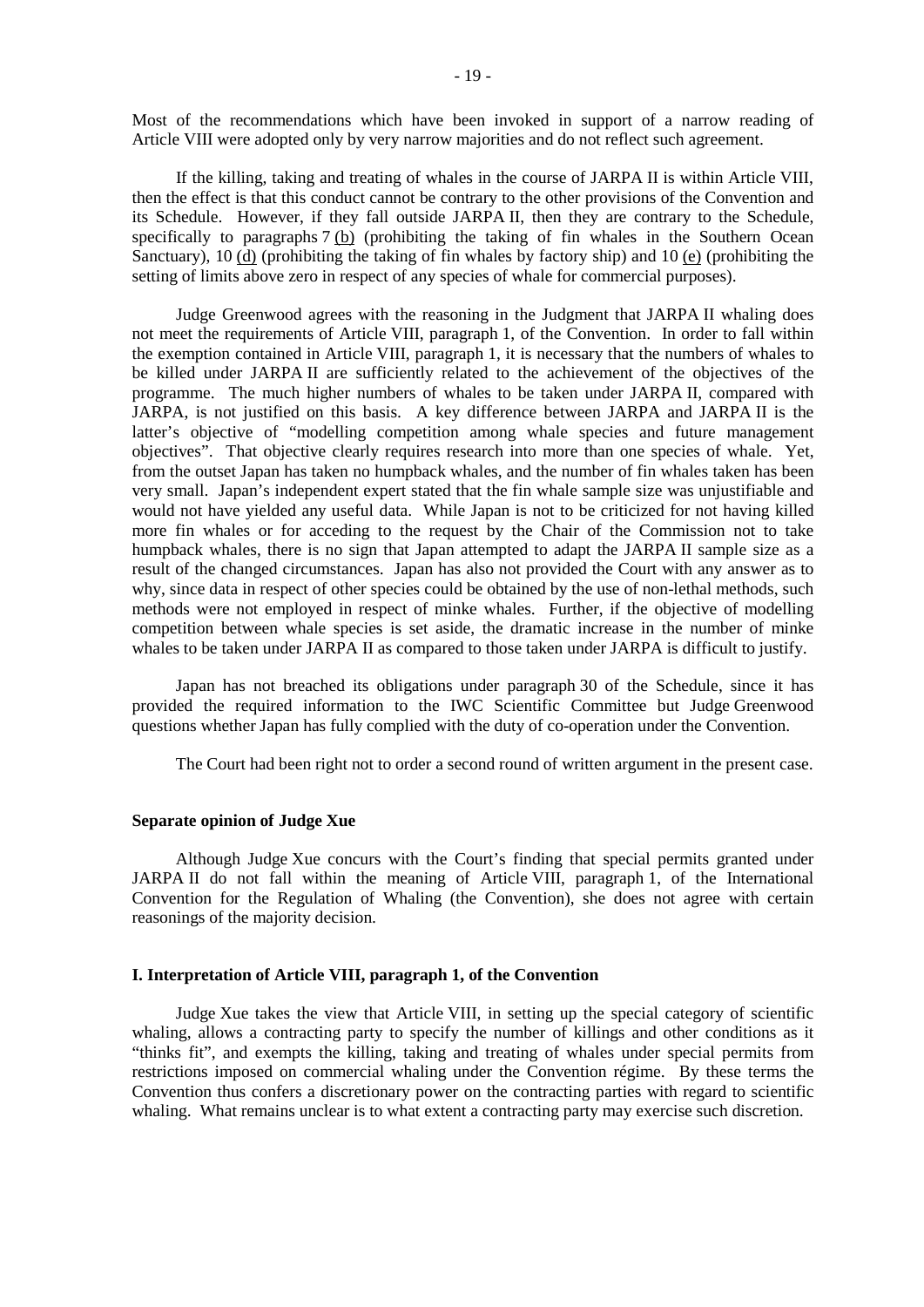Judge Xue observed that first, a contracting party must avoid any adverse effect on the stocks with a view to maintaining sustainable utilization and conservation of the resources. Secondly, attention must be paid to the situation of commercial whaling, as there is an intrinsic link between commercial whaling and scientific whaling, particularly when scientific whaling is purportedly to be carried out on a large scale and on a continuous basis. She adds that prior to the moratorium on commercial whaling, such dispute as the current one with JARPA II programme would not arise; lethal sampling did not pose an issue. Thirdly, discretion under Article VIII, paragraph 1, also means a duty on every authorizing party to exercise the power properly and reasonably by virtue of the principle of good faith under the law of treaties. She concludes that for these reasons, Article VIII has not bestowed a self-defined right on the contracting parties.

The Court should, according to Judge Xue, first address the issue whether the authorizing party can freely determine, as it "thinks fit", the number of killing, taking and treating of whales for purposes of scientific research, an issue that bears on the relationship between Article VIII and the other provisions of the Convention. She emphasizes that although the terms of Article VIII remain intact, various restrictions on commercial whaling for purposes of conservation in the course of the past 68 years have exerted a creeping effect on the way in which scientific research may be conducted, particularly with respect to methodology and scale of sample size. Revisions of guidelines and reviews of special permits by the Scientific Committee also move in the direction of conservation. With these developments, it is hard to claim that scientific whaling is totally detached, free-standing, from the operation of the Convention and that the "margin of appreciation", if any, for the contracting parties in granting special permits stays the same as before. Judge Xue thus observes that the authorizing party is obliged to use its best knowledge to determine, as it perceives proper, whether or not to grant special permits for proposed scientific research programmes. Once adopted, that decision nevertheless is subject to review, scientific or judicial. The assessment of the decision of course cannot simply rely on the perception of the authorizing party, but must be conducted on an objective basis. The authorizing party should justify its decision with scientific evidence and sound reasoning.

# **II. The standard of review**

On the standard of review, Judge Xue stresses that the review by the Court should focus on legal issues. First, in assessing Japan's exercise of its right under Article VIII, paragraph 1, judicial review of the Court should link with treaty interpretation. In her opinion, the question whether activities under JARPA II involve scientific research is a matter of fact rather than a matter of law, therefore it should be subject to scientific review. In accordance with the well-established principle onus probandi incumbit actori, it is up to Australia to prove with convincing evidence to the Court that JARPA II does not involve scientific research.

Judge Xue also finds problematic the distinction between the term "scientific research" and the phrase "for purposes of" in Article VIII, paragraph 1, of the Convention in the Judgment. In her view, this interpretation unduly complicates the meaning of the phrase "for purposes of scientific research" in Article VIII, paragraph 1, rendering the Court's role beyond its judicial purview. As stated above, determination of scientific research is primarily a matter of fact subject to scientific scrutiny. When the Court is tasked to determine whether or not, in the use of lethal sampling, the elements of JARPA II's design and implementation are reasonable in relation to its stated scientific objectives, it will inevitably be set to assess the scientific merit of the programme.

# **III. JARPA II programme in light of Article VIII, paragraph 1, of the Convention**

While Judge Xue agrees with some of the findings reached by the Court, she believes that the Court should have given further consideration to the question of funding, as it bears directly on the pivotal issue of the case — the size of lethal sampling.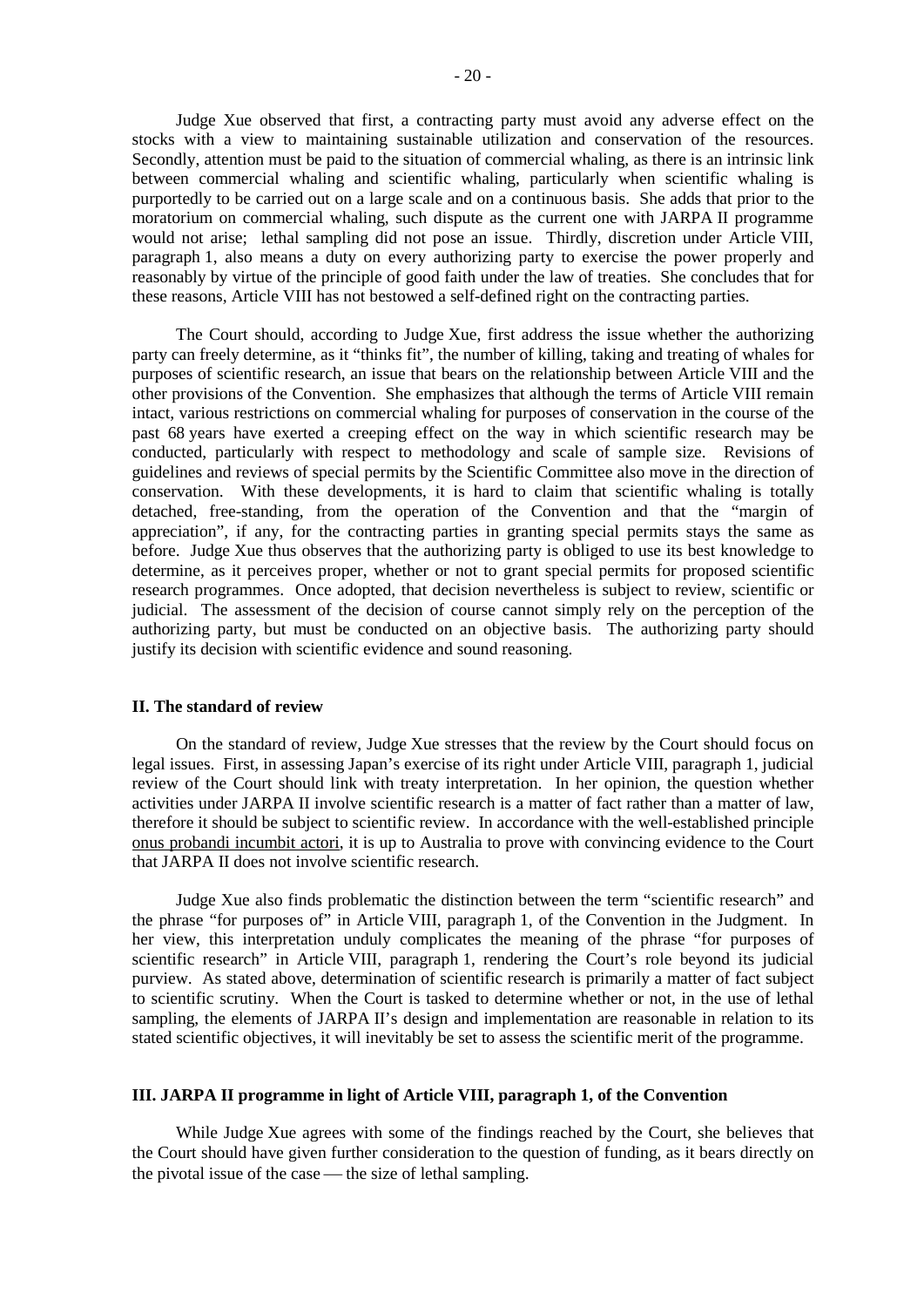She observes that Japan does not deny funding consideration is involved in the determination of granting special permits, claiming that such practice is normal in fishery research. In regard to the scale of lethal sampling of JARPA II, she thinks that Japan fails to explain to the satisfaction of the Court how the sample sizes are calculated and determined with the aim of achieving the objectives of the programme; technical complexity of the matter does not release the Party of the burden of proof.

Moreover, in response to Australia's claim that Japan's real intention in conducting JARPA II is to maintain its whaling operation and that the programme is commercial whaling in disguise, Japan's rebuttal is weak and unpersuasive. Even if fund-raising through commercial means may not necessarily render the programme as commercial whaling, or commercial whaling in disguise, given the scale of lethal sampling and the unlimited duration of JARPA II, the cumulative effect of its lethal take on the conservation of whale resources is not insignificant and negligible, which gives all the more reason for requiring Japan to justify its decision on special permits. For these reasons, Judge Xue is of the opinion that at the time when the moratorium on commercial whaling is imposed, the term "for purposes of scientific research" under Article VIII, paragraph 1, should be strictly interpreted; sample sizes that are dictated by fund-raising consideration, therefore, cannot be considered as "objectively reasonable", or "for purposes of scientific research".

## **IV. Relationship between Article VIII, paragraph 1, and the Schedule**

On the question of the alleged breach of the three provisions of the Schedule (commercial whaling moratorium, factory ship moratorium, and Southern Ocean Sanctuary moratorium), Judge Xue does not agree with the Court's reasoning that since JARPA II does not fall within the meaning of Article VIII, paragraph 1, of the Convention, it should be subject to the above-mentioned three provisions. She is of the view that the shortcomings in JARPA II as analysed by the Court are, by and large, technical flaws associated with the design and implementation of the programme, which do not by themselves transform JARPA II into a commercial whaling operation. Fund-raising, albeit by market sale of whale meat, does not necessarily alter the scientific nature of the programme, unless the Court finds bad faith on the part of Japan. According to her view, scientific whaling, even if with flaws, remains scientific in nature.

Judge Xue finally underlines that consequences of breach of Article VIII and that of the Schedule paragraphs can be different. In the former case, the conditions and the number of special permits may be revised or revoked upon the review and comments by the Scientific Committee. In the latter situation, however, as Japan is deemed breaching its international obligation under the Schedule of the Convention by violating the moratorium on commercial whaling, it shall be obliged to revoke all the extant special permits and refrain from granting further for JARPA II, thus forestall the Scientific Committee's future review. In her opinion, JARPA II remains a programme for scientific research, and Japan should be given the opportunity to address the shortcomings in the design and implementation of the programme in the Scientific Committee during the upcoming periodical review.

#### **Separate opinion of Judge Sebutinde**

Judge Sebutinde concurs with the Court's findings in points 1, 2, 3, 4, 5 and 7 of the Judgment but considers that the Court should have clarified more precisely the limits of discretion of a Contracting Government under Article VIII of the International Convention for the Regulation of Whaling (ICRW) as well as the scope of the Court's power to review the exercise of that discretion.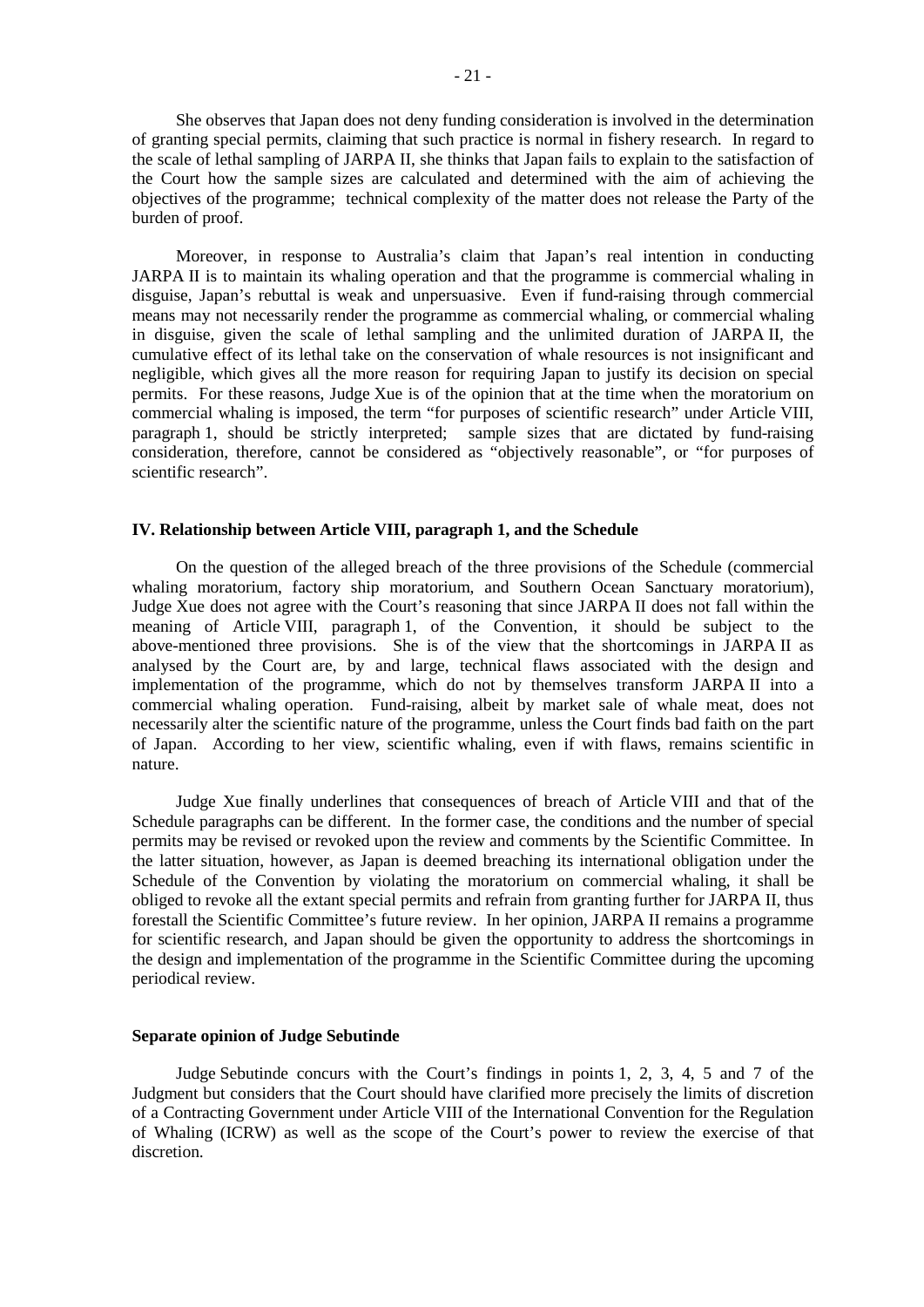In particular, Judge Sebutinde is of the view that the Court should have specified the criteria that have guided and informed its determination of whether the special permits issued under JARPA II were "for purposes of scientific research", taking account of the parameters that the States parties to the ICRW consider relevant in this regard. These parameters are reflected in paragraph 30 to the Schedule and elaborated further in the binding resolutions and guidelines of the IWC. Among the latter, the Annex P guidelines should be given a particular weight, since they are the most recent set of guidelines adopted by consensus and on the basis of which JARPA II will be assessed by the Scientific Committee in 2014. On this basis, Judge Sebutinde considers that the Court should have taken into account the following parameters.

First, the whaling programme for which the special permit is sought must include defined research objectives and must be based on appropriate scientific methodology. Secondly, the Contracting Government issuing a special permit for scientific research whaling must set limits on the number of whales to be killed, in addition to any other conditions it sees fit, and must specify the number, sex, size and stock of the animals to be taken. While the Contracting Government enjoys considerable discretion in determining the catch limits, it must exercise that discretion consistent with the object and purpose of the ICRW, in that whales may be killed only to the extent necessary for achieving the stated goals of the scientific research programme. Thirdly, the issuing State must ensure that the proposed scientific research programme is designed and implemented so as not to endanger the target whale stocks, and must specify the possible effect of the research programme on conservation of whale stocks. Lastly, the Contracting Government must submit the proposed special permits to the Scientific Committee for prior review and comments. This procedural requirement enables the IWC and its Scientific Committee to play a monitoring role in respect of special permit whaling, while obligating the issuing State to co-operate with the IWC.

In addition, Judge Sebutinde disagrees with the reasoning and findings of the Court regarding Japan's compliance with its obligations under paragraph 30 of the Schedule to the ICRW. In her view, Japan has failed to fulfil its obligation of meaningful co-operation with the IWC and the Scientific Committee.

In particular, against the recommendation of the IWC that no additional Japanese special permit programmes be conducted in the Antarctic until the Scientific Committee had completed an in-depth review of the results of JARPA, Japan launched JARPA II before the Scientific Committee had completed such review. Secondly, there is no indication that Japan has duly considered the IWC comments and recommendations in respect of certain controversial aspects of JARPA II such as its resort to lethal methods. Thirdly, although the JARPA II Plan provided the essential information required under paragraph 30 of the Schedule, much of the information is not detailed enough to be considered compliant with the relevant IWC guidelines, a shortcoming likely to hamper the Scientific Committee's upcoming review of JARPA II. Fourthly, Japan has failed to submit the specific special permits issued in respect of JARPA II to the Scientific Committee for prior review, as required by paragraph 30. Given that these permits are virtual replicas of the permits issued under JARPA and that JARPA II differs in implementation at least, from its predecessor, it is imperative that the Scientific Committee ought to have had prior opportunity to review and comment on them. Fifthly, as noted in the Judgment (paragraph 222), apart from reference to collaboration with Japanese research institutes in relation to JARPA I, there is no evidence of co-operation between JARPA II and other domestic and international research institutions other than an undertaking, in the JARPA II Plan, that "[p]articipation of foreign scientists will be welcomed, so long as they meet the qualifications established by the Government of Japan".

In view of these shortcomings Judge Sebutinde was unable to join the majority in finding that "Japan has complied with its obligations under paragraph 30 of the Schedule to the [ICRW] with regard to JARPA II".